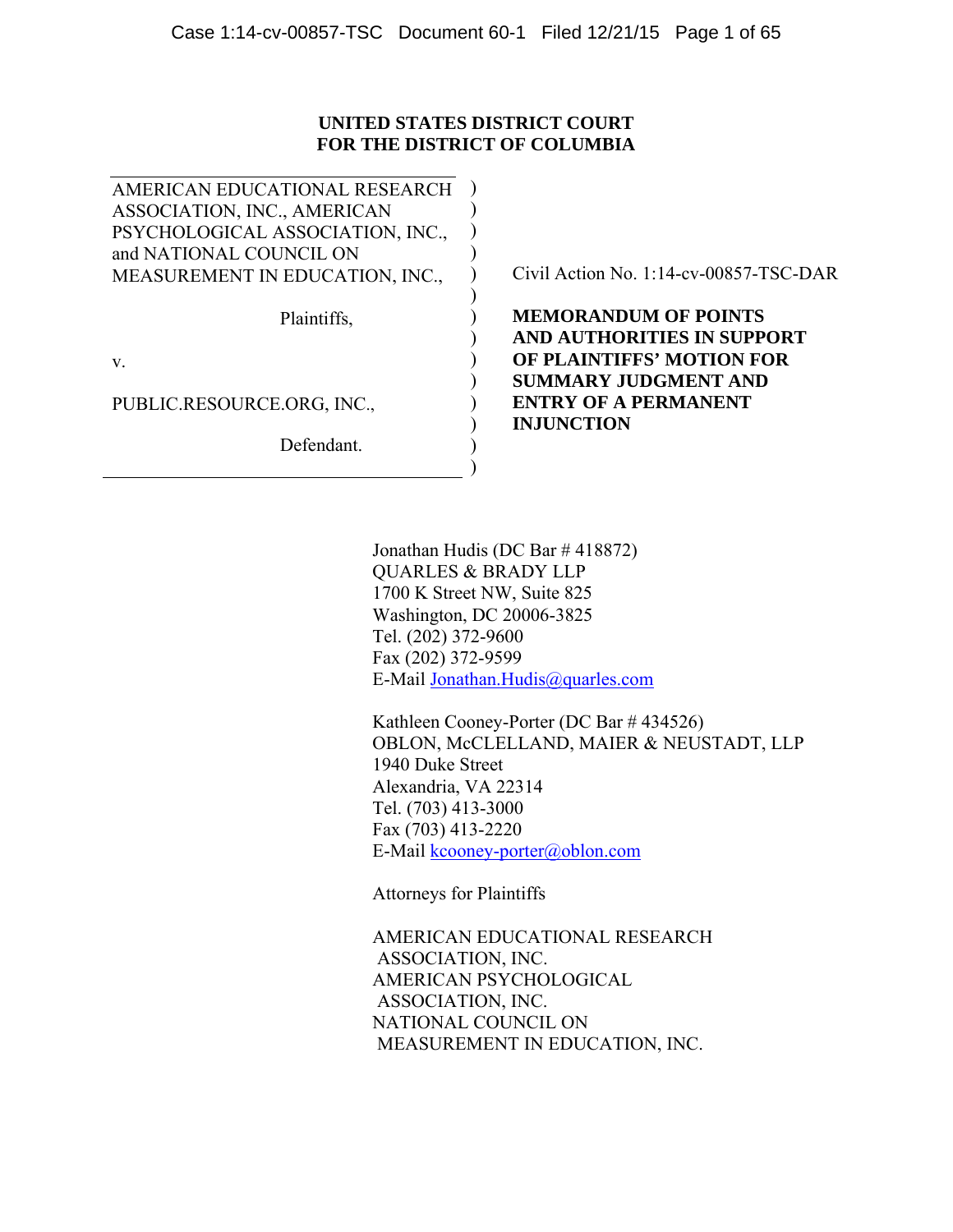# **TABLE OF CONTENTS**

# **Page**

| $I_{\cdot}$<br>A. | THE MATERIAL FACTS OF RECORD, OF WHICH THERE IS NO GENUINE<br>DISPUTE, WARRANT THE GRANT OF SUMMARY JUDGMENT IN PLAINTIFFS'<br>Defendant has Committed Acts of Copyright                                                               |  |
|-------------------|----------------------------------------------------------------------------------------------------------------------------------------------------------------------------------------------------------------------------------------|--|
|                   |                                                                                                                                                                                                                                        |  |
| 1.                |                                                                                                                                                                                                                                        |  |
| 2.                |                                                                                                                                                                                                                                        |  |
| 3.                |                                                                                                                                                                                                                                        |  |
| 4.                |                                                                                                                                                                                                                                        |  |
| a.                | The Purpose and Character of Public Resource's Use Cuts Against a Finding of                                                                                                                                                           |  |
| $\mathbf{b}$ .    |                                                                                                                                                                                                                                        |  |
| $\mathbf{c}$ .    | Public Resource Misappropriated the Sponsoring Organizations' Entire Work 46                                                                                                                                                           |  |
| d.                | Public Resource Drastically Affected the Market for and Value of the 1999<br>Standards. If Allowed to Continue, Public Resource's Activities Will Decimate<br>the Market for and Value of Future Standards Published by the Sponsoring |  |
| e.                | Balancing the Factors, Public Resource's Infringement Cannot be Excused as Fair                                                                                                                                                        |  |
| 5.                |                                                                                                                                                                                                                                        |  |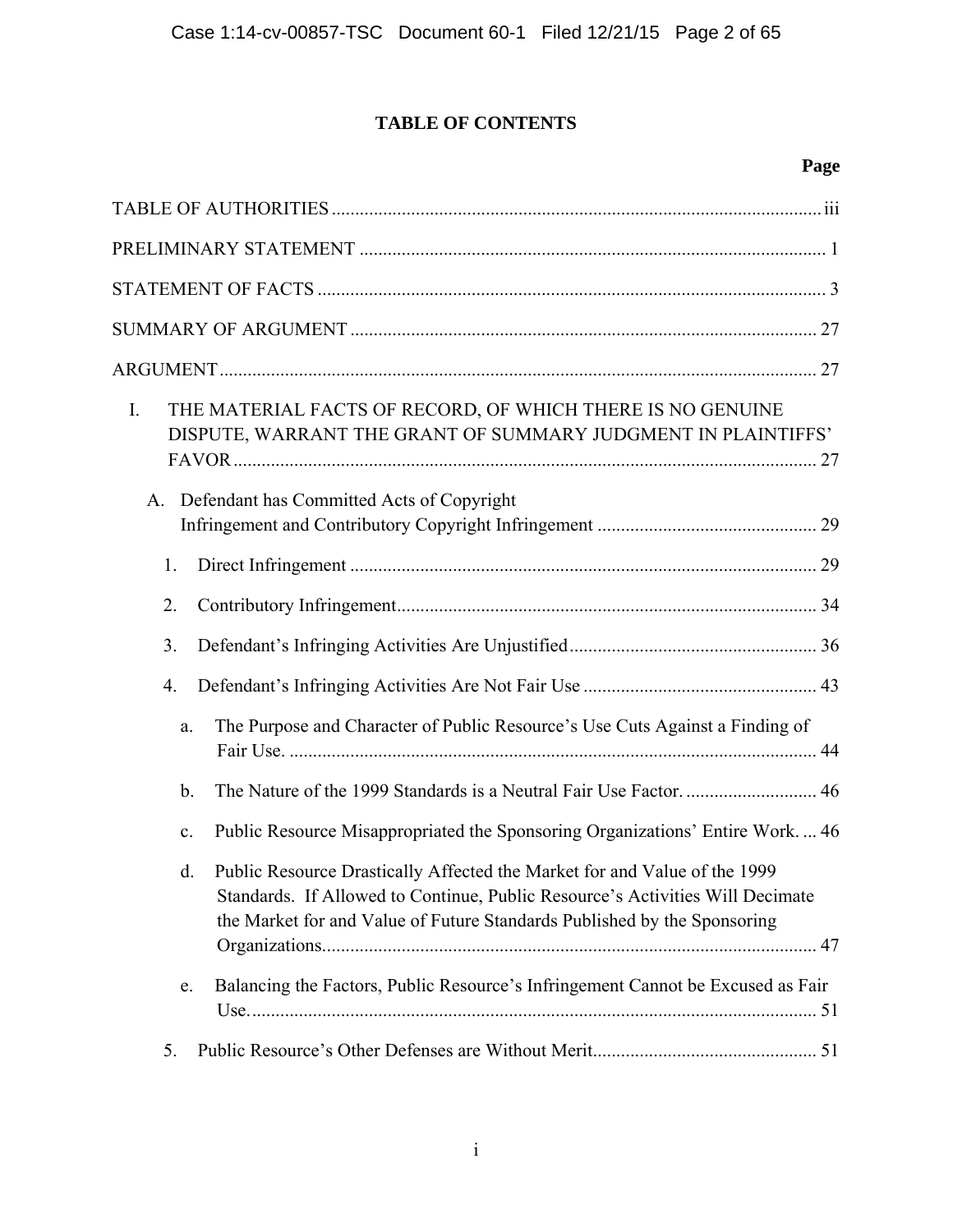| PLAINTIFFS MEET THE STANDARDS FOR THE ISSUANCE OF A PERMANENT<br>П.<br>INJUNCTION AGAINST DEFENDANT'S FURTHER INFRINGING ACTIVITIES. 53 |
|-----------------------------------------------------------------------------------------------------------------------------------------|
| A.                                                                                                                                      |
| Plaintiffs Have Suffered Irreparable Injury; and the Remedies Available at Law, such as<br>B.                                           |
| $\mathbf{1}$                                                                                                                            |
| 2.                                                                                                                                      |
| 3.                                                                                                                                      |
|                                                                                                                                         |
| D.                                                                                                                                      |
|                                                                                                                                         |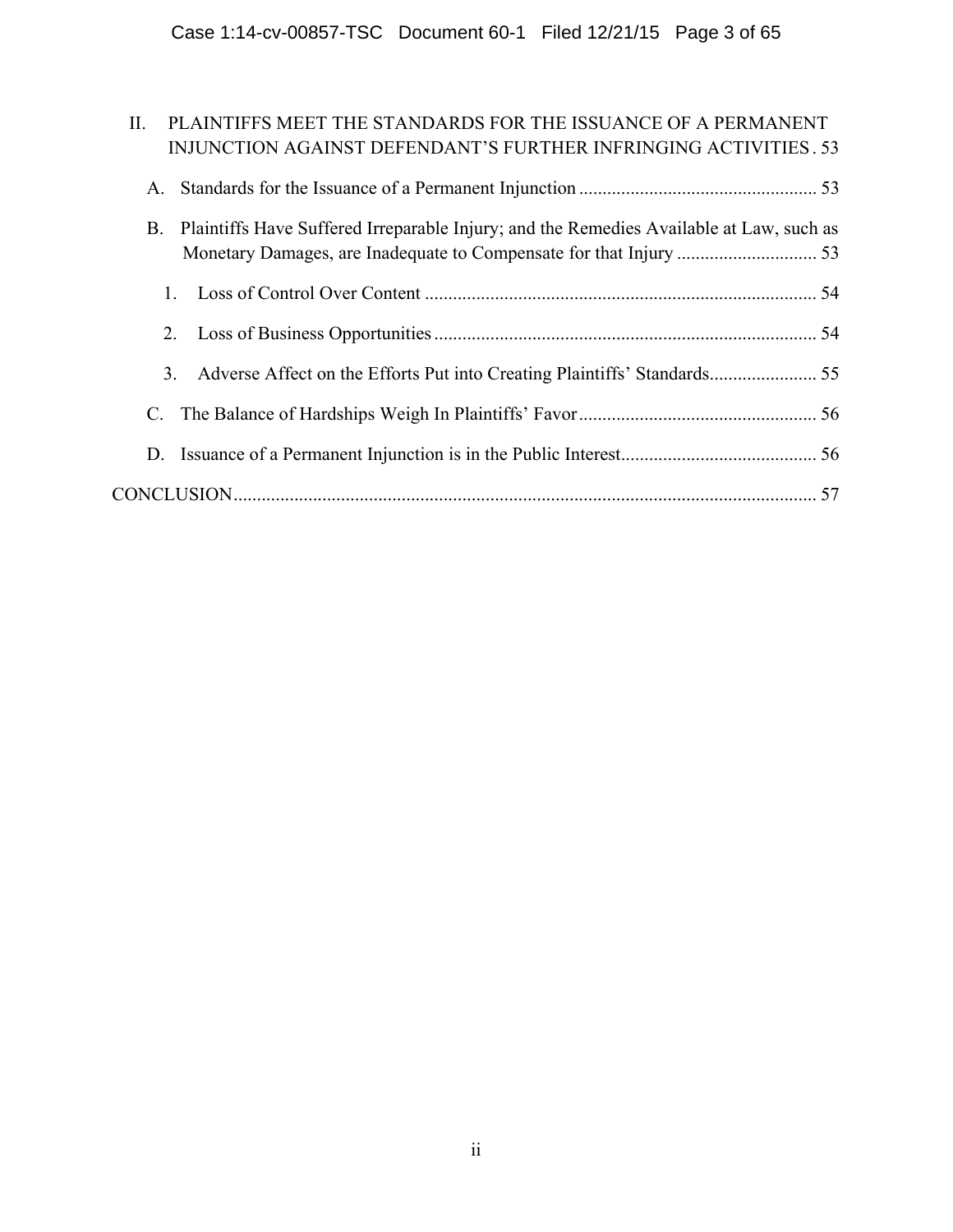# **TABLE OF AUTHORITIES**

**Cases**

# **Page(s)**

| Authors Guild v. Google, Inc., 2015 WL 6079426 (2d Cir., Oct. 16, 2015)  46, 47, 50, 51      |  |
|----------------------------------------------------------------------------------------------|--|
|                                                                                              |  |
|                                                                                              |  |
|                                                                                              |  |
|                                                                                              |  |
| Breaking the Chain Found. v. Capital Educ. Support, Inc.,                                    |  |
| Brownmark Films, LLC v. Comedy Partners, 800 F. Supp. 2d 991 (E.D. Wis. 2011) 32             |  |
|                                                                                              |  |
| *Campbell v. Acuff-Rose Music, Inc., 510 U.S. 569 (1994)  44, 45, 46, 47, 48                 |  |
| *CCC Info. Services v. Maclean Hunter Market Reports, Inc., 44 F.3d 61 (2d Cir. 1994) 39, 43 |  |
|                                                                                              |  |
|                                                                                              |  |
|                                                                                              |  |
|                                                                                              |  |
|                                                                                              |  |
|                                                                                              |  |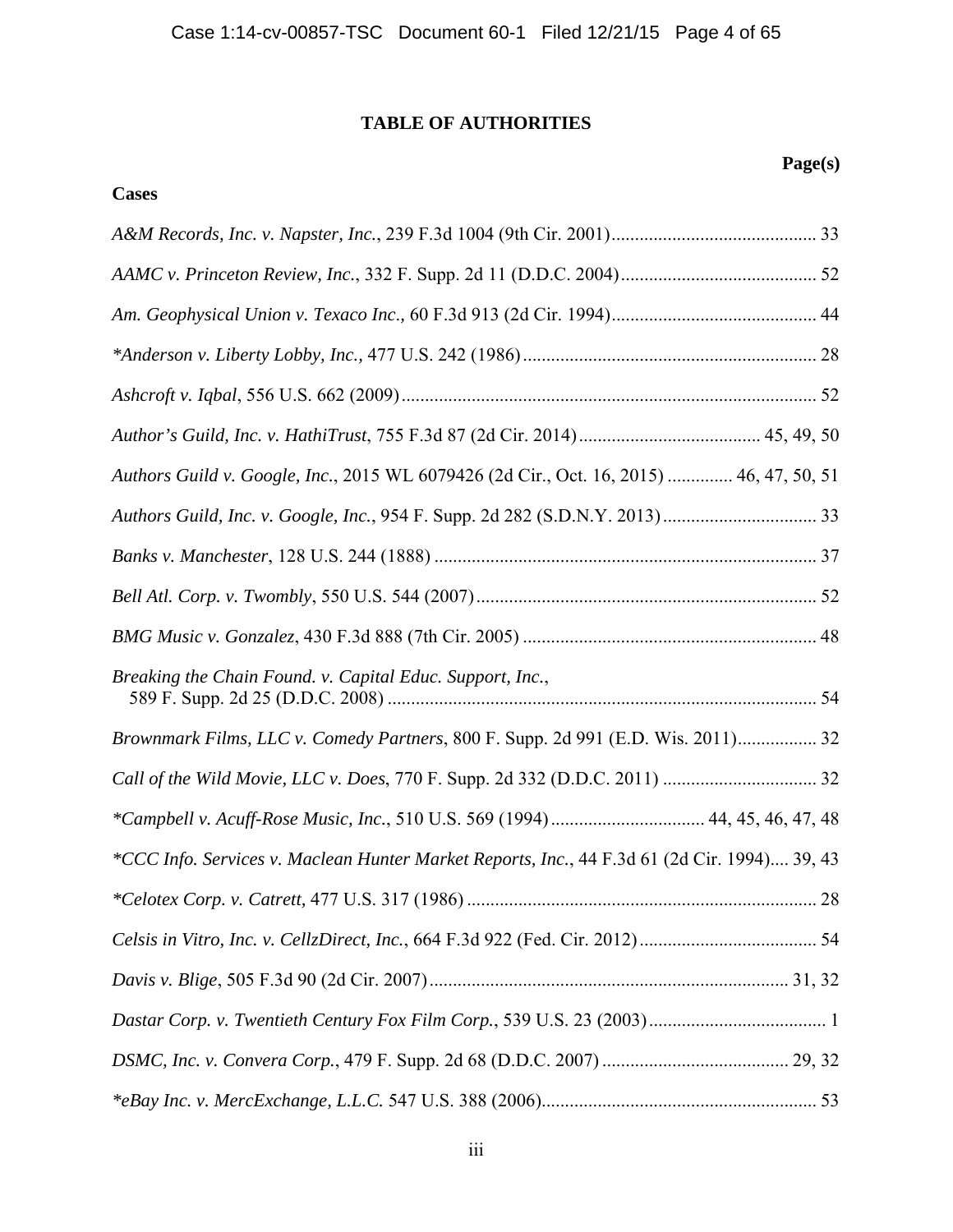| Fox TV Stations, Inc. v. FilmOn X LLC, 966 F. Supp. 2d 30 (D.D.C. 2013)  54, 56             |  |
|---------------------------------------------------------------------------------------------|--|
|                                                                                             |  |
| Hanley-Wood LLC v. Hanley Wood LLC, 783 F. Supp. 2d 147 (D.D.C. 2011) 54                    |  |
| *Harper & Row, Publishers, Inc. v. Nation Enterprises, 471 U.S. 539 (1985)  44, 46, 47      |  |
| Howie v. Office of Eddie Bernice Johnson, 570 F. Supp.2d 115 (D.D.C. 2008) 28, 29           |  |
|                                                                                             |  |
|                                                                                             |  |
|                                                                                             |  |
|                                                                                             |  |
|                                                                                             |  |
|                                                                                             |  |
| Mitchell Bros. Film Grp. v. Cinema Adult Theater, 604 F.2d 852 (5th Cir. 1979)              |  |
|                                                                                             |  |
| Nat'l Cable Television Ass'n, Inc. v. Broad. Music, Inc., 772 F. Supp. 614 (D.D.C. 1991) 52 |  |
|                                                                                             |  |
| Practice Management Info. Corp. v. American Medical Ass'n,                                  |  |
|                                                                                             |  |
|                                                                                             |  |
|                                                                                             |  |
|                                                                                             |  |
|                                                                                             |  |
| Tech 7 Sys., Inc. v. Vacation Acquisition, LLC, 594 F. Supp. 2d 76 (D.D.C. 2009)  53        |  |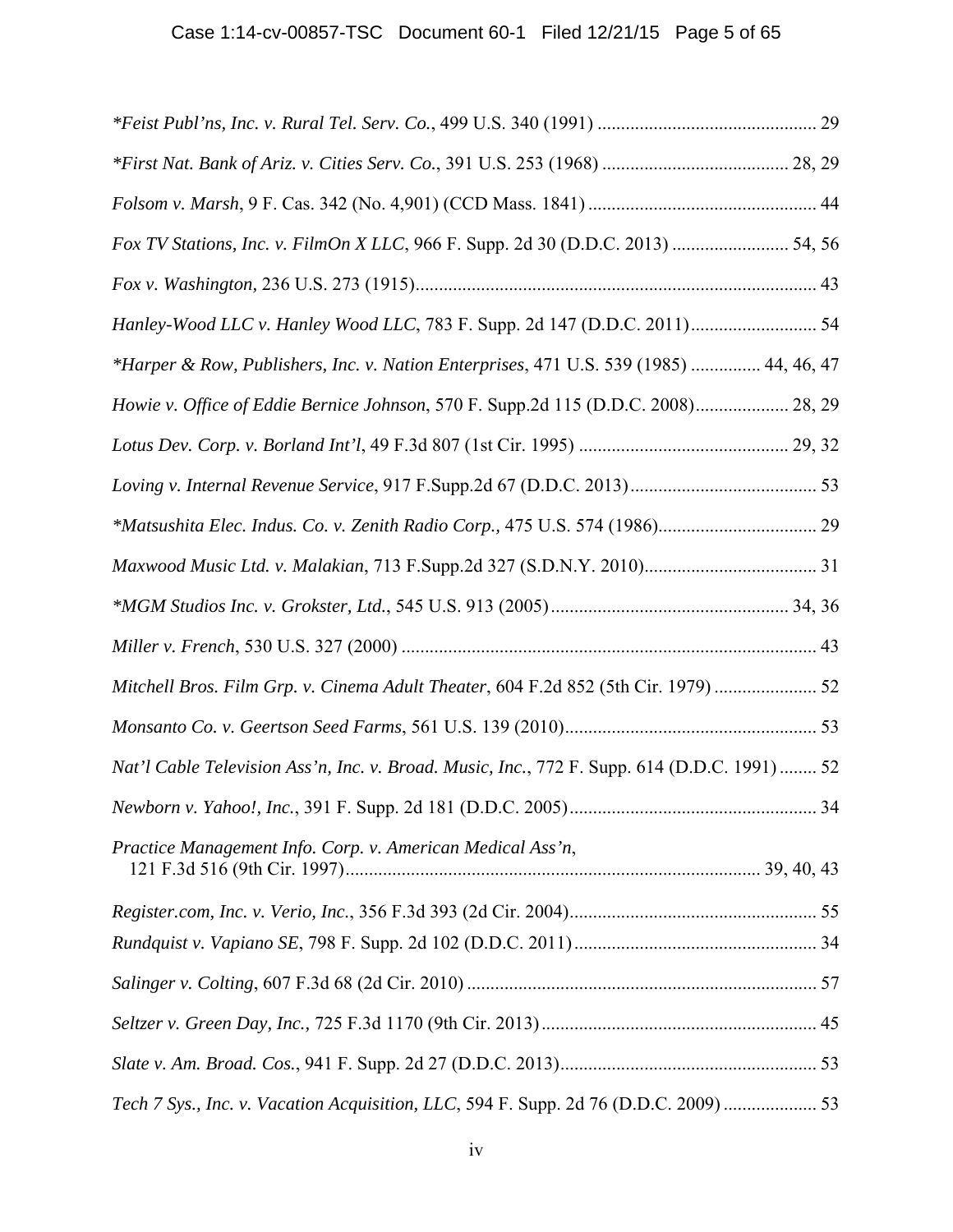| Veeck v. Southern Bldg. Code Cong. Int'l, Inc., 293 F.3d 791 (5th Cir. 2003) 31, 37, 38, 39 |  |
|---------------------------------------------------------------------------------------------|--|
|                                                                                             |  |
|                                                                                             |  |
| Worldwide Church of God v. Philadelphia Church of God, Inc.,                                |  |
|                                                                                             |  |
| <b>Statutes</b>                                                                             |  |
|                                                                                             |  |
|                                                                                             |  |
|                                                                                             |  |
|                                                                                             |  |
|                                                                                             |  |
|                                                                                             |  |
|                                                                                             |  |
|                                                                                             |  |
|                                                                                             |  |
|                                                                                             |  |
|                                                                                             |  |
|                                                                                             |  |
|                                                                                             |  |
|                                                                                             |  |
|                                                                                             |  |
|                                                                                             |  |
| National Technology Transfer and Advancement Act of 1995 ("NTTAA"),                         |  |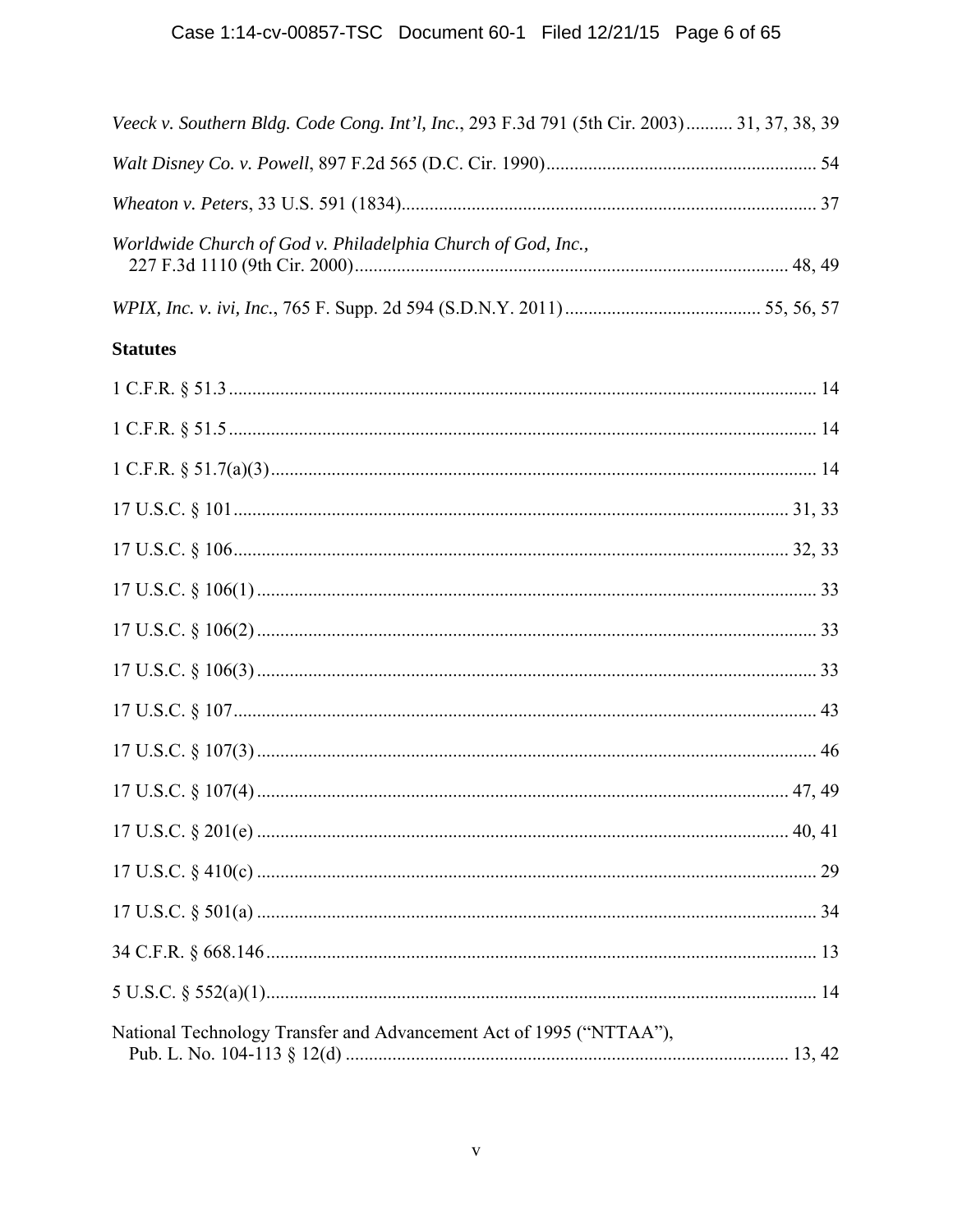# **Other Authorities**

| Circular No. A-119 Revised, OFFICE OF MANAGEMENT AND BUDGET (Revised Feb. 10, 1998), |  |
|--------------------------------------------------------------------------------------|--|
|                                                                                      |  |
| <b>Rules</b>                                                                         |  |
|                                                                                      |  |
|                                                                                      |  |
|                                                                                      |  |
| <b>Treatises</b>                                                                     |  |
| 1 Melville B. Nimmer & David Nimmer, Nimmer on Copyright § 6.03                      |  |
| 4 Melville B. Nimmer & David Nimmer, Nimmer on Copyright, § 13.09[B]                 |  |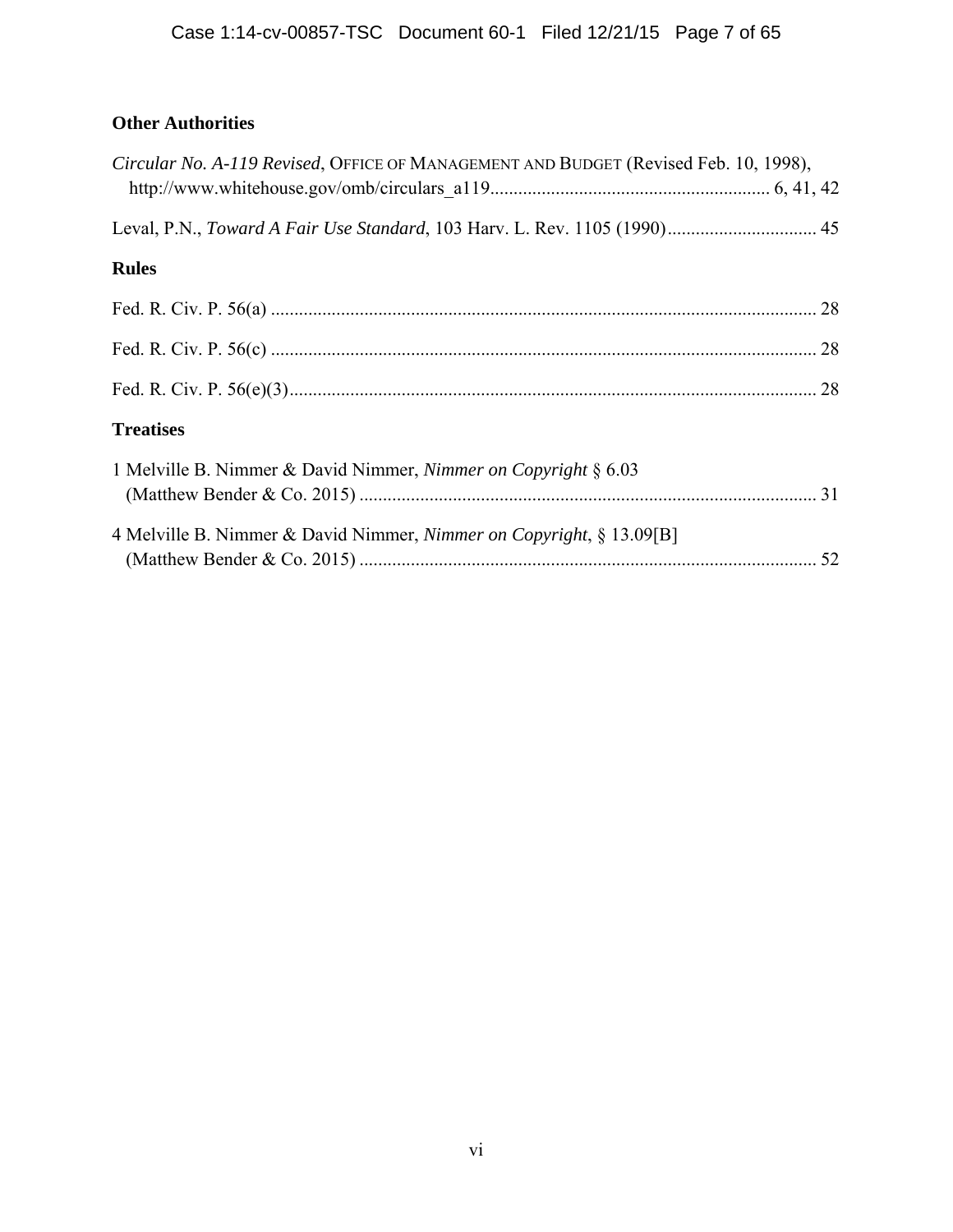## **PRELIMINARY STATEMENT**

Plaintiffs, the American Educational Research Association, Inc. ("AERA"), the American Psychological Association, Inc. ("APA"), and the National Council on Measurement in Education, Inc. ("NCME") (collectively, "Plaintiffs" or the "Sponsoring Organizations"), submit this Memorandum of Points and Authorities in support of Plaintiffs' Motion for Summary Judgment and the entry of a Permanent Injunction.

The Sponsoring Organizations' work, the "Standards for Educational and Psychological Testing (1999 ed.)" (the "1999 Standards") were written at great expense, including many years of volunteer effort given by a select group of the leading minds in educational and psychological testing of their time. Until recently updated by the 2014 edition, for fifteen years the 1999 Standards were considered the foremost authority of best practices in the preparation and administration of tests; particularly in the areas of validity, reliability, and fairness. The 1999 Standards continue to have enduring value for those in the testing profession who (i) need to know the state of best testing practices as they existed between 1999 and 2014, (ii) believe they still may be held accountable to the guidance of the 1999 Standards even now, and/or (iii) study the changes in best testing practices over time.

Defendant, Public.Resource.Org, Inc. ("Public Resource"), by assertion of a "species of mutant copyright law,"<sup> $1$ </sup> has made itself judge, jury, and executioner of the Sponsoring Organizations' rights in the 1999 Standards – merely due to the happenstance that the Standards were cited in federal and state regulations. Without the Sponsoring Organizations' permission, Public Resource created a PDF (Acrobat Reader) version of the 1999 Standards and posted the PDF file to two unrestricted Internet websites. Moreover, Public Resource posted the 1999

 $\overline{\phantom{a}}$ 

<sup>&</sup>lt;sup>1</sup> Dastar Corp. v. Twentieth Century Fox Film Corp., 539 U.S. 23, 34 (2003) (castigating the plaintiffs for asserting a claim of reverse passing off under Trademark Act Section 43(a), 15 U.S.C. § 1125(a) that "would create a species of mutant copyright law that limits the public's 'federal right to 'copy and to use' expired copyrights".).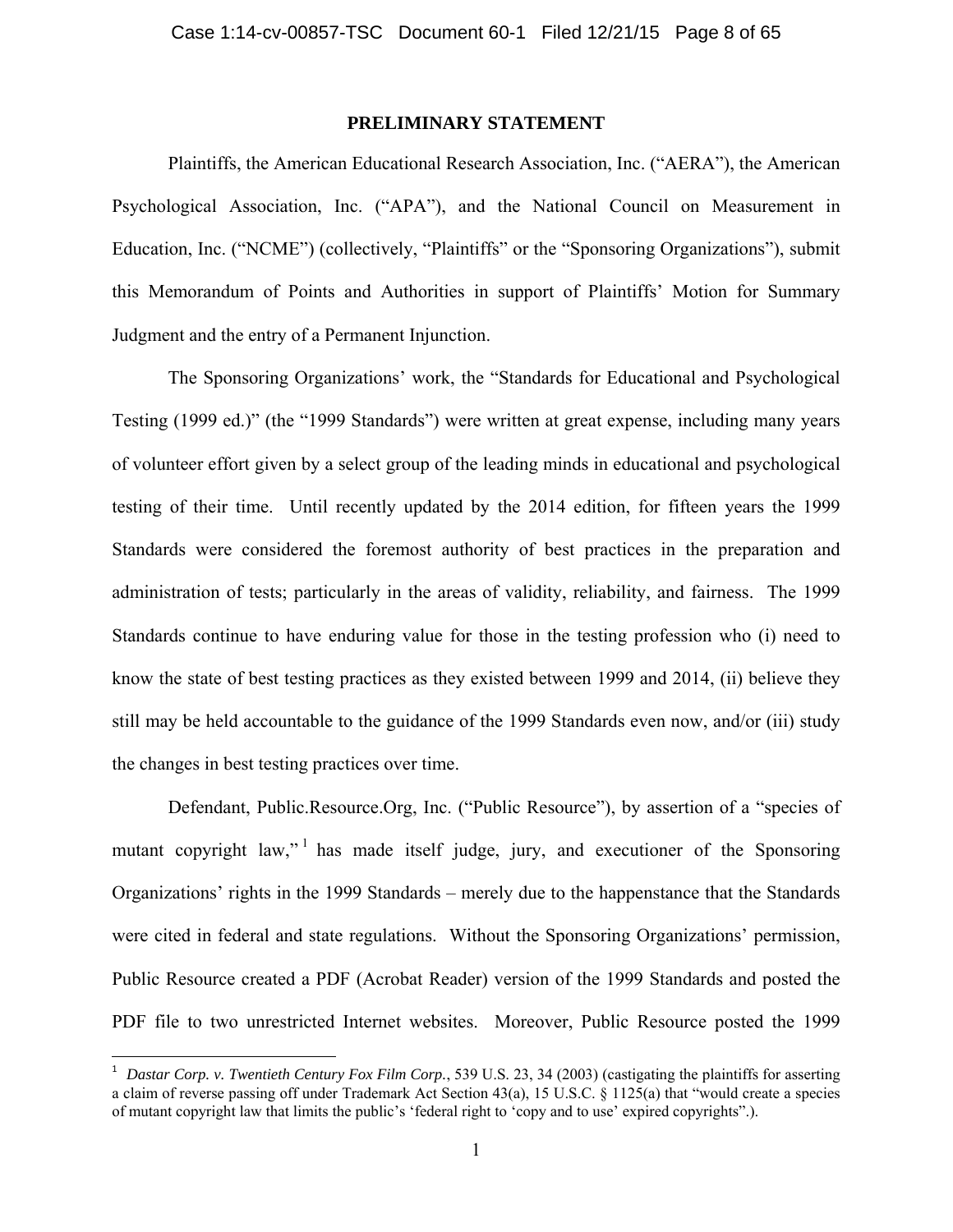## Case 1:14-cv-00857-TSC Document 60-1 Filed 12/21/15 Page 9 of 65

Standards online without any access, download, or printing restrictions – resulting in widespread acts of copyright infringement by Internet users.

Until this suit was filed and the Sponsoring Organizations threatened to seek a preliminary injunction, Public Resource refused to remove these Internet postings. During the time that the 1999 Standards were posted online, the Sponsoring Organizations suffered significant financial harm due to lost sales.

Public Resource has removed its unauthorized postings of the 1999 Standards from the Internet – pending a resolution of this litigation on the merits. However, it would be very simple for Public Resource to re-post the 1999 Standards online. Moreover, unless this Court permanently enjoins Public Resource, Defendant intends re-post the 1999 Standards and also to post the Sponsoring Organizations' updated 2014 Standards online.

The Sponsoring Organizations earn no profits from sales of the Standards. All profits from the Standards are deposited into a Development Fund to underwrite future, updated editions. Without the income generated from these sales, the Sponsoring Organizations will not have funding for future updates and the project likely will cease. As a result, the testing profession, and the public to whom educational and psychological tests are administered, will suffer.

Plaintiffs' motion is supported by the Declarations of Felice J. Levine, Ph.D. (Executive Director of AERA, publisher of the 1999 and 2014 Standards), Marianne Ernesto (Director, Testing and Assessment of APA), Lauress Wise, Ph.D. (Past President of NCME, and Vice-Chair of the Joint Committee for writing of the 2014 Standards), Wayne J. Camara, Ph.D. (former NCME President, former member of the APA Council of Representatives, Project Director for the 1999 Standards and Member of the Management Committee overseeing the sale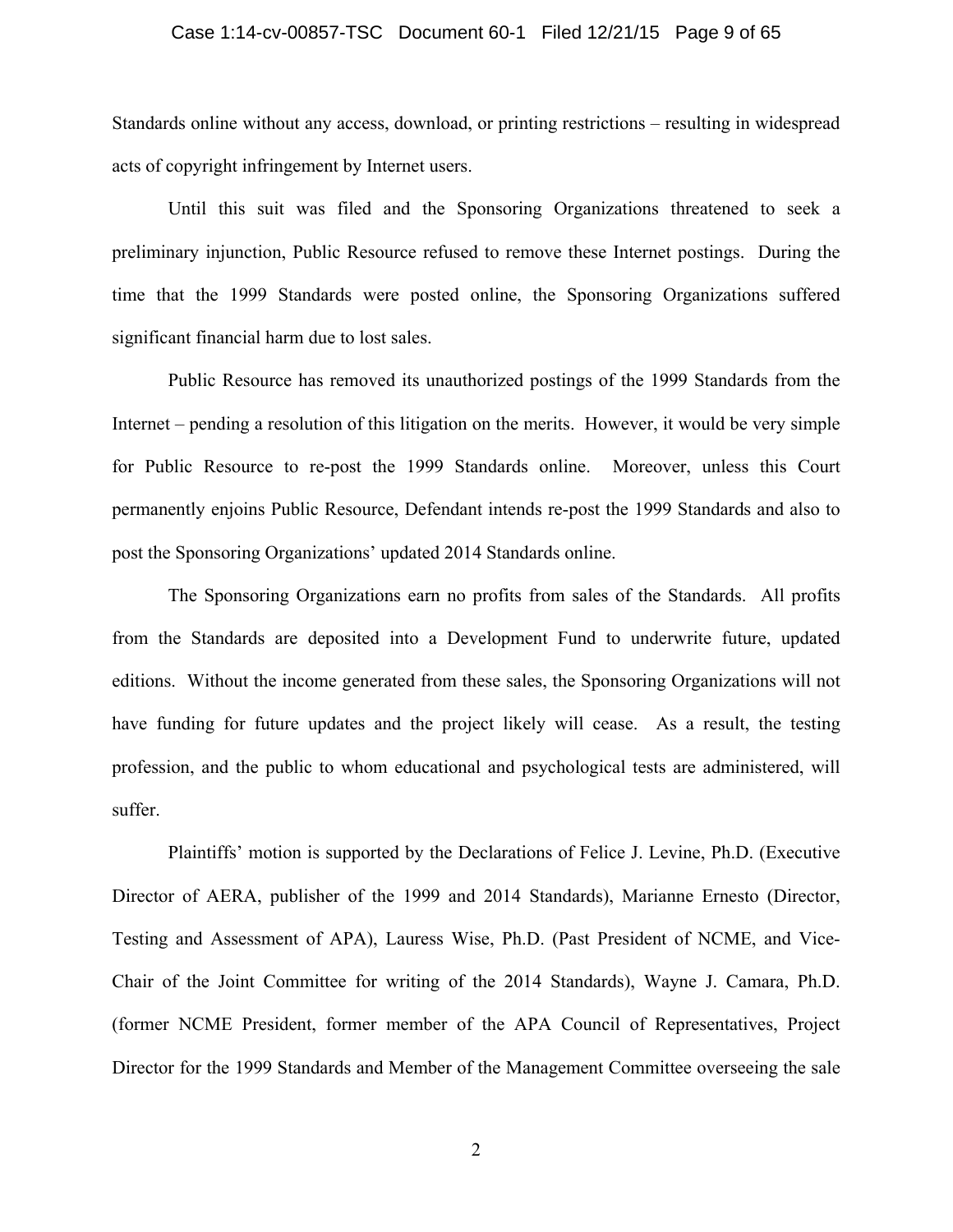of, and financial accounting for, this work), Dianne L. Schneider, Ph.D. (former APA Staff Liaison for the 1999 Standards, and Project Coordinator for the 2014 Standards), Kurt F. Geisinger, Ph.D. (Plaintiffs' expert), and Jonathan Hudis (Plaintiffs' counsel).

## **STATEMENT OF FACTS**

Plaintiffs, AERA, APA, and NCME, are District of Columbia not-for-profit corporations (Levine Decl., ¶ 4; Ernesto Decl., ¶ 3; Wise Decl., ¶ 3).

AERA is the major national scientific society for research on education and learning. AERA's mission is to advance knowledge about education, to encourage scholarly inquiry related to education, and to promote the use of research to improve education and serve the public good (Levine Decl., ¶ 5).

APA is the largest scientific and professional organization representing psychology in the United States. APA is the world's largest association of psychologists and counts a vast number of researchers, educators, clinicians, consultants and students among its members. APA's mission is to advance the creation, communication, and application of psychological knowledge to benefit society and improve people's lives (Ernesto Decl., ¶ 4).

NCME is a professional organization for individuals involved in assessment, evaluation, testing, and other aspects of educational measurement. NCME's members are involved in the construction and use of standardized tests; new forms of assessment, including performancebased assessment; program design; and program evaluation (Wise Decl., ¶ 4).

## **Creation of the Standards for Educational and Psychological Testing**

Plaintiffs have been preparing and publishing versions of the Standards for Educational and Psychological Testing for over fifty years. In 1954, Plaintiff APA prepared and published the "Technical Recommendations for Psychological Tests and Diagnostic Techniques" (Camara Decl., ¶ 7; Ernesto Decl., ¶ 5). In 1955, Plaintiffs AERA and NCME prepared and published a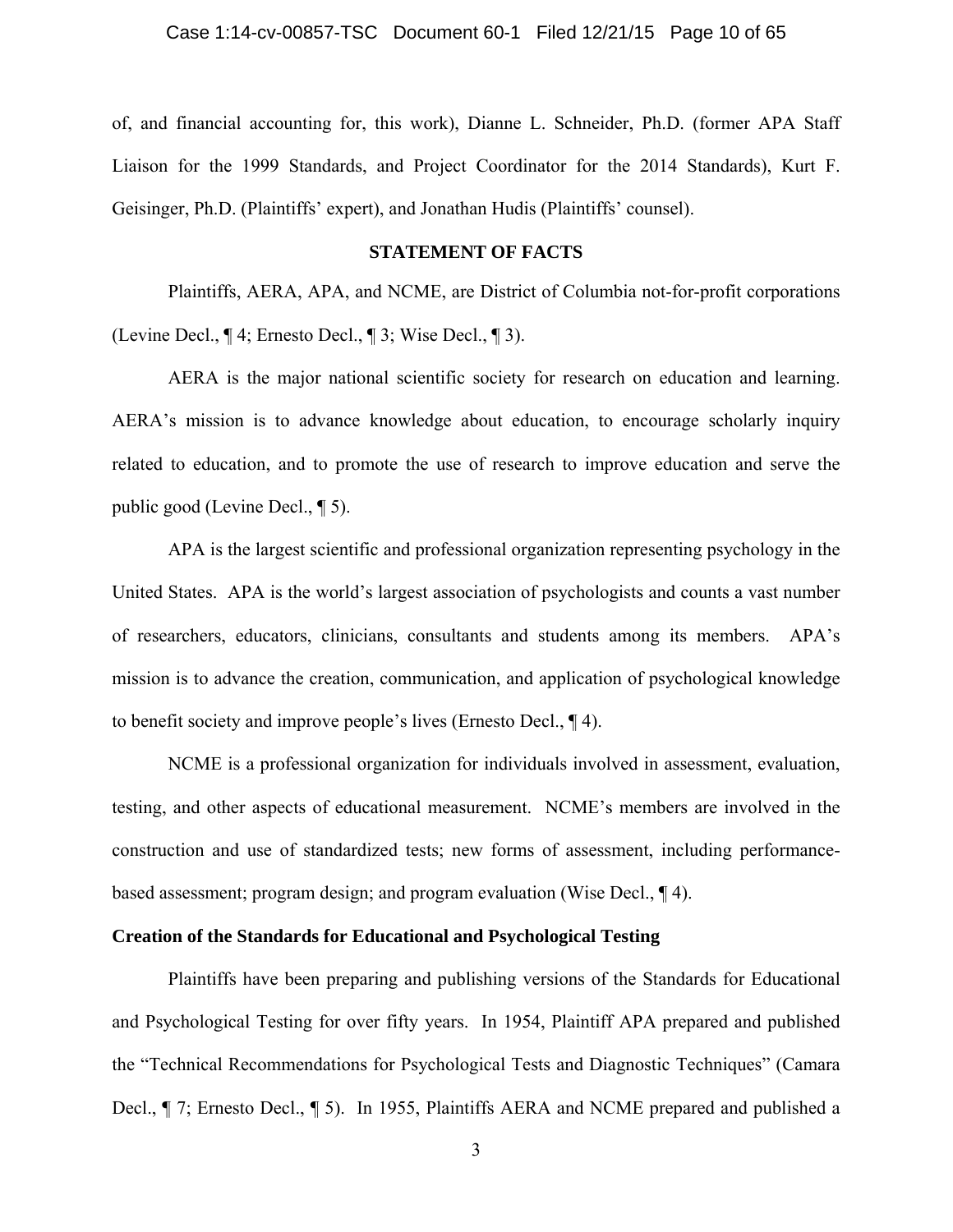## Case 1:14-cv-00857-TSC Document 60-1 Filed 12/21/15 Page 11 of 65

companion document entitled, "Technical Recommendations for Achievement Tests" (Levine Decl., ¶ 6; Camara Decl., ¶ 7; Wise Decl., ¶ 5). Subsequently, a joint committee of the three organizations modified, revised, and consolidated the two documents into the first Joint Standards. Beginning with the 1966 revision, the three organizations (AERA, APA and NCME – collectively, the "Sponsoring Organizations") collaborated in developing the "Joint Standards" (or simply, the "Standards"). Each subsequent revision of the Standards has been careful to note that it is a revision and update of the prior version (Levine Decl.,  $\P$  6; Camara Decl.,  $\P$  7;) Ernesto Decl., ¶ 6; Wise Decl., ¶ 6).

Beginning in the mid-1950s, the Sponsoring Organizations formed and periodically reconstituted a committee of highly trained and experienced experts in psychological and educational assessment, charged with the initial development of the Technical Recommendations and then each subsequent revision of the (renamed) Standards. These committees were formed by the Sponsoring Organizations' Presidents (or their designees), who would meet and jointly agree on the membership. Often a chair or co-chairs of these committees were selected by joint agreement. Beginning with the 1966 version of the Standards, this committee became referred to as the "Joint Committee" (Levine Decl., ¶ 7; Camara Decl., ¶ 8; Ernesto Decl., ¶ 7; Wise Decl., ¶ 7).

Financial and operational oversight for the Standards' revisions, promotion, distribution, and for the sale of the 1999 and 2014 Standards has been undertaken by a periodically reconstituted Management Committee, comprised of the designees of the three Sponsoring Organizations (Levine Decl., ¶ 8; Camara Decl., ¶ 9; Schneider Decl., ¶ 4; Ernesto Decl., ¶ 8; Wise Decl.,  $\P$ 8). All members of the Joint Committee(s) and the Management Committee(s) are *unpaid* volunteers. The expenses associated with the ongoing development and publication of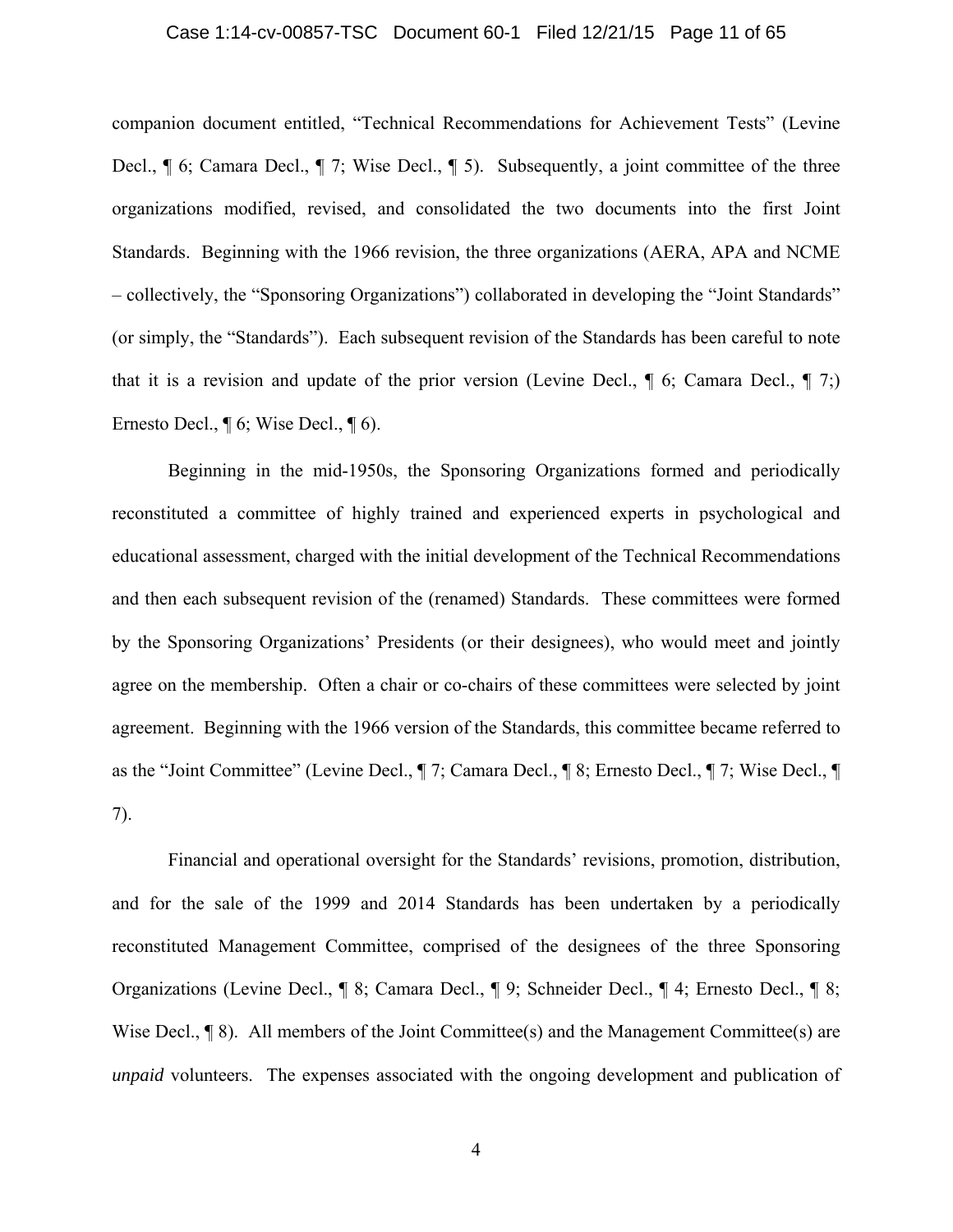## Case 1:14-cv-00857-TSC Document 60-1 Filed 12/21/15 Page 12 of 65

the Standards include travel and lodging expenses (for the Joint Committee and Management Committee members), support staff time, printing and shipment of bound volumes, and advertising costs (Levine Decl., ¶ 9; Camara Decl., ¶ 10; Schneider Decl., ¶ 5; Ernesto Decl., ¶ 9; Wise Decl.,  $\P$ 9).

Many different fields of endeavor rely on assessments. The Sponsoring Organizations have ensured that the range of these fields of endeavor is represented in the Joint Committees' membership – *e.g.*, admissions, achievement, clinical counseling, educational, licensingcredentialing, employment, policy, and program evaluation. Similarly, the Joint Committee's members, who are *unpaid volunteers*, represent expertise across major functional assessment areas – *e.g.*, validity, equating, reliability, test development, scoring, reporting, interpretation, and large scale interpolation (Levine Decl., ¶ 10; Ernesto Decl., ¶ 10; Wise Decl., ¶ 10).

From the time of their initial creation to the present, the preparation of and periodic revisions to the Standards entail intensive labor and considerable cross-disciplinary expertise. Each time the Standards are revised, the Sponsoring Organizations select and arrange for meetings of the leading authorities in psychological and educational assessments (known as the Joint Committee). During these meetings, certain Standards are combined, pared down, and/or augmented, others are deleted altogether, and some are created as whole new individual Standards. The 1999 version of the Standards is nearly 200 pages, took more than five years to complete (Levine Decl., ¶ 11; Ernesto Decl., ¶ 11; Camara Decl., ¶ 11), and is the result of work put in by the Joint Committee to generate a set of best practices on educational and psychological testing that are respected and relied upon by leaders in their fields (Camara Decl., ¶ 11; Wise Decl., ¶ 11).

Draft revisions of the 1985 Standards, for what became the 1999 Standards, were widely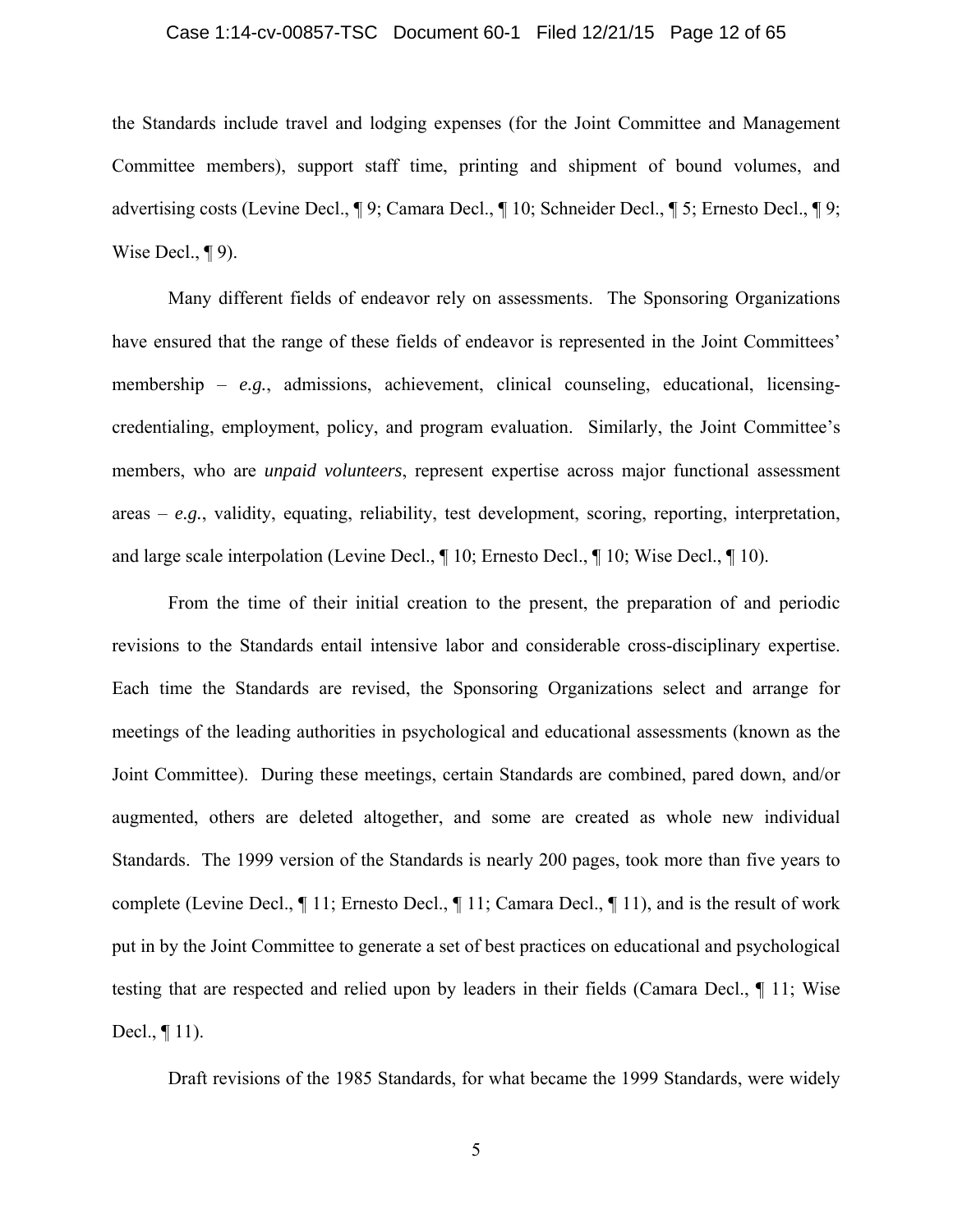#### Case 1:14-cv-00857-TSC Document 60-1 Filed 12/21/15 Page 13 of 65

distributed for public review and comment three times during this revision effort to gauge whether the testing community believed the revised drafts to be current and inclusive of the topics at issue (Schneider Decl., ¶ 6). The Joint Committee received thousands of pages of comments and proposed text revisions from: the membership of the Sponsoring Organizations, scientific, professional, trade and advocacy groups, credentialing boards, state and federal government agencies, test publishers and developers, and academic institutions. While the Joint Committee reviewed and took under advisement these helpful comments, the final language of the 1999 Standards was a product of the Joint Committee members (Camara Decl., ¶ 12; Schneider Decl., ¶ 7). When the 1985 Standards were revised, more than half the content of the 1999 Standards resulted from newly written prose of the Joint Committee (Camara Decl., ¶ 12).

## **Why the Standards Were Created and The Benefits that the Standards Bring to the Relevant Public and Constituencies**

The Standards originally were created as principles and guidelines – a set of best practices to improve professional practice in testing and assessment across multiple settings, including education and various areas of psychology. The Standards can and should be used as a recommended course of action in the sound and ethical development and use of tests, and also to evaluate the quality of tests and testing practices. Additionally, an essential component of responsible professional practice is maintaining technical competence. Many professional associations also have developed standards and principles of technical practice in assessment. The Sponsoring Organizations' Standards have been and still are used for this purpose (Geisinger Decl., ¶ 18; Camara Decl., ¶ 13; Wise Decl., ¶ 12).

The Standards, however, are not simply intended for members of the Sponsoring Organizations, AERA, APA, and NCME. The intended audience of the Standards is broad and cuts across audiences with varying backgrounds and different training. For example, the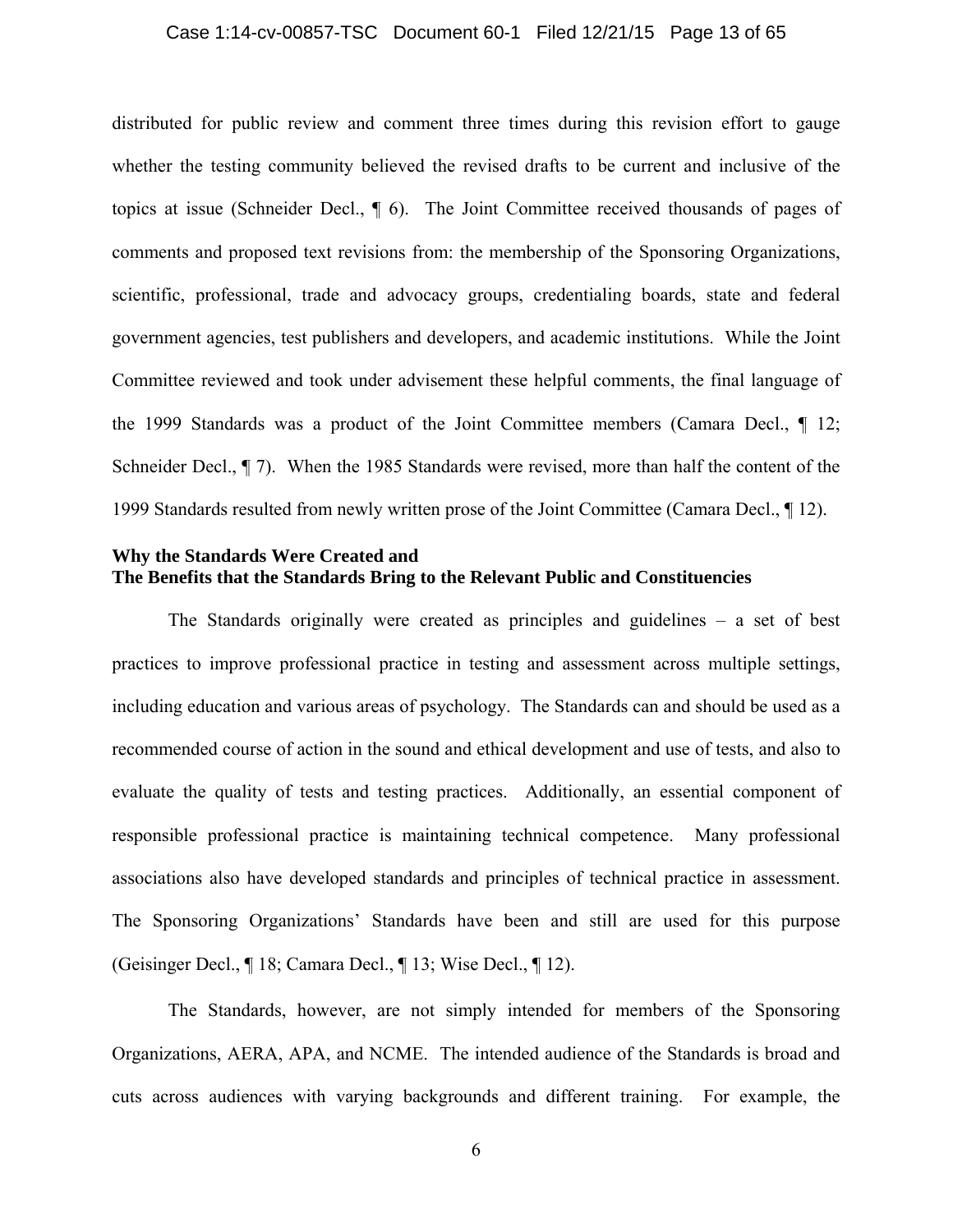## Case 1:14-cv-00857-TSC Document 60-1 Filed 12/21/15 Page 14 of 65

Standards also are intended to guide test developers, sponsors, publishers, and users by providing criteria for the evaluation of tests, testing practices, and the effects of test use. Test user standards refer to those standards that help test users decide how to choose certain tests, interpret scores, or make decisions based on tests results. Test users include clinical or industrial psychologists, research directors, school psychologists, counselors, employment supervisors, teachers, and various administrators who select or interpret tests for their organizations. There is no mechanism, however, to enforce compliance with the Standards on the part of the test developer or test user. The Standards, moreover, do not attempt to provide psychometric answers to policy or legal questions (Camara Decl., ¶ 14; Wise Decl., ¶ 13; Geisinger Decl., ¶ 19; Ernesto Decl., ¶ 12).

The Standards promote the development of high quality tests and the sound use of results from such tests. Without such high quality standards, tests might produce scores that are not defensible or accurate, not an adequate reflection of the characteristic they were intended to measure, and not fair to the person tested. Consequently, decisions about individuals made with such test scores would be no better, or even worse, than those made with no test score information at all. Thus, the Standards help to ensure that measures of student achievement are relevant, that admissions decisions are fair, that employment hiring and professional credentialing result in qualified individuals being selected, and patients with psychological needs are diagnosed properly and treated accordingly. Quality tests protect the public from harmful decision making and provide opportunities for education and employment that are fair to all who seek them (Camara Decl., ¶ 15; Wise Decl., ¶ 14).

The Standards apply broadly to a wide range of standardized instruments and procedures that sample an individual's behavior, including tests, assessments, inventories, scales, and other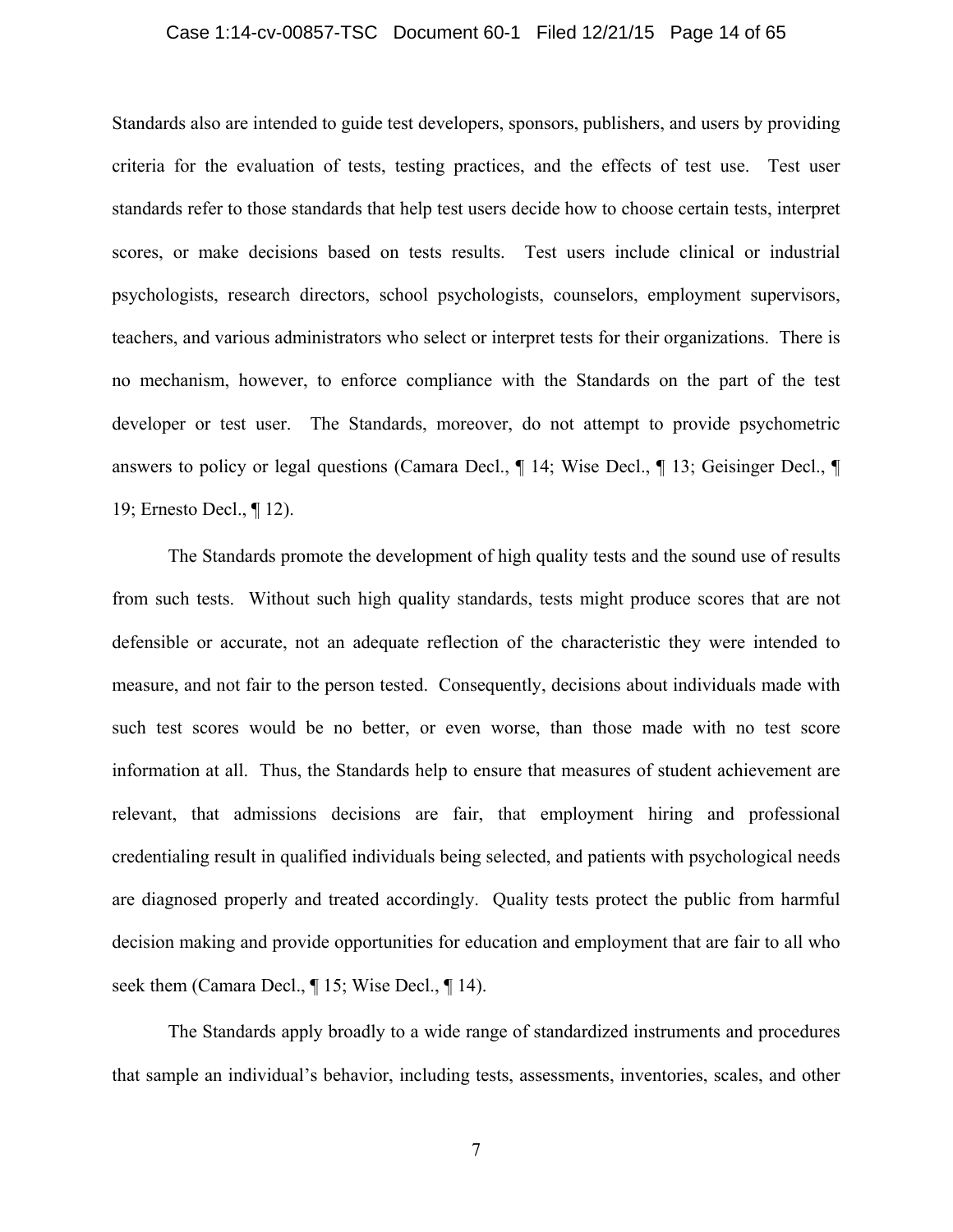## Case 1:14-cv-00857-TSC Document 60-1 Filed 12/21/15 Page 15 of 65

testing vehicles. The Standards apply equally to standardized multiple-choice tests, performance assessments (including tests comprised of only open-ended essays), and hands-on assessments or simulations. The main exceptions are that the Standards do not apply to unstandardized questionnaires (*e.g.*, unstructured behavioral checklists or observational forms), teacher-made tests, and subjective decision processes (*e.g.*, a teacher's evaluation of students' classroom participation over the course of a semester) (Camara Decl., ¶ 16; Wise Decl., ¶ 15; Geisinger Decl., ¶ 20; Ernesto Decl., ¶ 13).

The Standards have been used to develop testing guidelines for such activities as college admissions, personnel selection, test translations, test user qualifications, and computer-based testing. The Standards also have been widely cited to address technical, professional, and operational norms for all forms of assessments that are professionally developed and used in a variety of settings. The Standards additionally provide a valuable public service to state and federal governments as they voluntarily choose to use them. For instance, each testing company, when submitting proposals for testing administration, instead of relying on a patchwork of local, or even individual and proprietary, testing design and implementation criteria, may rely instead on the Sponsoring Organizations' Standards to afford the best guidance for testing and assessment practices (Camara Decl., ¶ 17; Wise Decl., ¶ 16; Geisinger Decl., ¶ 21; Ernesto Decl.,  $\P$  14).

The Standards were not created or updated to serve as a legally binding document, in response to an expressed governmental or regulatory need, nor in response to any legislative action or judicial decision. However, the Standards have been cited in judicial decisions related to the proper use and evidence for assessment, as well as by state and federal legislators. These citations in judicial decisions and during legislative deliberations occurred without any lobbying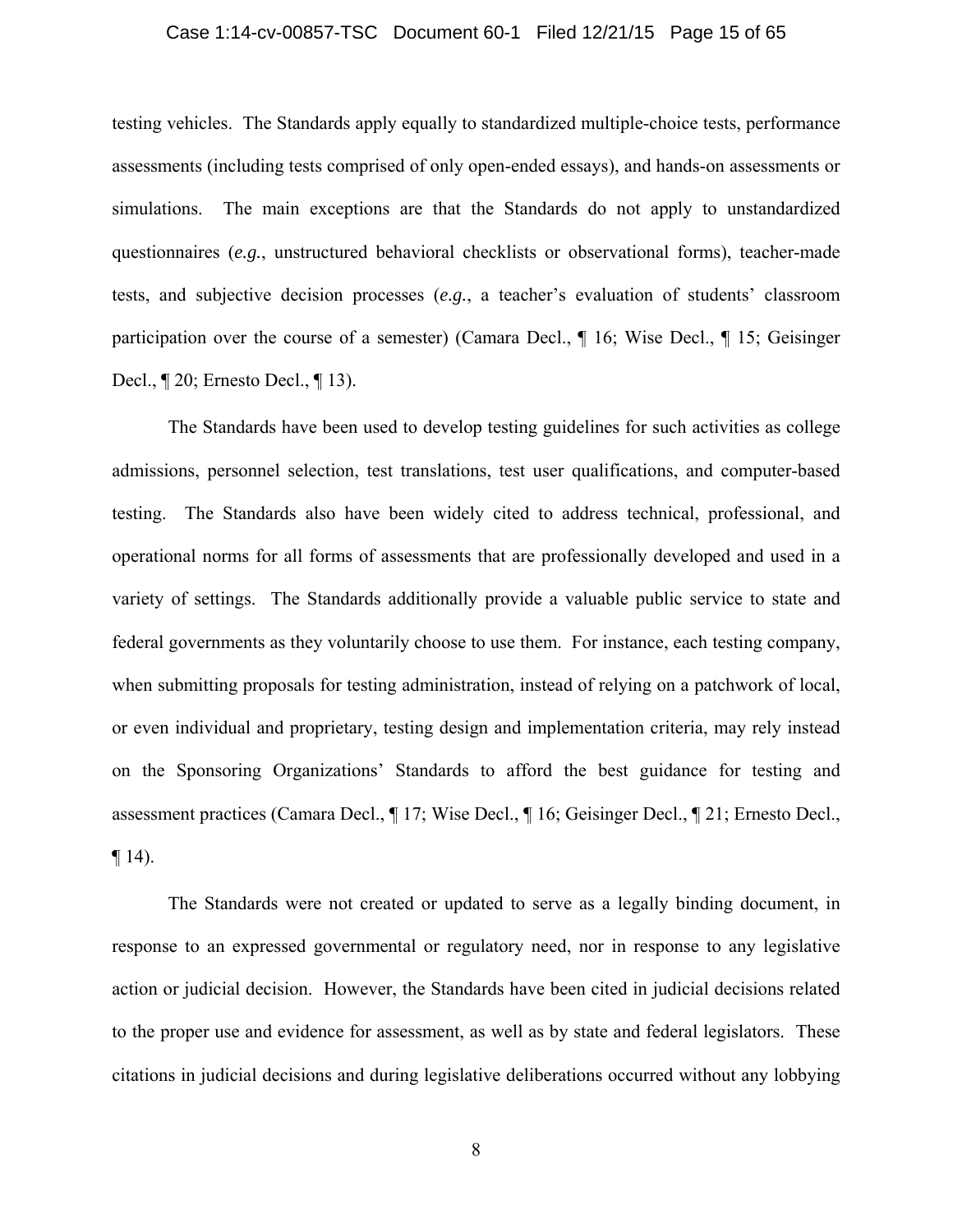by the Plaintiffs (Levine Decl., ¶ 12; Camara Decl., ¶ 18; Ernesto Decl., ¶ 15; Wise Decl., ¶ 17).

During the discovery phase of this litigation, however, Plaintiff APA located in its archives correspondence relating to APA's support for proposed legislation sought to be introduced in 2001 by Senator Paul Wellstone (D-MN) on Fairness and Accuracy in High Stakes Educational Decisions for Students - a suggested amendment to the Elementary and Secondary Education Act ("No Child Left Behind Act") 147 Cong. Rec. S. 4,644 (daily ed. May 9, 2001) (Ernesto Decl., ¶¶ 16-22, Exhs. NN-SS). Some of these letters are unsigned and are not printed on APA letterhead. Therefore, in accordance with APA practices and protocols, it is likely that the unsigned letters (not printed on letterhead) were internal discussion drafts that were never sent (Ernesto Decl., ¶ 23).

Regarding the signed letters that were printed on APA letterhead, they relate to Senator Wellstone's proposed legislation that tests and assessments administered by the states are of high quality and used appropriately for the benefit of test administrators and test takers. These are goals that are consistent with APA policy as then reflected in the 1999 Standards. Even though Senator Wellstone's amendments sought, in part, to mandate states' compliance with the Standards, none of the Sponsoring Organizations actively advocated for this – and in any event Senator Wellstone's proposed amendment including this language was never enacted into law (Ernesto Decl., ¶ 24, Exh. TT).

APA's search of its records did not disclose any further communications with Congress relating to the Standards and, to the best of APA's knowledge, it has not engaged in communications with Congress regarding citation of the Standards in legislation since 2001 (Ernesto Decl., ¶ 25). Moreover, neither AERA nor NCME has ever communicated with Congress for the purpose of encouraging the enactment of the Standards into law (Levine Decl.,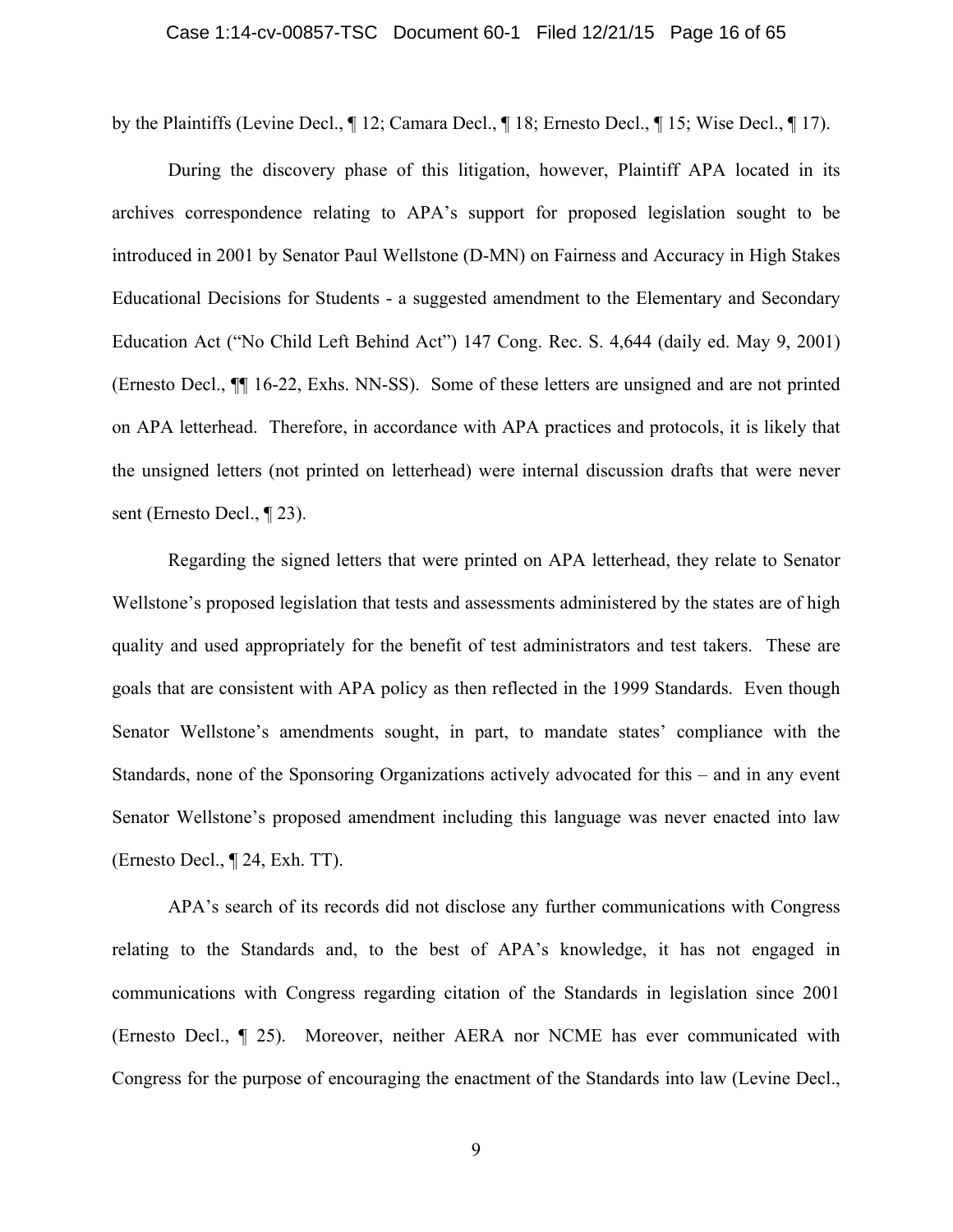¶¶ 12-13; Wise Decl., ¶ 18). None of the Sponsoring Organizations has solicited any government agency to incorporate the Standards into the Code of Federal Regulations or other rules of Federal or State agencies (Levine Decl., ¶ 13; Ernesto Decl., ¶ 26; Wise Decl., ¶ 19). Rather, in the policymaking arena, the Sponsoring Organizations believe the Standards should be treated as guidelines informing the enactment of legislation and regulations consistent with best practices in the development and use of tests – to insure that they are valid, reliable and fair (Wise Decl., ¶ 20; Ernesto Decl., ¶ 27).

## **Promotion and Distribution of the Standards, and Use of Income Earned from Sales of the Standards**

Plaintiffs promote and sell copies of the Standards via referrals to the AERA website, at annual meetings, in public offerings to students, and to educational institution faculty. Advertisements promoting the Standards have appeared in meeting brochures, in scholarly journals, and in the hallways at professional meetings (Levine Decl., ¶ 14, Exh. NNN; Ernesto Decl., ¶ 28, Exh. UU; Wise Decl., ¶ 21, Exh. KKK). All copies of the Standards bear a copyright notice (Levine Decl., ¶ 15, 28, Exh. TTT).

Distribution of the Standards is closely monitored by the Sponsoring Organizations. AERA, the designated publisher of the Standards, sometimes does provide promotional complementary print copies to students or professors. Except for these few complementary print copies, however, the Standards are not given away for free; and certainly they are not made available to the public by any of the three organizations for anyone to copy free of charge (Levine Decl., ¶ 16; Ernesto Decl., ¶ 29; Wise Decl., ¶ 22). To date, Plaintiffs have never posted, or authorized the posting of, a digitized copy of the 1999 Standards on any publicly accessible website (Levine Decl., ¶ 16; Ernesto Decl., ¶ 30; Wise Decl., ¶ 23).

The 1999 Standards have been sold at modest retail prices ranging from \$25.95 to \$49.95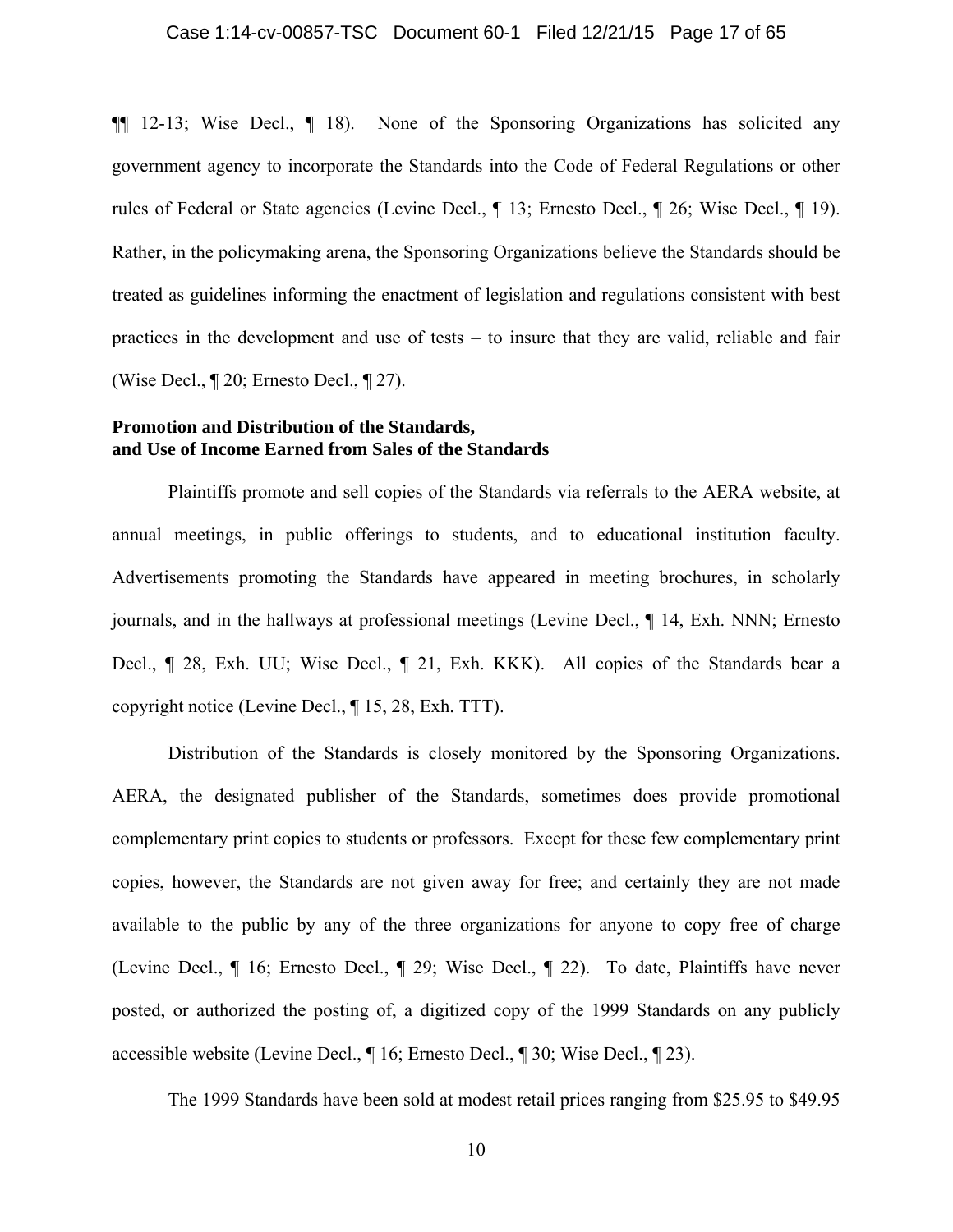## Case 1:14-cv-00857-TSC Document 60-1 Filed 12/21/15 Page 18 of 65

per copy. From 2000 to 2014, except for the near two-year period during which Public Resource posted unauthorized copies online and sales diminished significantly, income generated from sales of the 1999 Standards, on average, had been approximately in excess of \$127,000 per year (Levine Decl., ¶¶ 17-18 Exh. OOO).

After the 2014 Standards were published in the late summer of 2014, AERA for a time discontinued sales of the 1999 Standards. This was to encourage sales of the newly-revised edition – the 2014 Standards (Levine Decl., ¶ 19, Exh. PPP). However, so long as purchasers are made aware that it is no longer the current edition, the 1999 Standards do have an enduring value for those in the testing and assessment profession who (i) need to know the state of best testing practices as they existed between 1999 and 2014, (ii) believe they still may be held accountable to the guidance of the 1999 Standards even now, and/or (iii) study the changes in best testing and assessment practices over time. For these reasons, in the summer of 2015 AERA resumed sales of the 1999 Standards (Levine Decl., ¶ 20, Exh. QQQ).

The Sponsoring Organizations do not keep any of the proceeds generated from the sales of the Standards. Rather, the income from these sales is used by the Sponsoring Organizations to offset their development and production costs and to generate funds for subsequent revisions. This allows the Sponsoring Organizations to develop up-to-date, high quality Standards that otherwise would not be developed due to the time and effort that goes into producing them (Levine Decl., ¶ 21; Geisinger Decl., ¶ 22; Camara Decl., ¶ 19; Ernesto Decl., ¶ 31). Without receiving at least some moderate income from the sales of the Standards to offset their production costs and to allow for further revisions, it is very likely that the Sponsoring Organizations would no longer undertake to periodically update them, and it is unknown who else would (Levine Decl., ¶ 22; Ernesto Decl., ¶ 32; Wise Decl., ¶ 24; Geisinger Decl., ¶ 22).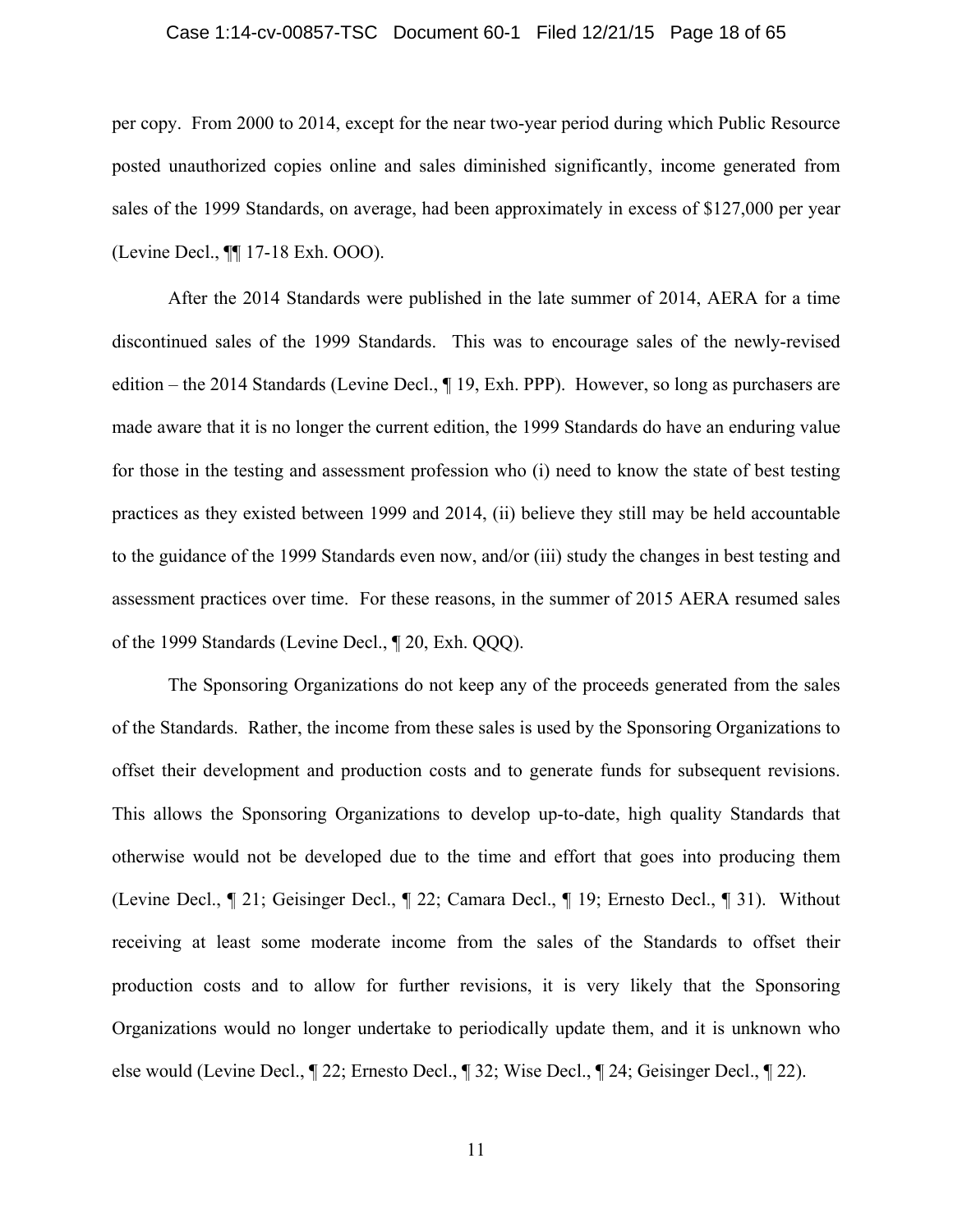## Case 1:14-cv-00857-TSC Document 60-1 Filed 12/21/15 Page 19 of 65

At one time, funding for the Standards revision process from third party sources (*e.g.*, governmental agencies, foundations, other associations interested in testing and assessment issues, etc.) was considered. However, this option was not seriously considered as the difficulty and/or potential conflicts of interest in doing so left the Sponsoring Organizations to conclude that financial support for the Standards revisions should be self-funding – that is, from the sale of prior editions of the Standards (Levine Decl., ¶ 23; Camara Decl., ¶ 20).

Due to the small membership size of Plaintiff NCME, and the relative minor portion of the membership of Plaintiffs AERA and APA who devote their careers to testing and assessment, it is highly unlikely that the members of the Sponsoring Organizations will vote for a dues increase to fund future Standards revision efforts if Public Resource successfully defends this case and is allowed to post the Standards online for the public to download or print for free. As a result, the Sponsoring Organizations would likely abandon their practice of periodically updating the Standards (Levine Decl., ¶ 24; Camara Decl., ¶ 24; Geisinger Decl., ¶ 23; Ernesto Decl., ¶ 33).

## **Plaintiffs' Ownership of the Copyright in the Standards**

The Plaintiffs are joint owners of the copyright in and to the Standards. The Standards were registered with the U.S. Register of Copyrights under Registration Number TX 5-100-196, having an effective date of December 8, 1999 (Levine Decl., ¶ 25, Exh. RRR). A supplementary copyright registration for the Standards was issued by the U.S. Register of Copyrights under Supplementary Registration Number TX 6-434-609, having an effective date of February 25, 2014 (Levine Decl., ¶ 26, Exh. SSS).

The Joint Committee that authored the 1999 Standards comprised 16 members (Levine Decl., ¶¶ 27-28, Exh. TTT). Except for Manfred Meier (who could not be located, nor could his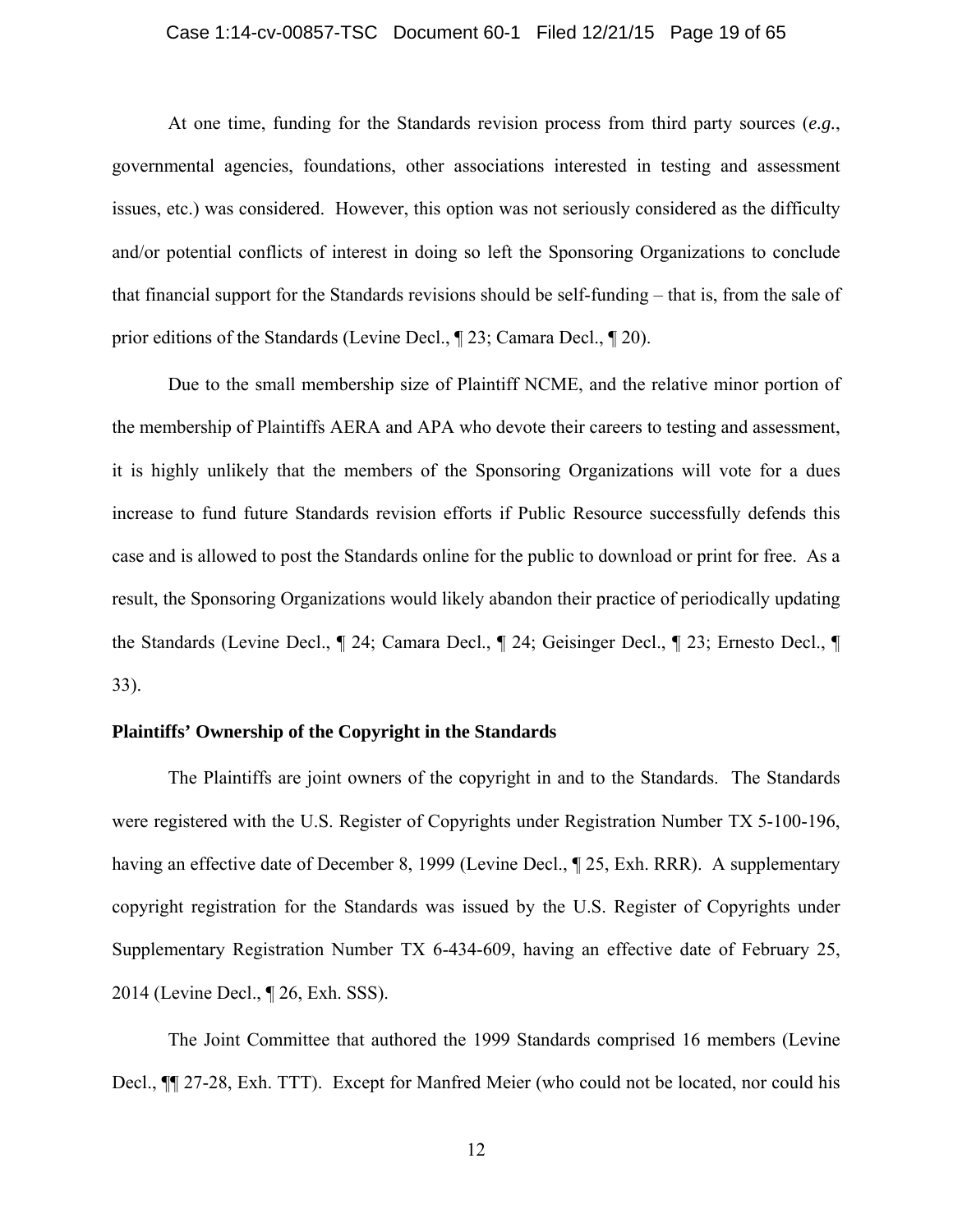#### Case 1:14-cv-00857-TSC Document 60-1 Filed 12/21/15 Page 20 of 65

heirs), work made-for-hire letters were signed by 13 Joint Committee Members, and posthumous assignments were signed by the heirs of 2 deceased Joint Committee Members, vesting ownership of the copyright to the 1999 Standards in the Sponsoring Organizations (Ernesto Decl., ¶ 34, Exhs. VV-HHH).

## **Reference to Plaintiffs' Standards in the Code of Federal Regulations**

Government agencies also use standards, including by incorporating them by reference in statutes and regulations. The National Technology Transfer and Advancement Act of 1995 ("NTTAA"), for example, requires federal agencies to use privately developed standards whenever possible. Pub. L. No. 104-113 § 12, 110 Stat. 775, 782-83 (1996), codified at 15 U.S.C. § 272.

In alignment with the NTTAA, the Department of Education used privately developed standards in Section 668.146 of Title 34 of the Code of Federal Regulations, Subtitle B: Regulations of the Offices of the Department of Education, Chapter VI: Office of Postsecondary Education, Department of Education Part 668: Student Assistance General Provisions, Subpart J: Approval of Independently Administered Tests; Specification of Passing Score; Approval of State Process (the "Department of Education Regulations"), in relevant part, provides:

- (a) Except as provided in  $\S 668.148$ , the Secretary approves a test under this subpart if (1) The test meets the criteria set forth in paragraph (b) of this section …
- (b) To be approved under this subpart, a test must –
- …
- (6) Meet all standards for test construction provided in the 1999 edition of the *Standards for Educational and Psychological Testing*, prepared by a joint committee of the American Educational Research Association, the American Psychological Association, and the National Council on Measurement in Education incorporated by reference in this section. Incorporation by reference of this document has been approved by the Director of the Office of the Federal Register pursuant to the Director's authority under *5 U.S.C. 552*(a) and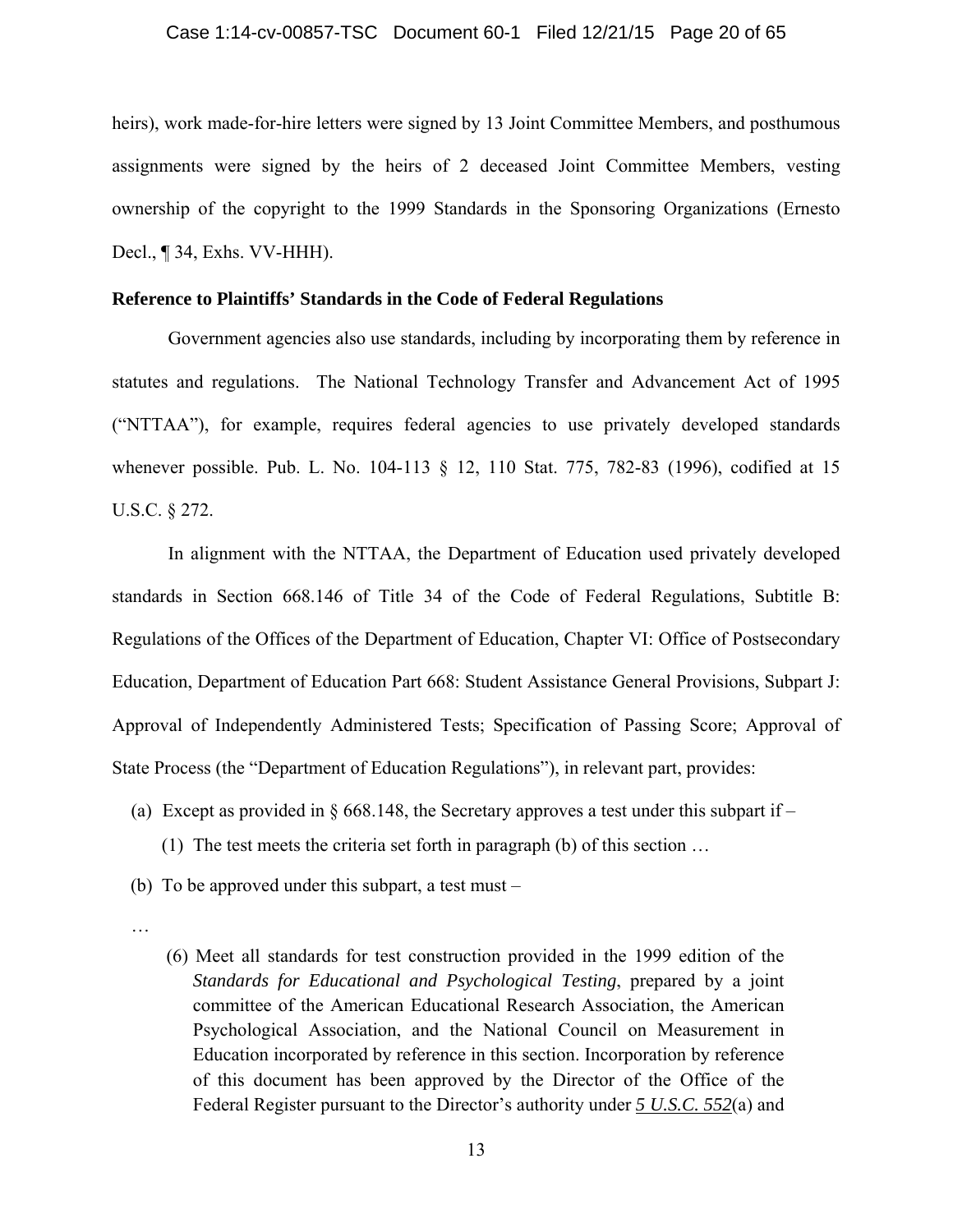1 CFR part 51. The incorporated document is on file at the Department of Education, Federal Student Aid, room 113E2, 830 First Street, NE., Washington, DC 20002, phone (202) 377-4026, and at the National Archives and Records Administration (NARA). For information on the availability of this material at NARA, call 1-866-272-6272, or go to: http://www.archives.gov/federal-register/code-of-federal-regulations/ibrlocations.html. The document also may be obtained from the American Educational Research Association at: http://www.aera.net ….

 It is notable that Plaintiff's' 1999 Standards are referred to by way of *citation* in the U.S. Department of Education Regulations. However, the *text* of Plaintiffs' Standards is not integrated word-for-word, in whole or in part, into those regulations. Therefore, no one could, or should, interpret the Standards as "the law."

On the other hand, the Department of Education Regulations are in compliance with Federal law – which requires that materials incorporated by reference in the Federal Register must be "reasonably available to the class of persons affected." 5 U.S.C. § 552(a)(1); 1 C.F.R. § 51.7(a)(3). Thus, it is required that (i) a copy of the incorporated material must be on file with the Office of the Federal Register and (ii) the regulations incorporating such material must state the ways those incorporated materials are reasonably available to interested parties. 1 C.F.R. §§ 51.3, 51.5. There is no requirement that such materials be available to the public at no cost.

## **Defendant's Copying, and Enabling Others to Copy, the Standards without Plaintiffs' Permission**

Defendant Public Resource is a California non-profit corporation founded in 2007 by Mr. Carl Malamud ("Malamud"), with the aim of making government information more accessible with particular emphasis on the law (Hudis Decl.,  $\parallel$  2, Exh. A, pp. 77, 93-94, 163-164). The identified purpose and objective of Public Resource is to create and maintain so-called informational "public works projects for the Internet" (Hudis Decl., ¶ 2, Exh. A, pp. 94-95, 105- 109, ¶ 3, Exh. B, Section II.B., ¶ 4, Exh. C. Section 2.1). In actuality, Public Resource maintains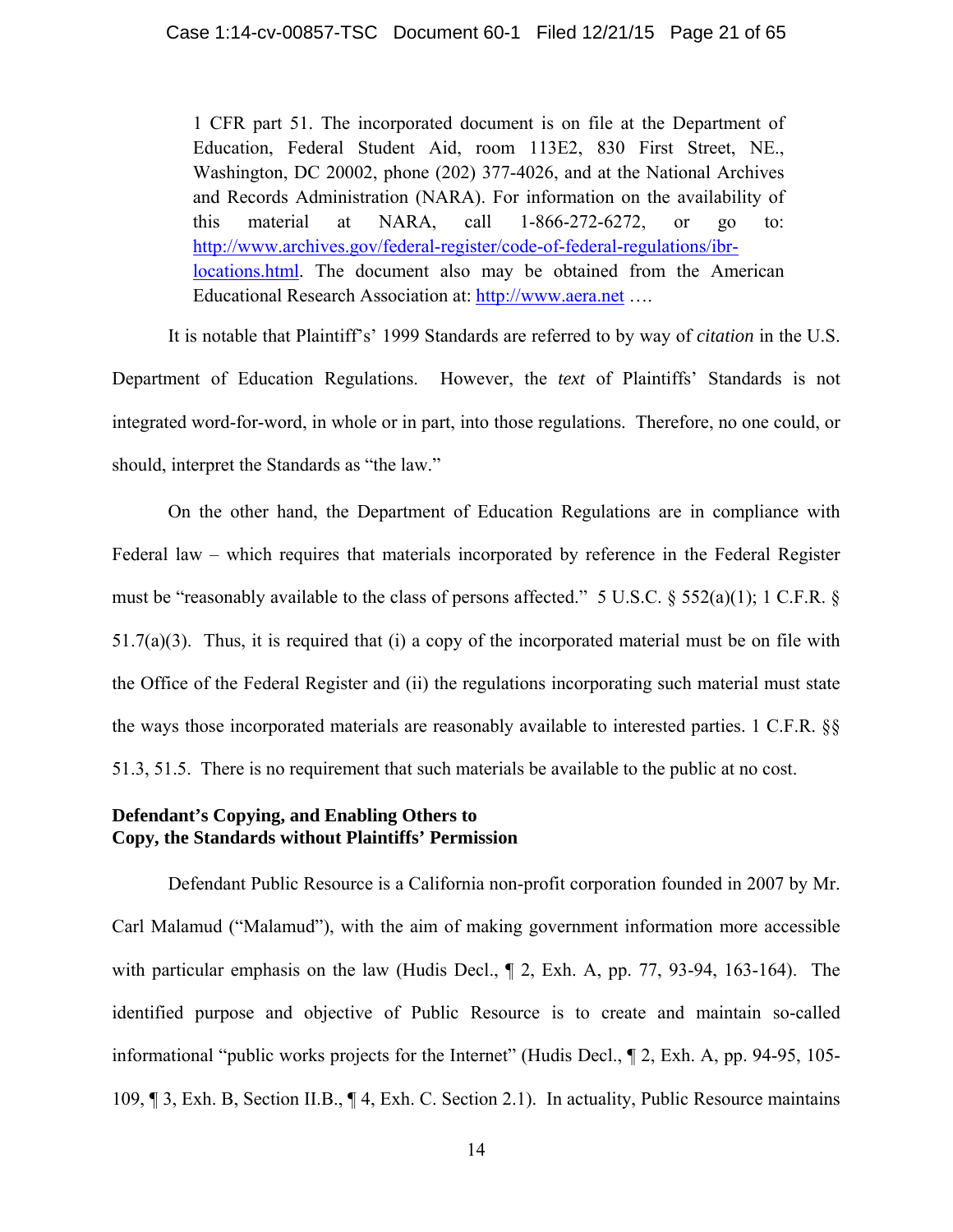## Case 1:14-cv-00857-TSC Document 60-1 Filed 12/21/15 Page 22 of 65

an assortment of seemingly random websites, which contain materials ranging from technical projects in which Malamud has been involved, to his commentary on government databases and entities (*e.g.*, PACER, EDGAR, the Government Printing Office and the Smithsonian), to myriad collections of legislative, regulatory, and case law materials (Hudis Decl., ¶ 2, Exh. A, pp. 78-84, 96-102, 111-113, ¶ 5, Exh. D).

Of particular interest for this litigation is Public Resource's website titled https://law.resource.org, on which Public Resource posted the infringing digital copy of the Sponsoring Organizations' 1999 Standards (Hudis Decl., ¶¶ 2, Exh. A, pp. 83-88, 234). Public Resource does not provide any other services, and does not sell any products (Hudis Decl., ¶ 2, Exh. A, pp. 102-103, 127).

Malamud has worked in the computer science, computer networks, and information technology fields since 1980. Although he has no formal education on these subjects, Malamud has written many books and articles on, and taught classes in, these areas (Hudis Decl.,  $\P$  2, Exh. A, pp. 22-77, ¶ 6, Exh. E). On behalf of Public Resource, Malamud spends his time operating its varied websites, giving speeches, sending letters and FOIA requests to government officials, and attending to the company's finances (Hudis Decl., ¶ 2, Exh. A, pp. 78-79, 88-90).

While Public Resource does have a Board of Directors to whom Malamud reports, the company has no other officers, employees or members (Hudis Decl., ¶¶ 2, Exh. A, pp. 90, 120- 123, Exh. E). In short, except for the retention of independent contractors here and there (Hudis Decl., ¶ 2, Exh. A, pp. 135-136), Malamud *is* Public Resource.

Public Resource obtains its funding and/or outside legal assistance from a cadre of law firms, foundations and Internet companies (*e.g.*, Google and Creative Commons) (Hudis Decl., ¶ 2, Exh. A, pp. 135-136, ¶ 5, Exh. D). In 2013, Malamud used a Kickstarter crowd-funding

15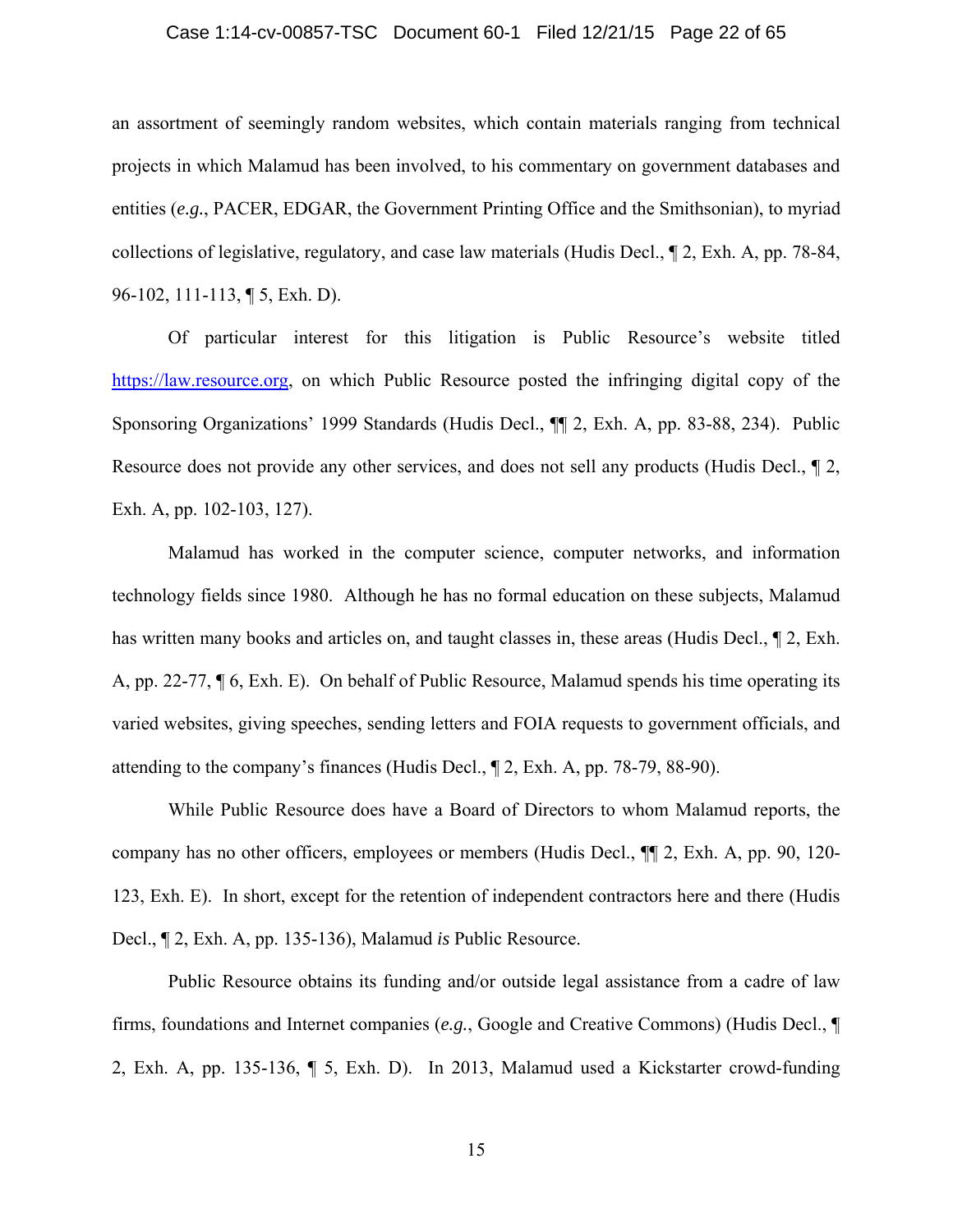#### Case 1:14-cv-00857-TSC Document 60-1 Filed 12/21/15 Page 23 of 65

campaign to raise between \$100,000 and \$1.2 million in order to finance Public Resource's infringing operation of re-typing (or "double-keying") third-party standards, and publishing them to the https://law.resource.org website. However, this Kickstarter effort was unsuccessful (Hudis Decl., ¶ 2, Exh. A, pp. 82-83, 206-212, ¶ 7, Exh. F).

In Malamud's view, "standards" are a set of best practices that the organization publishing them believes should be widely adopted. An example given by Malamud are the best practice standards for computer networking promulgated by the Internet Engineering Task Force (Hudis Decl., ¶ 2, Exh. A, pp. 59-60). As early as 1991, Malamud knew that copying and widely disseminating standards, for free and without permission (which Malamud code-named the "Bruno Experiment" or "Project Bruno, Baby Killer"), would adversely impact the revenues of the organizations that published authorized copies of those standards (Hudis Decl., ¶ 2, Exh. A, pp. 156-160, ¶ 9, Exh. G, production pp. AERA\_APA\_NCME\_32219-32226).

As recently as March 2012, three months before Public Resource unlawfully copied and posted Plaintiffs' 1999 Standards to the Internet, Malamud clearly knew that the copying of others' copyrighted standards to its website constituted copyright infringement:

Public.Resource.Org spent [funds] … buying privately-produced … standards …. These … standards govern and protect a wide range of activity …. We have started copying those … standards despite the fact they are festooned with copyright warnings, shrinkwrap agreements and other dire warnings. (Deleted material referring to "technical public safety standards").

\*\*\*

We know from all the copyright warnings, terms of use, scary shrink wrap agreements, and other red-hot rhetoric that accompanies these documents that the producers continue to believe that copies may not be made under any circumstances.

(Hudis Decl., ¶ 2, Exh. A, pp. 181-184, ¶ 9, Exh. H (Malamud, C., *Liberating America's Secret, For-Pay Laws*, boingboing, March 19, 2012), production pp. AERA\_APA\_NCME\_31764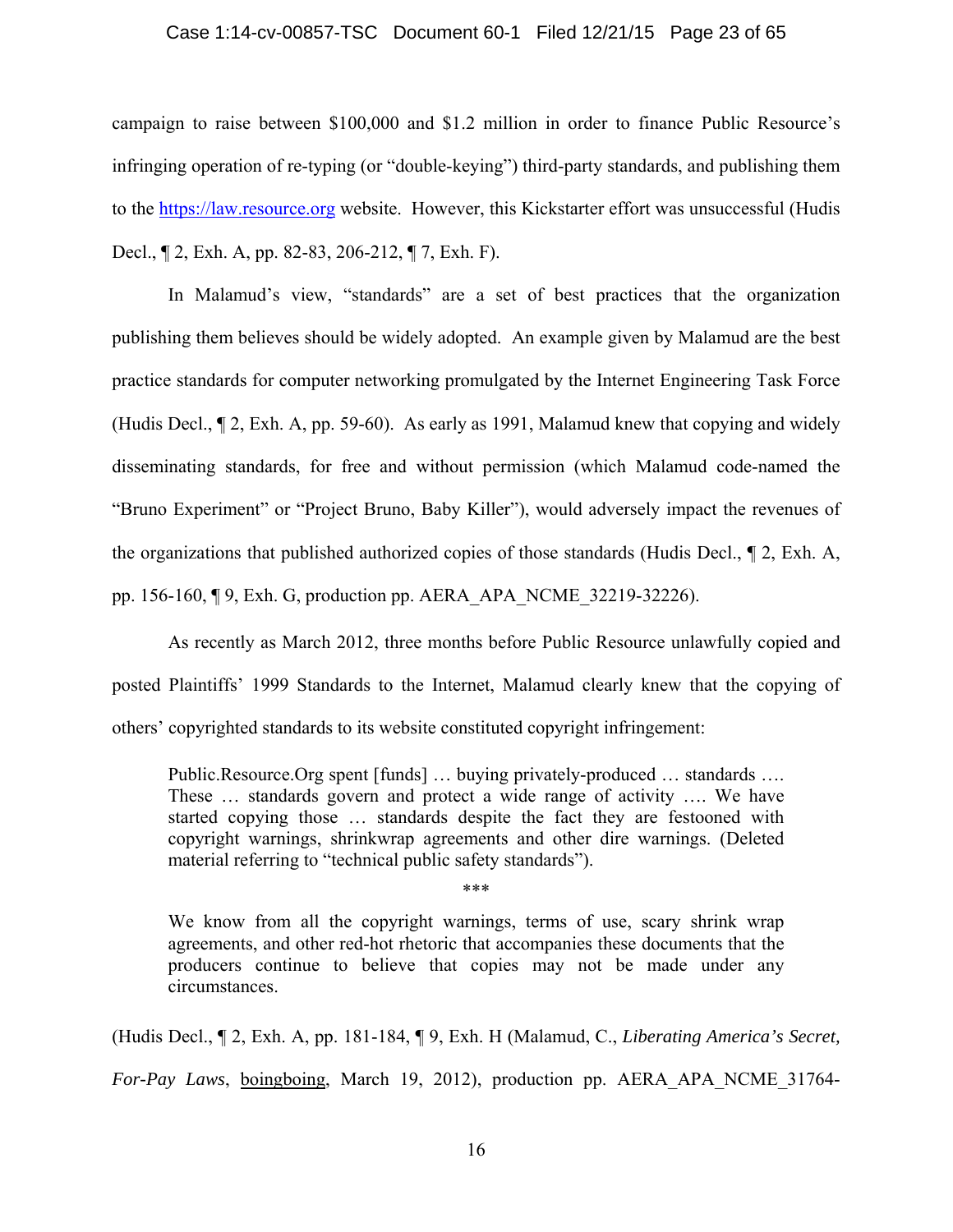31765).

It is nonetheless Malamud's unwavering belief that, once a governmental entity incorporates a standard by reference into a statute or a regulation, the standard becomes "the law" and as such loses its copyright protection (Hudis Decl., ¶ 2, Exh. A, pp. 172-73, 218-219, 257, 358-61). Following the "logic" of this fallacious line of thinking, once standards lose their copyright protection in this manner, anyone can copy them, convert them to digital form, post them on the Internet and allow others to download or print them at will and for free (Hudis Decl., ¶ 2, Exh. A, pp. 187-88). Should any court adopt this point of view, the public policy ramifications would be profoundly damaging to the future promulgation of voluntary industry standards - such as the 1999 Standards (and its updated successor versions) involved in this case.

Continuing with the ill-conceived thought process Malamud postulated as early as 1991, he callously believes that it is perfectly acceptable for standards development organizations, such as Plaintiffs, to lose their copyright in standards incorporated by reference – and with it the economic value that copyright brings. According to Malamud, though knowing very little about the Sponsoring Organizations' operations, finances, policies or practices for updating their Standards (Hudis Dec., ¶ 2, Exh. A, pp. 192-93, 199-201, 223-232), in such circumstances Plaintiffs (and similarly situated standards development organizations) should simply change their business model(s) by finding other ways to finance updates to their Standards, or making the government pay for the updates:

**BOB GARFIELD (Interviewer):** There is an expense attached to developing and codifying these standards. If we take the revenue away from those who do this work, then what happens?

**CARL MALAMUD:** Well, there's two answers to that. One is that the nonprofits that develop these standards have a lot of different revenue streams. They do conferences, they do certification. They develop standards that aren't law. … And so, *maybe they need to adjust their business model*, particularly given the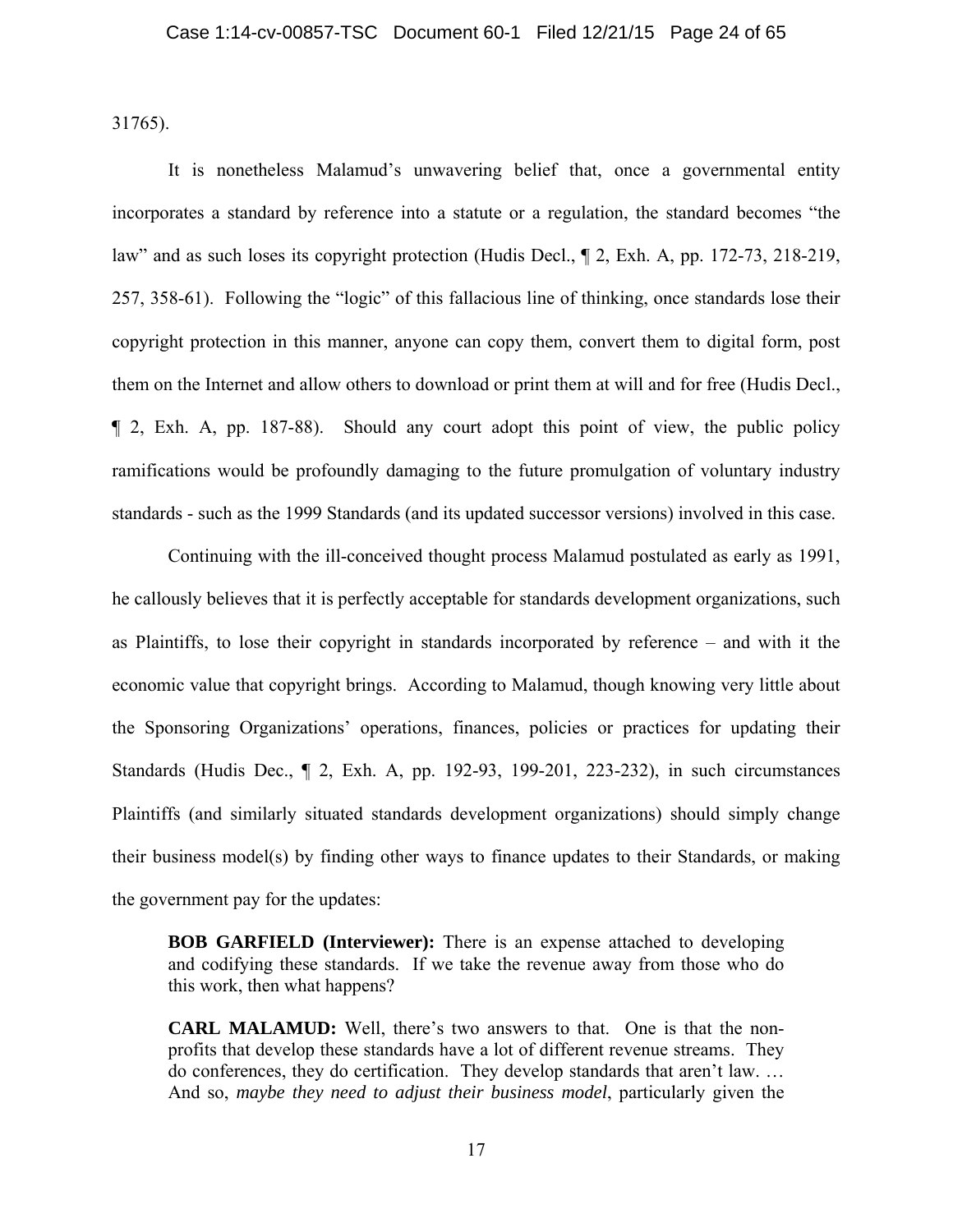fact they are a non-profit public charity. Answer number two is that *government has shirked its responsibilities*. It said, gee, we can just incorporate these privately developed standards in the law, and we won't have to pay anything. And the only people that get screwed up by this are the citizens that need to read the law.

(Hudis Decl., ¶ 2, Exh. A, pp. 173-180, ¶ 10, Exh. I (Garfield, B., *Making Laws More Public Transcript - On The Media*, interview of Carl Malamud, The Media, April 13, 2012), production p. AERA\_APA\_NCME\_32076) (emphasis added).

 In March 2012, Public Resource began copying standards incorporated by reference into the Code of Federal Regulations, and providing the copies of these standards to others. In May 2012, Public Resource began the process of posting copies these standards to its website. By May 2015, Public Resource had posted PDF copies of over 1,000 standards to its website (Hudis Decl., ¶ 2, Exh. A, pp. 216-218). To demonstrate the depth and breadth of Public Resource's activities, Defendant has published to its website https://law.resource.org, *inter alia*, numerous state and municipal codes, public safety codes, and technical standards – *see, e.g.*, https://law.resource.org/pub/us/code/safety.html and

https://law.resource.org/pub/us/cfr/manifest.us.html (Hudis Decl., ¶¶ 11-12, Exhs. J-K).

Several of the codes and standards that Public Resource publishes on the https://law.resource.org website are subject to U.S. copyright protection (Hudis Decl.,  $\P$  13-20, Exhs. L-S), and it is believed that Public Resource publishes these codes and standards to the https://law.resource.org website without obtaining the permission of the copyright owners of these works – for example: the Safety Standard for Belt Manlifts: ASME A90.1-2003; the Guidelines for the definition of onshore gas gathering lines, the Classification in Mental Retardation (1983 revision), the Official methods of analysis of the Association of Official Analytical Chemists, the Glazing Manual (1990 edition), Mobile and Locomotive Cranes: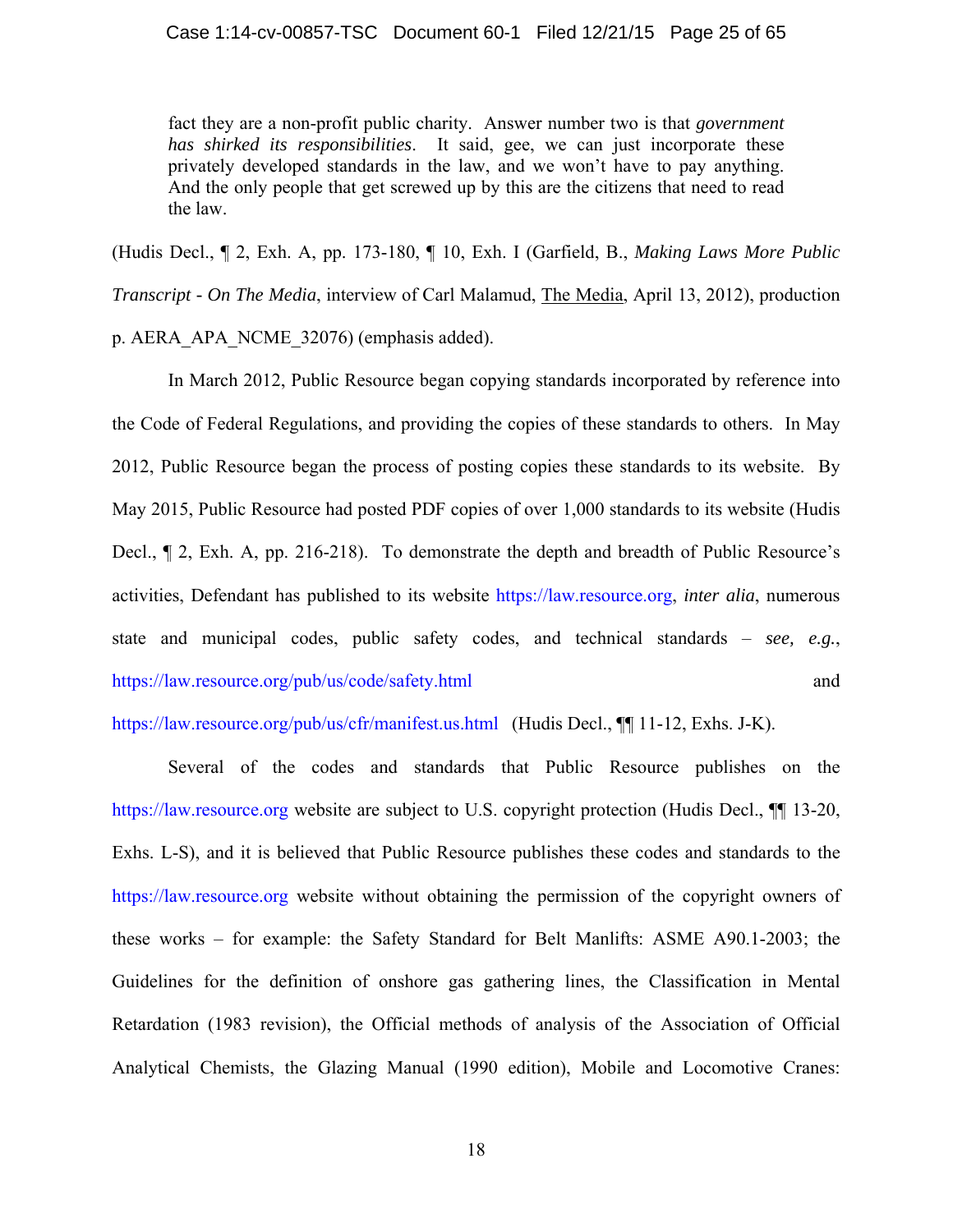## Case 1:14-cv-00857-TSC Document 60-1 Filed 12/21/15 Page 26 of 65

ASME B30.5-2004, Drinking water system components: health effects: American national standard/NSF international standard for drinking water additives : ANSI/INSF 61-2001, and the Minimum design loads for buildings and other structures (Special ed. 2003).

 In early 2012, Malamud was perusing through the Code of Federal Regulations, looking for various standards purportedly incorporated by reference therein, when he came upon a reference to the Sponsoring Organizations' 1999 Standards (Hudis Decl., ¶ 2, Exh. A, pp. 232- 233). On May 17, 2012, Public Resource purchased a used copy of the 1999 Standards from an Amazon re-seller, "The Book Grove" (Hudis Decl.,  $\P$  2, Exh. A, pp. 232-240,  $\P$  21, Exh. T, Int. Ans. 1, ¶¶ 22-23, Exhs. U and V). Public Resource only paid for the 1999 Standards, however, after a failed attempt in 2009 of procuring them for free (or at least at a reduced cost) from the National Archives pursuant to a Freedom of Information Act request and accompanying "fee waiver" (Hudis Decl.,  $\P$  2, Exh. A, pp. 240-51,  $\P$  24, Exh. W (production pp. AERA APA NCME 10153-57 and 10167) and ¶ 25, Exh. X).

Upon receipt of the purchased paper copy of the 1999 Standards, Malamud disassembled the book, removed the spine, trimmed the pages to give them an even border, scanned the pages to create a PDF (Acrobat Reader) file using a Xerox scanner, and named the PDF file "aera.standards.1999.pdf." Malamud then appended a cover sheet, or self-made "Certificate," to the front of the PDF file giving a false semblance of governmental approval or permission to the unauthorized copying and online posting of the 1999 Standards (Hudis Decl., ¶ 2, Exh. A, pp. 257-259, 261-264, ¶ 21, Exh. T, Int. Anss. 3-4, ¶ 26, Exh. Y):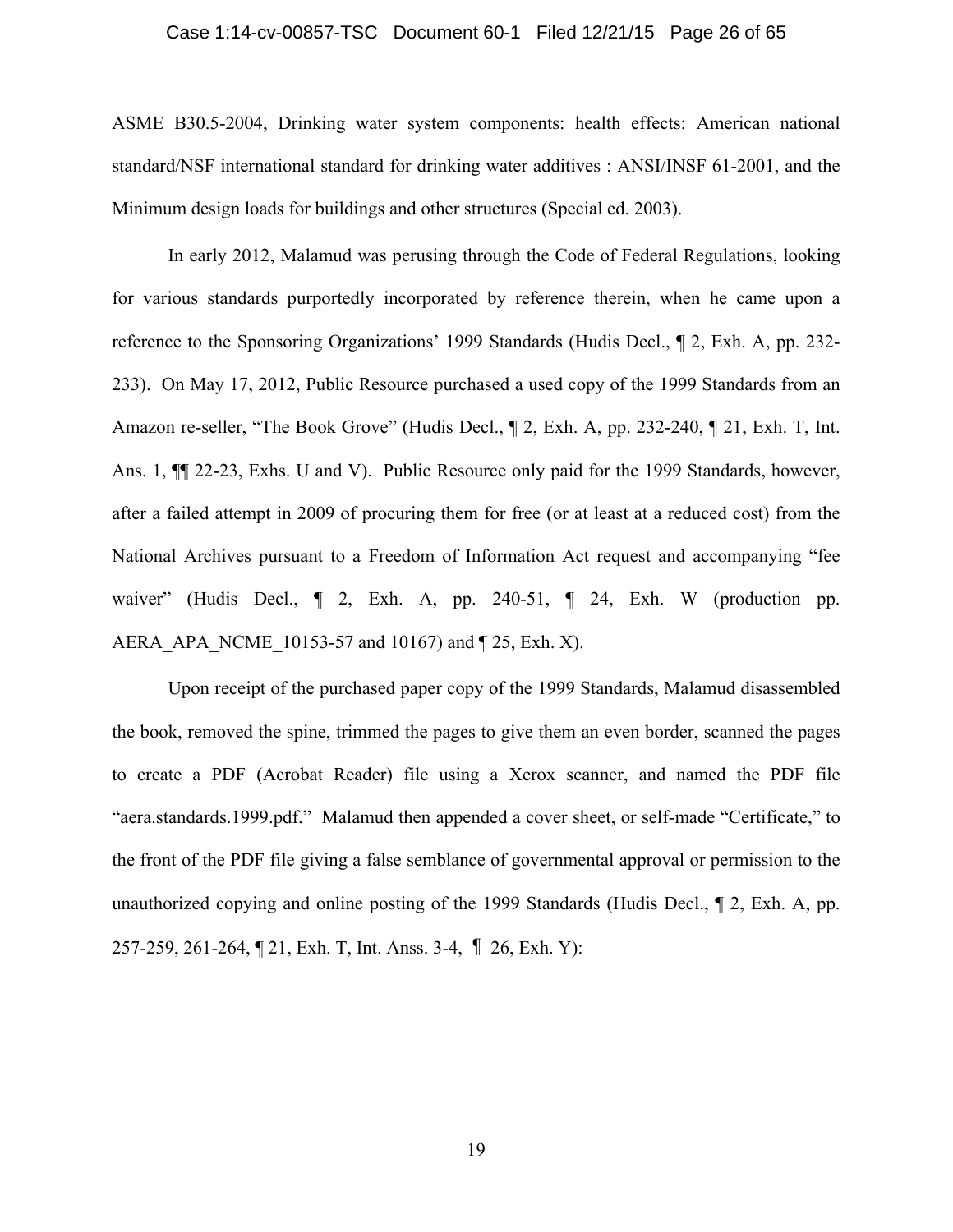

Next, Malamud *claims* he post-processed Public Resource's PDF file of the scanned 1999 Standards to generate Optical Character Recognition ("OCR") on the text (Hudis Decl., ¶ 2, Exh. A, p. 260, ¶ 21, Exh. T, Int. Anss. 3-4). However, according to Public Resource's expert, James Fruchterman, Malamud never OCR-processed the PDF file, so all Malamud and Public Resource posted to the Internet was an *image-only* document (Hudis Decl., ¶ 27, Exh. Z, pp. 309-310, ¶ 28, Exh. AA, p. 9 (and sub-Exh. B thereto)). OCR is the process of having a machine recognize letters and words, generally from documents, and translate those into letter or word equivalents (Hudis Decl., ¶ 27, Exh. Z, pp. 29-30). Without OCR-processing, Public Resource's unauthorized copying and posting of the 1999 Standards provided no additional technical value, such as for word-searching, online identification, or text-to-speech utilization for the blind and visually impaired (Hudis Decl., ¶ 27, Exh. Z, pp. 30, 122, 200-01, 206, 271-72, 315-16).

In the final step of the process, Malamud claims he stamped metadata into the headers of the PDF file, posted the file (the entirety of Plaintiffs' 1999 Standards) to Public Resource's https://law.resource.org website as well as the website of the Internet Archive (https://archive.org) (Answer & Counterclaim, Court Dkt. 12, ¶¶ 7, 55; Hudis Decl., ¶ 2, Exh. A, pp. 233-34, 271-72; ¶ 21, Exh. T, Int. Ans. No. 2). In Defendant's interrogatory answers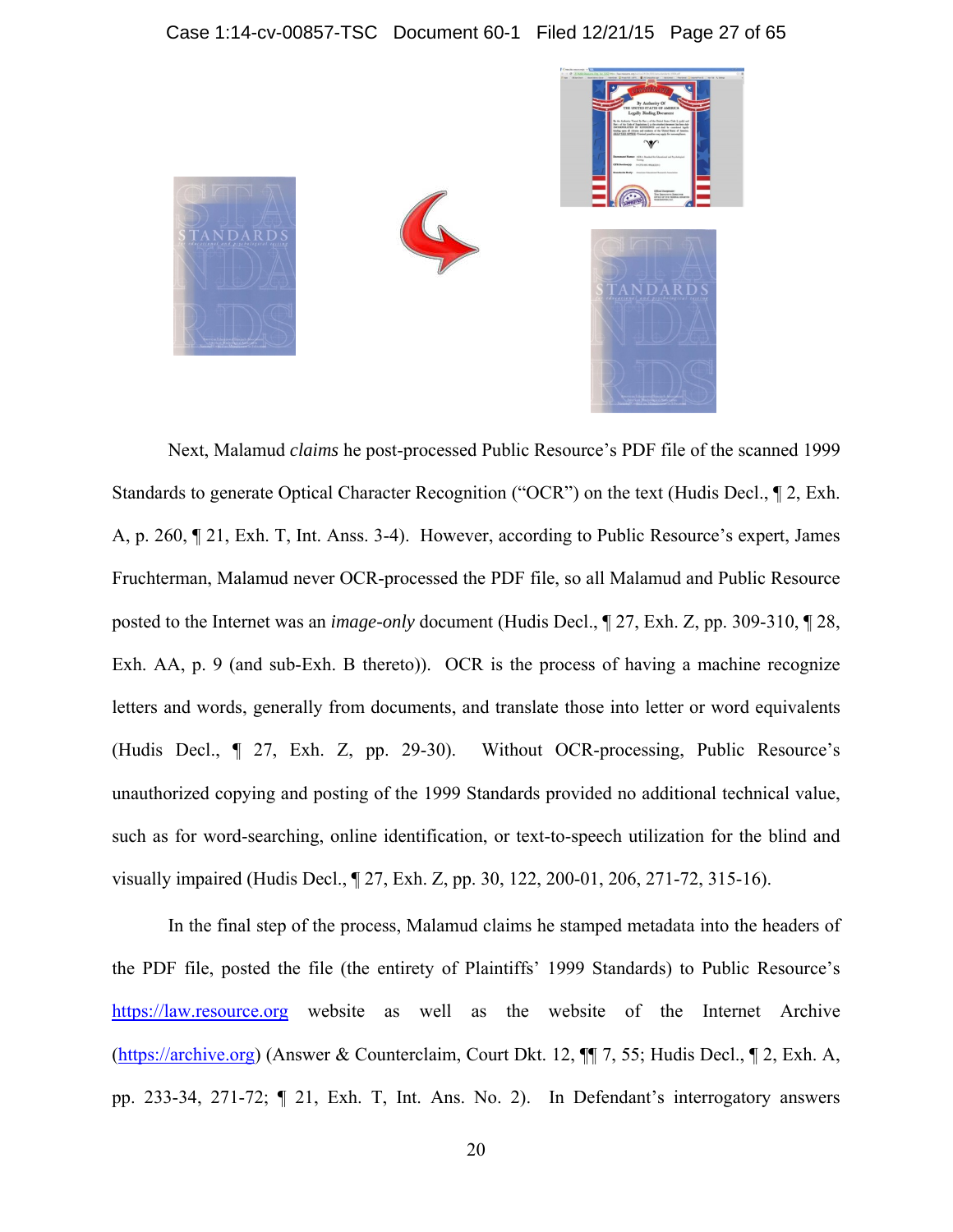#### Case 1:14-cv-00857-TSC Document 60-1 Filed 12/21/15 Page 28 of 65

(verified by Malamud), Public Resource describes a detailed quality control process attendant to the unlawful digital copying of the Sponsoring Organizations' 1999 Standards. During deposition questioning, however, Malamud was unsure whether he followed those quality control procedures at all (Hudis Decl., ¶ 2, Exh. A, pp. 260-61, 267-68, 274-275, ¶ 21, Exh. T, Int. Anss. 3-4, ¶ 35, Exh. HH, Admission No. 2).

The Internet Archive is a nonprofit organization whose mission is to build and maintain a digital library of the Internet. The Internet Archive builds this Internet library – which it makes available for public use – by scanning, digitally capturing, and saving the electronically scanned and captured third-party websites, and by receiving content submissions from third parties who have access to do so by the establishment of user accounts (Hudis Decl.,  $\parallel$  29, Exh. BB, pp. 31-41). Malamud has such user account access (Hudis Decl., ¶ 29, Exh. BB, pp. 51-56), through which he uploaded the entirety of the 1999 Standards to the Internet Archive's website on May 26-27, 2012 (Hudis Decl., ¶ 29, Exh. BB, pp. 59-112, ¶ 30, Exh. CC (¶¶ 3-18 therein), ¶ 32, Exh. EE, ¶ 33, Exh. FF). Public Resource posted Plaintiffs' 1999 Standards to its website and the Internet Archive website without the permission or authorization of any of the Sponsoring Organizations (Hudis Decl., ¶ 35, Exh. HH, Admission Nos. 4-5; Levine Decl., ¶ 29; Ernesto Decl., ¶ 35; Wise Decl., ¶ 26).

By uploading the 1999 Standards to the Internet Archive, Public Resource violated the Internet Archive's Terms of Use in effect at the time of Public Resource's infringement, which in relevant part states:

This terms of use agreement (the "Agreement") governs your use of the collection of Web pages and other digital content (the "Collections") available through the Internet Archive (the "Archive"). When accessing an archived page, you will be presented with the terms of use agreement. If you do not agree to these terms, please do not use the Archive's Collections or its Web site (the "Site").

\* \* \*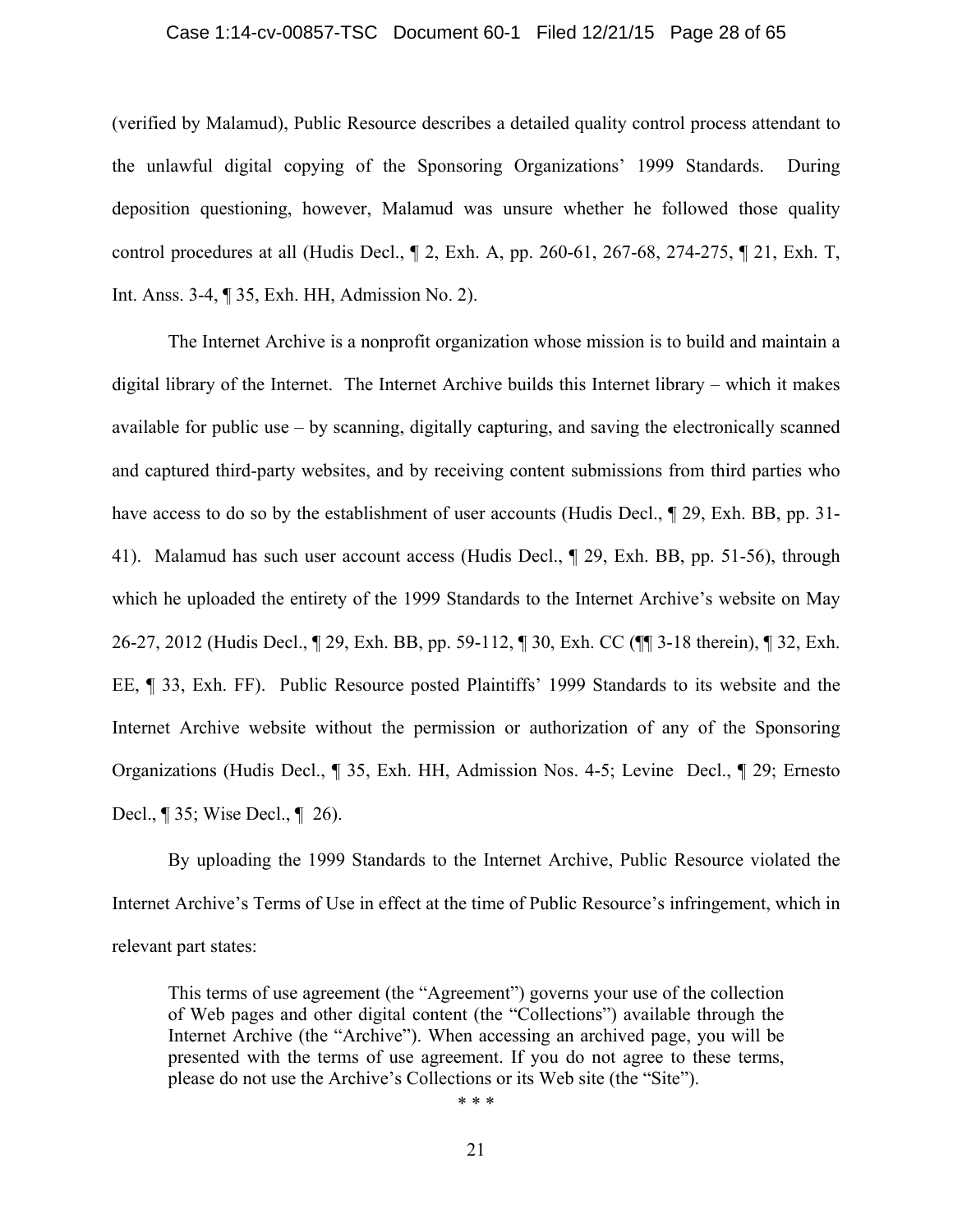Some of the content available through the Archive may be governed by local, national, and/or international laws and regulations … You agree to abide by all applicable laws and regulations, including intellectual property laws, in connection with your use of the Archive. In particular, *you certify that your use of any part of the Archive's Collections will be* … *limited to noninfringing or fair use under copyright law*. In using the Archive's site, Collections, and/or services, you further agree … (b) *not to act in any way that might give rise to civil or criminal liability*, [and] … (e) *not to infringe any copyright*, trademark, patent, *or other proprietary rights of any person*, …

(Hudis Decl., ¶ 29, Exh. BB, pp. 41-45, ¶ 31, Exh. DD) (emphasis added)

The unauthorized copy of the Sponsoring Organizations' 1999 Standards that Malamud published to the Internet Archive at https://archive.org/details/gov.law.aera.standards.1999 was in the exact same format, using the same cover sheet or "Certificate" employed by Public Resource in the posting of the Sponsoring Organizations' 1999 Standards to Defendant's own website. All of the surrounding text associated with the posting to the Internet Archive website was inserted by Malamud – including the insertion of "Creative Commons License: CC0 1.0 Universal," indicating that *no rights are being asserted* over the item (Hudis Decl., ¶ 2, Exh. A, pp. 275-284, ¶ 29, Exh. BB, pp. 57-63, ¶ 30, Exh. CC (¶ 2 therein), ¶ 34, Exh. GG):



Public Resource claims the Sponsoring Organizations' 1999 Standards were posted to Public Resource's https://law.resource.org website and to the Internet Archive https://archive.org website from July 11, 2012 to June 10, 2014 (Hudis Decl., ¶ 21, Ex. T, Int. Ans. 2). As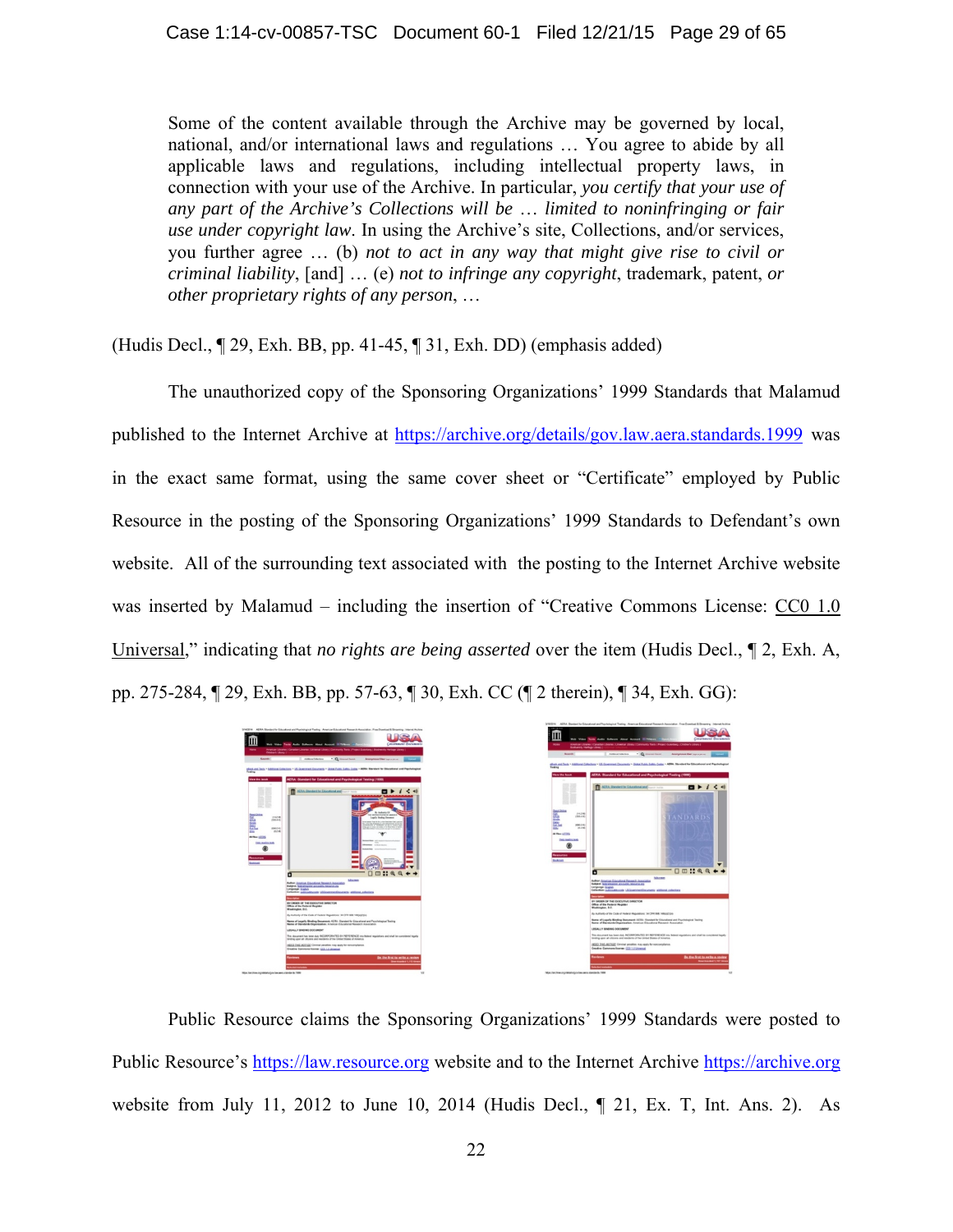## Case 1:14-cv-00857-TSC Document 60-1 Filed 12/21/15 Page 30 of 65

previously noted, Public Resource actually uploaded the 1999 Standards to Internet Archive's website on May 26-27, 2012. The Sponsoring Organizations have no ability to verify when Public Resource uploaded the 1999 Standards to its own website, because neither the "file creation date" nor user access logs were produced during discovery, notwithstanding production requests for this documentation and an accompanying discovery motion demanding production that in relevant part was denied (Hudis Decl., ¶ 36).

Although based on incomplete reporting because Public Resource destroyed some of its records (Hudis Decl., ¶ 2, Exh. A, pp. 272-74, 328-336), during the near two year period that the Sponsoring Organizations' 1999 Standards were posted on Public Resource's https://law.resource.org website, they were accessed *at least* 4,164 times (Hudis Decl., ¶ 21, Exh. T, Int. Ans. 2 and Amended Ans. 5 (labeled 6)). During that same period, the Sponsoring Organizations' 1999 Standards were accessed on the Internet Archive https://archive.org website 1,290 times (Hudis Decl., ¶ 29, Exh. BB, pp. 124-132, ¶ 37, Exh. II).

The Internet Archive's website is open to the public and does not restrict an Internet user's ability to download or print the Sponsoring Organizations' 1999 Standards. Public Resource also placed no such restrictions on its website (Hudis Decl., ¶ 2, Exh. A, pp. 347-48), as Defendant's expert, Mr. Fruchterman, confirmed (Hudis Decl., ¶ 27, Exh. Z, pp. 327-28). Mr. Fruchterman also confirmed that there were no sign-up procedures to enter Public Resource's https://law.resource.org website, nor was there any Digital Rights Management (or "DRM") plan to protect against wide-spread copying of the files accessed from Public Resource's site (Hudis Decl., ¶ 27, Exh. Z, pp. 324-27, 167-173).

The parties and the Court can only speculate on the number of further electronic copies of the 1999 Standards that were made and distributed to others by the original Internet users who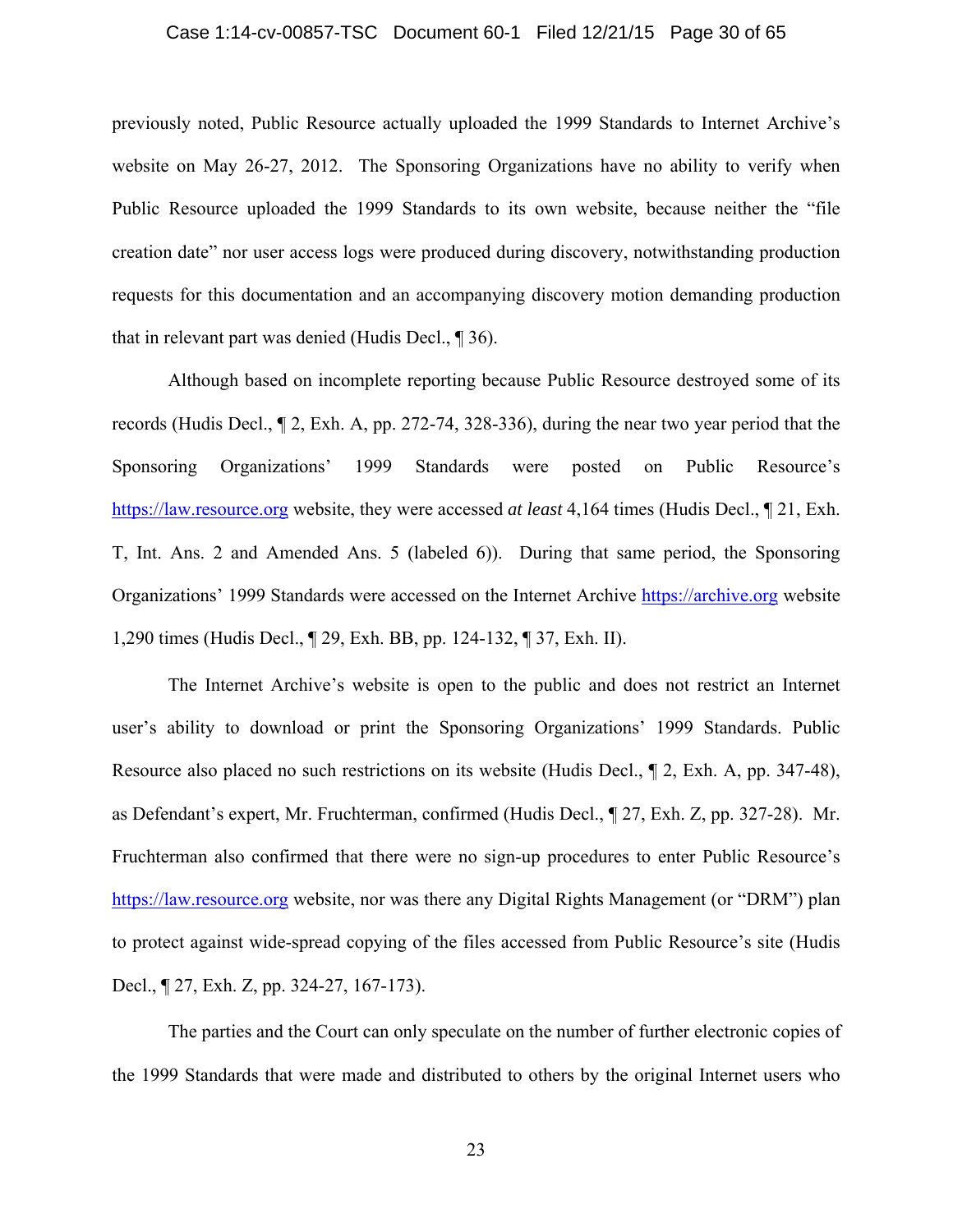#### Case 1:14-cv-00857-TSC Document 60-1 Filed 12/21/15 Page 31 of 65

accessed the unauthorized copies that Public Resource posted to its site and the Internet Archive site. There simply is no way for Plaintiffs to calculate with any degree of certainty the number of university/college professors, students, testing companies and others who would have purchased Plaintiffs' Standards but for their wholesale posting on Defendant's https://law.resource.org website and the Internet Archive http://archive.org website (Levine Decl., ¶ 30; Geisinger Decl., ¶ 24).

In late 2013 and early 2014, the Sponsoring Organizations became aware that the 1999 Standards had been posted on the Internet without their authorization, and that students were obtaining free copies from the posting source. Upon further investigation, the Sponsoring Organizations discovered that Public Resource was the source of the online posting (Camara Decl, ¶ 21, Exh. MMM; Wise Decl., ¶¶ 27-28, Exh. LLL).

In December 2013, Plaintiff AERA requested in writing that Public Resource remove the 1999 Standards from its online postings (Levine Decl., ¶ 31, Exh. UUU). Defendant flatly refused (Hudis Decl., ¶ 2, Exh. A, pp. 310-19, ¶ 38, Exh. JJ, ¶ 39, Exh. KK). Once this lawsuit was filed and the Sponsoring Organizations threatened to file a motion for a preliminary injunction, Public Resource agreed in June 2014 to remove its postings of the 1999 Standards from its https://law.resource.org website and from Internet Archive's https://archive.org website – pending a resolution of this litigation on the merits. Public Resource's undertaking included the promise not to post any revision of the 1999 Standards (i.e., the 2014 Standards) pending the outcome of this litigation (Hudis Decl., ¶ 2, Exh. A, pp. 322-28, ¶ 40, Exh. LL, ¶ 41, Exh. MM). Had Public Resource not made, and followed through with, these promises, the Sponsoring Organizations would have filed a preliminary injunction motion and were seriously contemplating delaying publication of the 2014 Standards (Levine Decl., ¶ 32).

24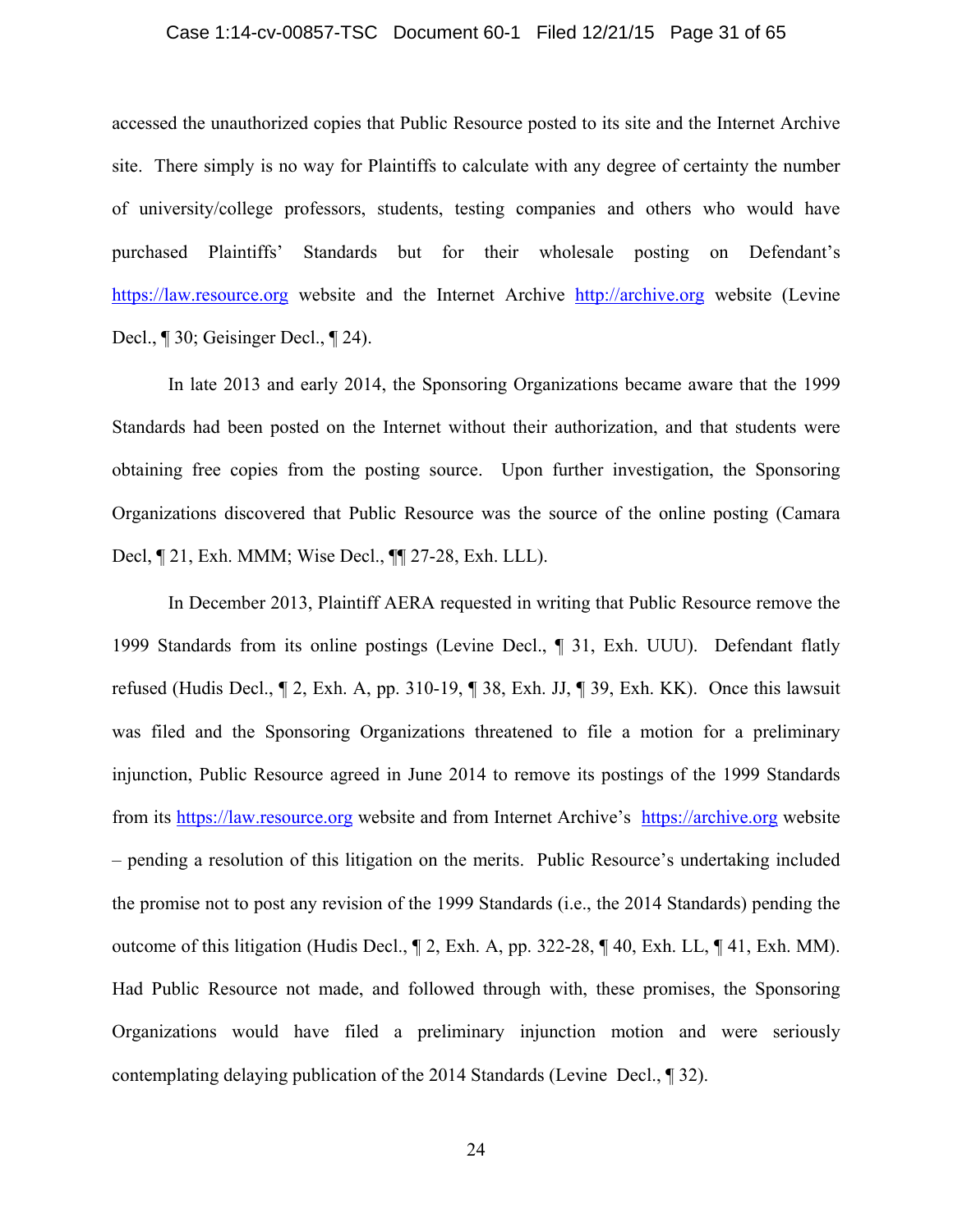## Case 1:14-cv-00857-TSC Document 60-1 Filed 12/21/15 Page 32 of 65

By June 2014, when Public Resource finally removed its online postings of the 1999 Standards, the damage already had been done. In Fiscal Year ("FY") 2011 to FY 2012, as compared to FY 2011, the Sponsoring Organizations experienced a 34% drop in sales of the 1999 Standards. In FY 2013, sales of the 1999 Standards remained at their low level from the prior fiscal year (Levine Decl., ¶¶ 18, 33, Exh. OOO). This is notable, given that Public Resource posted the Standards to the Internet in 2012-2013, and that the Sponsoring Organizations' updated Standards were not published until the summer of 2014 (Levine Decl., ¶ 34). For a publication with the longevity of the 1999 Standards, one otherwise would expect to see a gradual decline in sales year-over-year; not the precipitous drop in sales experienced by the 1999 Standards in 2012 and 2013 (Geisinger Decl., ¶ 25).

Past harm from Public Resource's infringing activities includes misuse of Plaintiffs' intellectual property without permission (Ernesto Decl., ¶ 36; Geisinger Decl., ¶ 26), lost sales that cannot be totally accounted for – due to potentially infinite Internet distribution, for example by psychometrics students (Wise Decl., ¶¶ 27-28, Exh. LLL; Levine Decl., ¶ 35; Geisinger Decl., ¶ 26), and lack of funding that otherwise would have been available for the update of the Sponsoring Organizations' Standards from the 1999 to the 2014 versions (Levine Decl., ¶ 35; Camara Decl., ¶ 22; Geisinger Decl., ¶ 26).

Should Public Resource's infringement be allowed to continue, the harm to the Sponsoring Organizations, and public at large who rely on the preparation and administration of valid, fair and reliable tests, includes: (i) uncontrolled publication of the 1999 Standards without any notice that those guidelines have been replaced by the 2014 Standards; (ii) future unquantifiable loss of revenue from sales of authorized copies of the 1999 Standards (with proper notice that they are no longer the current version) and the 2014 Standards; and (iii) lack of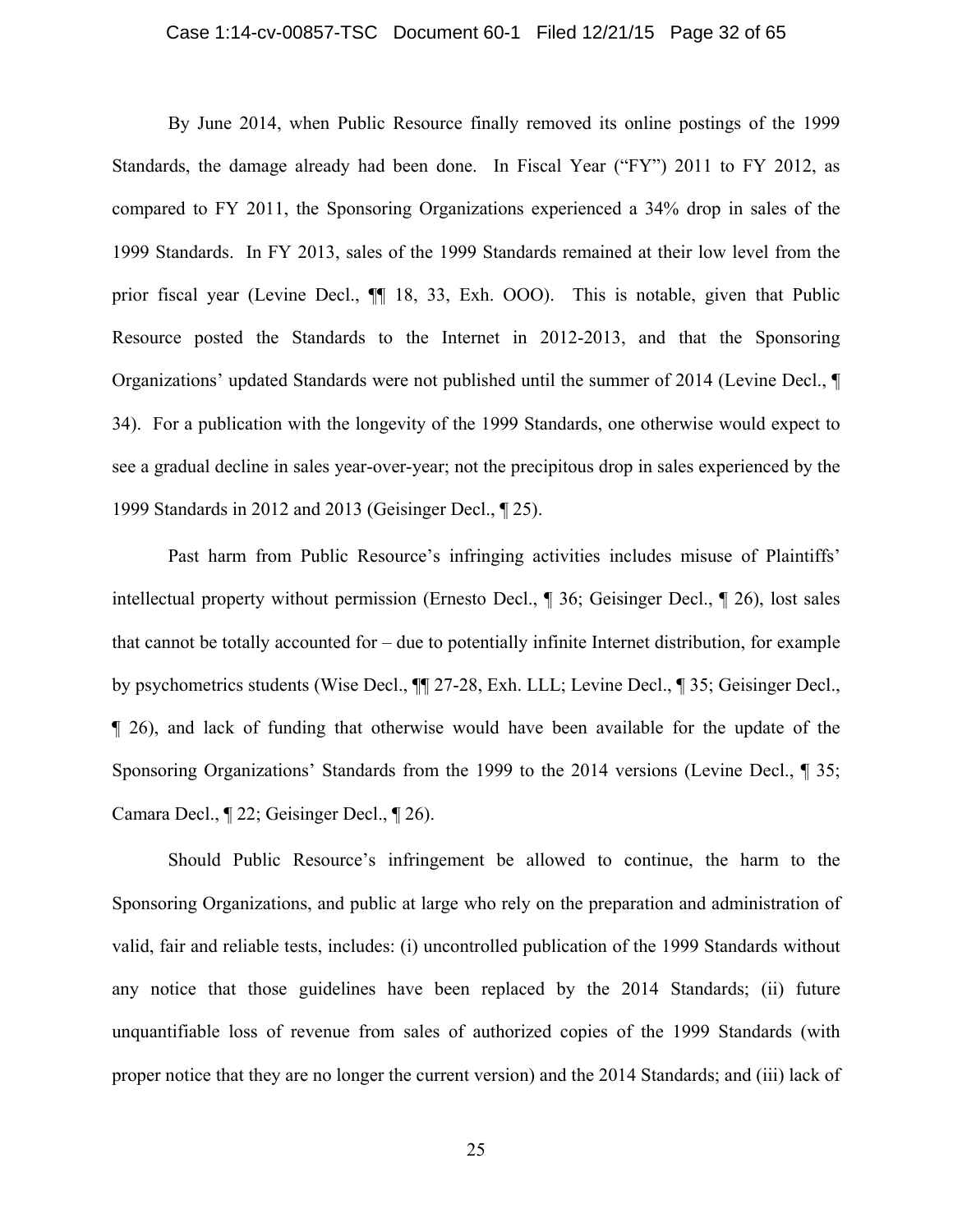## Case 1:14-cv-00857-TSC Document 60-1 Filed 12/21/15 Page 33 of 65

funding for future revisions of the 2014 Standards and beyond (Levine Decl., ¶ 36; Camara Decl., ¶ 23; Ernesto Decl., ¶ 37; Geisinger Decl., ¶ 27).

Without the sales revenue from prior Standards versions (because – if Public Resource succeeds in this litigation – this publication will be made freely available online), it is very unlikely that future updates to the Standards will be undertaken. This is because NCME is too small an organization to financially support periodic updates of the Standards, AERA does not have the budget for it, and an insufficient number of psychometricians are members of APA for it to justify the ongoing expenditures. Charging extra membership fees to fund ongoing updates to the Standards would never happen, because the governing bodies of AERA, APA and NCME would not vote for it. If these Sponsoring Organizations ceased updating the Standards, it is unlikely that other organizations would step in and continue the effort (Geisinger Decl.,  $\P$  23).

The harm caused to the public by out-of-date Standards will be significant, because the testing and assessment fields are constantly changing, given updates in testing technology and ever-evolving collective thought on the validity, reliability and fairness of tests. Members of the public who would be harmed by discontinued update of the Standards include psychometrics professors, students and professionals, as well as test developers, administrators and test takers (Geisinger Decl., ¶ 28).

Notwithstanding the harm it has caused, and could potentially continue to cause, Public Resource's intentions are crystal clear. Although not now publicly available pending the outcome of this litigation, Public Resource still has an unauthorized copy of the Sponsoring Organizations' 1999 Standards on its server (Hudis Decl., ¶ 2, Exh. A, pp. 273, 309); as does the Internet Archive (Hudis Decl., ¶ 29, Exh. BB, pp. 116-17). It would be very simple for Public Resource to re-post the 1999 Standards to Public Resource's website with little effort (Hudis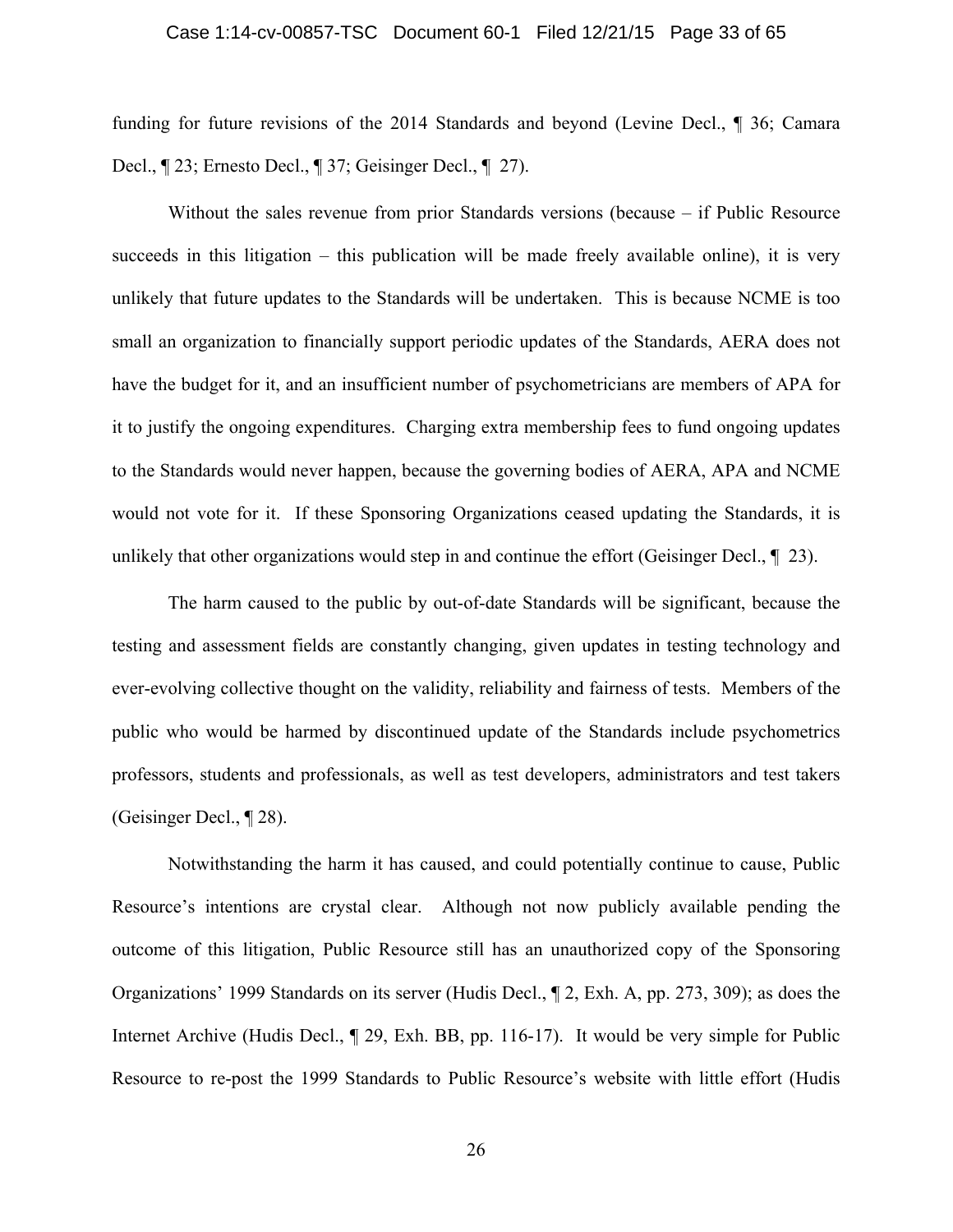Decl., ¶ 2, Exh. A, pp. 306-07). Moreover, should Public Resource successfully defend this lawsuit, it has every intention of similarly posting the Sponsoring Organizations' 2014 Standards to the Internet in the same manner it posted Plaintiffs' 1999 Standards (Hudis Decl., ¶ 2, Exh. A, pp. 308-09).

## **SUMMARY OF ARGUMENT**

The material facts of record, of which there is no genuine dispute, demonstrate that Public Resource has committed acts of copyright infringement and contributory copyright infringement, warranting the grant of summary judgment in the Sponsoring Organizations' favor. Defendant's infringing activities are not only unjustified, but they also fail to qualify as fair use. Public Resource's other defenses are unsupported by the facts and are without merit.

The Sponsoring Organizations also are entitled to the issuance of a permanent injunction against Public Resource's further infringing activities. Plaintiffs have suffered irreparable injury; and monetary damages are inadequate to compensate for that injury. The irreparable harms to the Sponsoring Organizations include: (i) loss of control over content, (ii) loss of business opportunities, and (iii) adverse effect on the efforts put into creating Plaintiffs' Standards.

 The balance of hardships weigh in Plaintiffs' favor, and the issuance of a permanent injunction is in the public interest. Consequently, the Court should issue a permanent injunction, prohibiting Public Resource from infringing upon the Sponsoring Organizations' copyright.

#### **ARGUMENT**

# I. THE MATERIAL FACTS OF RECORD, OF WHICH THERE IS NO GENUINE DISPUTE, WARRANT THE GRANT OF SUMMARY JUDGMENT IN PLAINTIFFS' FAVOR

The Sponsoring Organizations' Complaint asserts two causes of action, that Public Resource has engaged in acts of copyright infringement and contributory copyright infringement.

27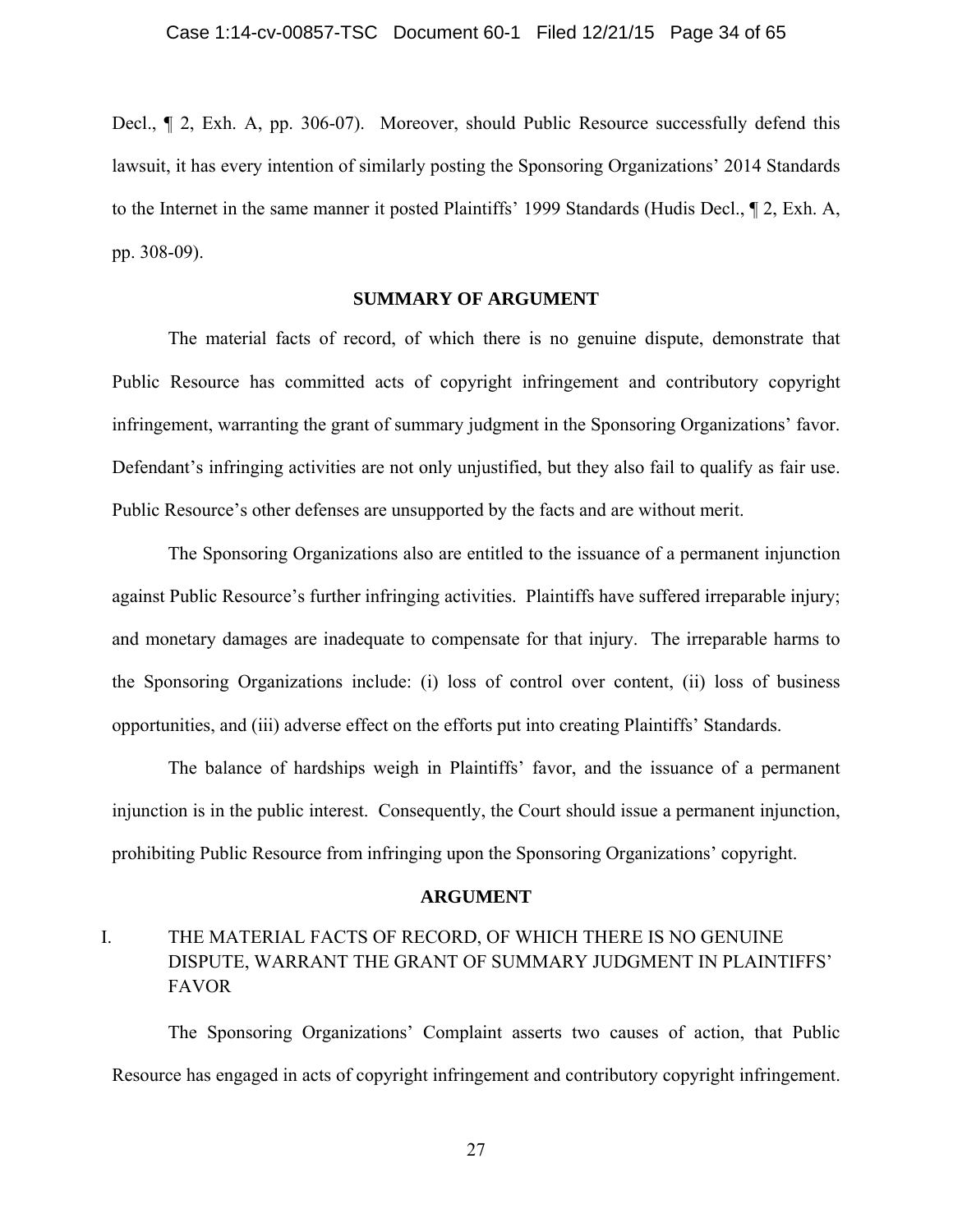## Case 1:14-cv-00857-TSC Document 60-1 Filed 12/21/15 Page 35 of 65

Public Resource concedes its infringing activities. This leaves the Court with but one obligation, to decide whether Public Resource's infringement can be excused as a matter of law. It cannot.

A. Standards for the Grant of Summary Judgment

Summary judgment must be granted to the Sponsoring Organizations in this action "if the[y] show[] that there is no genuine dispute as to any material fact and [they]  $\ldots$  [are]  $\ldots$ entitled to judgment as a matter of law." Fed. R. Civ. P. 56(a); *see also Celotex Corp. v. Catrett,* 477 U.S. 317, 322 (1986) (citing to the standard under the former Fed. R. Civ. P. 56(c)). The Sponsoring Organizations, as the moving parties, "bear[] the initial responsibility of informing the … court of the basis for [their] motion, and identifying those portions of [the record] which [they] believe[] demonstrate the absence of a genuine issue of material fact." *Celotex Corp.,* 477 U.S. at 323.

A genuine issue of material fact exists only if Public Resource presents sufficient evidence "favoring [Defendant] … for [a fact finder] … to return a verdict [in its favor]." *See Anderson v. Liberty Lobby, Inc.,* 477 U.S. 242, 249 (1986); *First Nat. Bank of Ariz. v. Cities Serv. Co.*, 391 U.S. 253, 288–89 (1968). Thus, if Public Resource "fails to properly address [the Sponsoring Organizations'] ... assertion[s] of fact ..., the court may ... grant summary judgment if [Plaintiffs'] … motion and supporting materials — including the facts considered undisputed — show that the [Sponsoring Organizations are] entitled to it …." Fed. R. Civ. P. 56(e)(3).

In other words, to withstand the Sponsoring Organizations' properly supported motion for summary judgment, Public Resource may not rest upon the mere allegations or denials of its Answer, nor solely upon allegations or conclusory statements, but "must present specific facts that would enable [the court as the fact finder] … to find in [Defendant's] … favor." *Howie v. Office of Eddie Bernice Johnson*, 570 F. Supp.2d 115, 119 (D.D.C. 2008); *see also First Nat.* 

28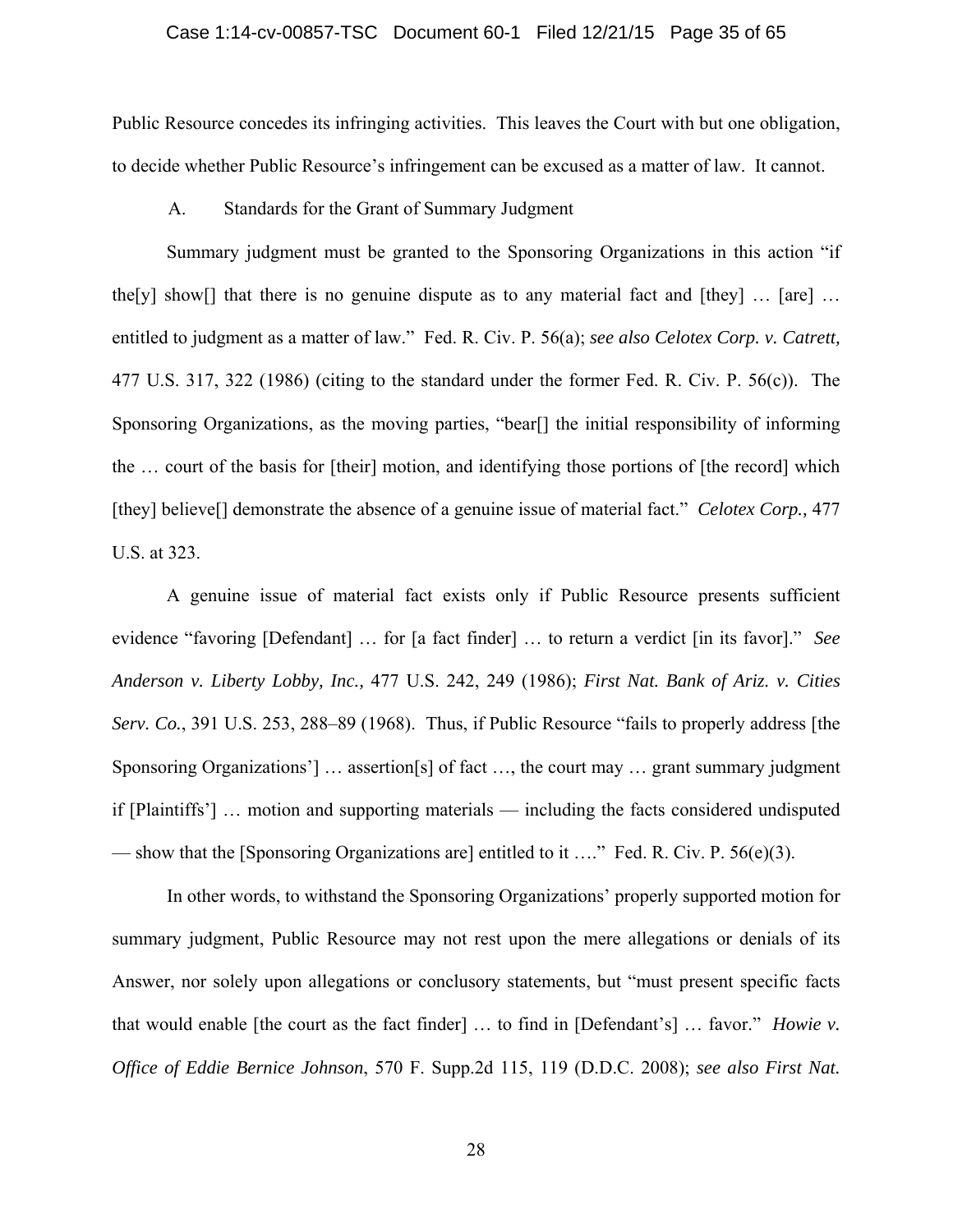## Case 1:14-cv-00857-TSC Document 60-1 Filed 12/21/15 Page 36 of 65

*Bank*, 391 U.S. at 288. "If the evidence [presented by Public Resource] is merely colorable, or is not significantly probative, summary judgment [in the Sponsoring Organizations' favor] may be granted." *Howie,* 570 F. Supp.2d at 119 (internal citations omitted). Accordingly, "[w]here the record taken as a whole could not lead a rational trier of fact to find for [Public Resource] …, there is no 'genuine issue for trial.'" *Matsushita Elec. Indus. Co. v. Zenith Radio Corp.,* 475 U.S. 574, 587 (1986).

## A. Defendant has Committed Acts of Copyright Infringement and Contributory Copyright Infringement

Public Resource's admittedly infringing activities – as demonstrated by their Answer  $\&$ Counterclaim, interrogatory answers, and deposition testimony – are crystal clear. Public Resource cannot argue otherwise.

1. Direct Infringement

"To establish copyright infringement, two elements must be proven: (1) ownership of a valid copyright, and (2) copying of constituent elements of the work that are original." *Feist Publ'ns, Inc. v. Rural Tel. Serv. Co.*, 499 U.S. 340, 361 (1991).

In order to show ownership of a valid copyright, "'a plaintiff must prove that the work as a whole is original and that the plaintiff complied with applicable statutory formalities.'" *DSMC, Inc. v. Convera Corp.*, 479 F. Supp. 2d 68, 81 (D.D.C. 2007) (quoting *Lotus Dev. Corp. v. Borland Int'l*, 49 F.3d 807, 813 (1st Cir. 1995)). "In any judicial proceedings the certificate of a registration made before or within five years after first publication of the work shall constitute *prima facie* evidence of the validity of the copyright and of the facts stated in the certificate …." Copyright Act Section 410(c); 17 U.S.C. § 410(c).

Plaintiffs' copyright registration certificates support the validity of the Sponsoring Organizations' 1999 Standards and their ownership of the copyright in the 1999 Standards. The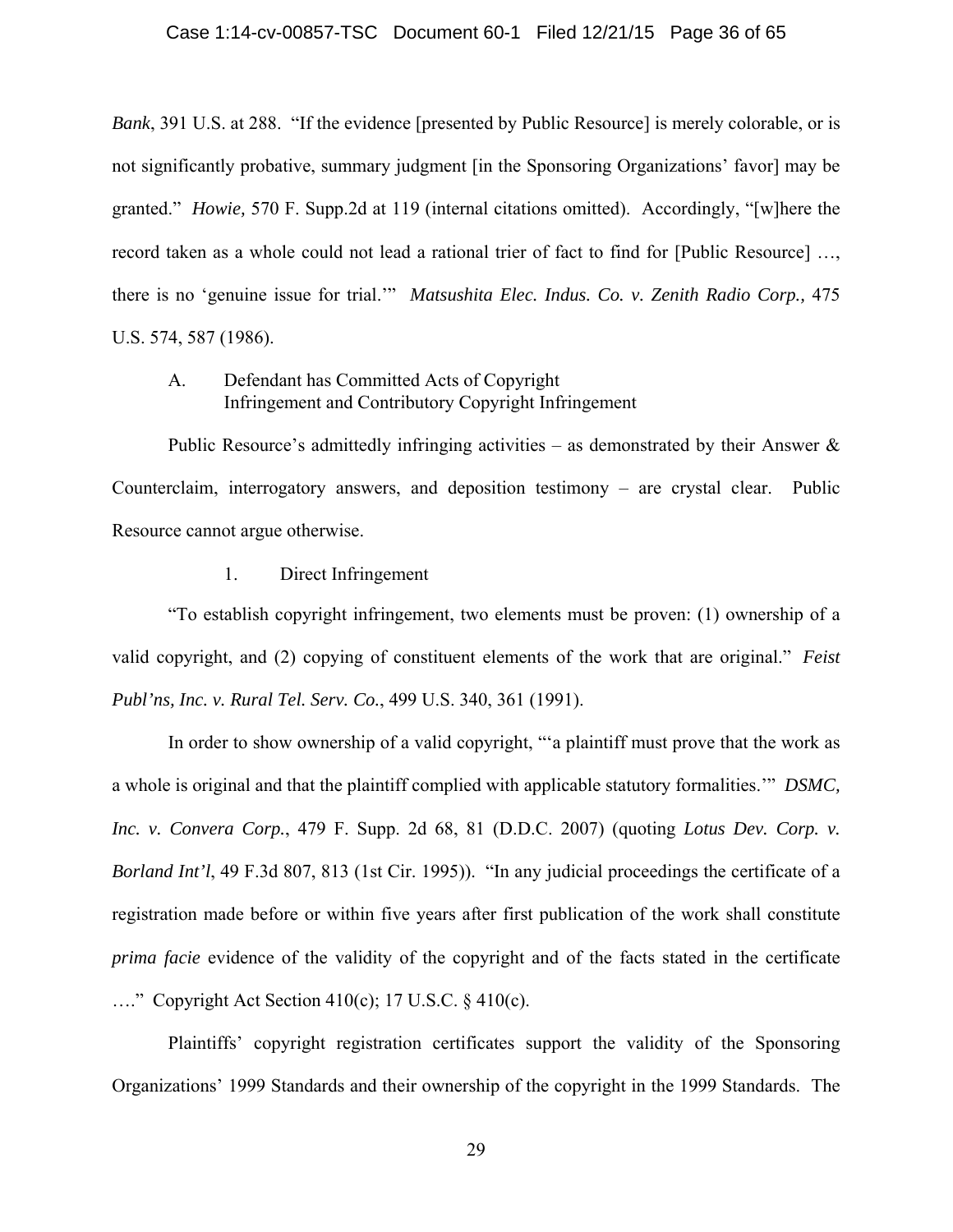## Case 1:14-cv-00857-TSC Document 60-1 Filed 12/21/15 Page 37 of 65

application to register Plaintiffs' Standards was submitted to the Register of Copyrights on December 8, 1999 (Levine Decl., ¶ 25, Exh. RRR), one month after they were published. As stated on the registration certificate, the application filing date was also the effective date of the registration. A supplementary registration (to correct ownership information) was obtained, and was effective as of February 25, 2014 (Levine Decl., ¶ 26, Exh. SSS). The registration certificates are therefore *prima facie* evidence of the validity of the Sponsoring Organizations' Standards and their ownership of the copyright in the Standards. Public Resource has the burden of overcoming the Sponsoring Organizations' presumption of copyright ownership. Defendant cannot meet this burden.

The Sponsoring Organizations, moreover, are not resting merely on the presumptions afforded by the registration certificates. Plaintiffs have explained in detail the origins of, and the original creative work of authorship embodied in, the Standards (Levine Decl., ¶ 11; Ernesto Decl., ¶ 11; Wise Decl., ¶ 11). Moreover, of the 16 members of the Joint Committee who authored the 1999 Standards (Levine Decl., ¶¶ 27-28, Exh. TTT), 13 of them signed work madefor-hire letters and the heirs of 2 deceased members signed posthumous assignments – vesting ownership of the copyright to the 1999 Standards in the Sponsoring Organizations (Ernesto Decl., ¶ 34, Exhs. VV-HHH).

During discovery, Public Resource attempted mightily, without success, to find evidence disputing the Sponsoring Organizations' copyright ownership in the 1999 Standards. Public Resource's theory — which Plaintiffs expect Public Resource to raise again during briefing was that, unless the Sponsoring Organizations establish incontrovertible ownership of the contributions of every single individual who possibly contributed in any way to the 1999 Standards, Plaintiffs cannot sue for copyright infringement. Public Resource's theory is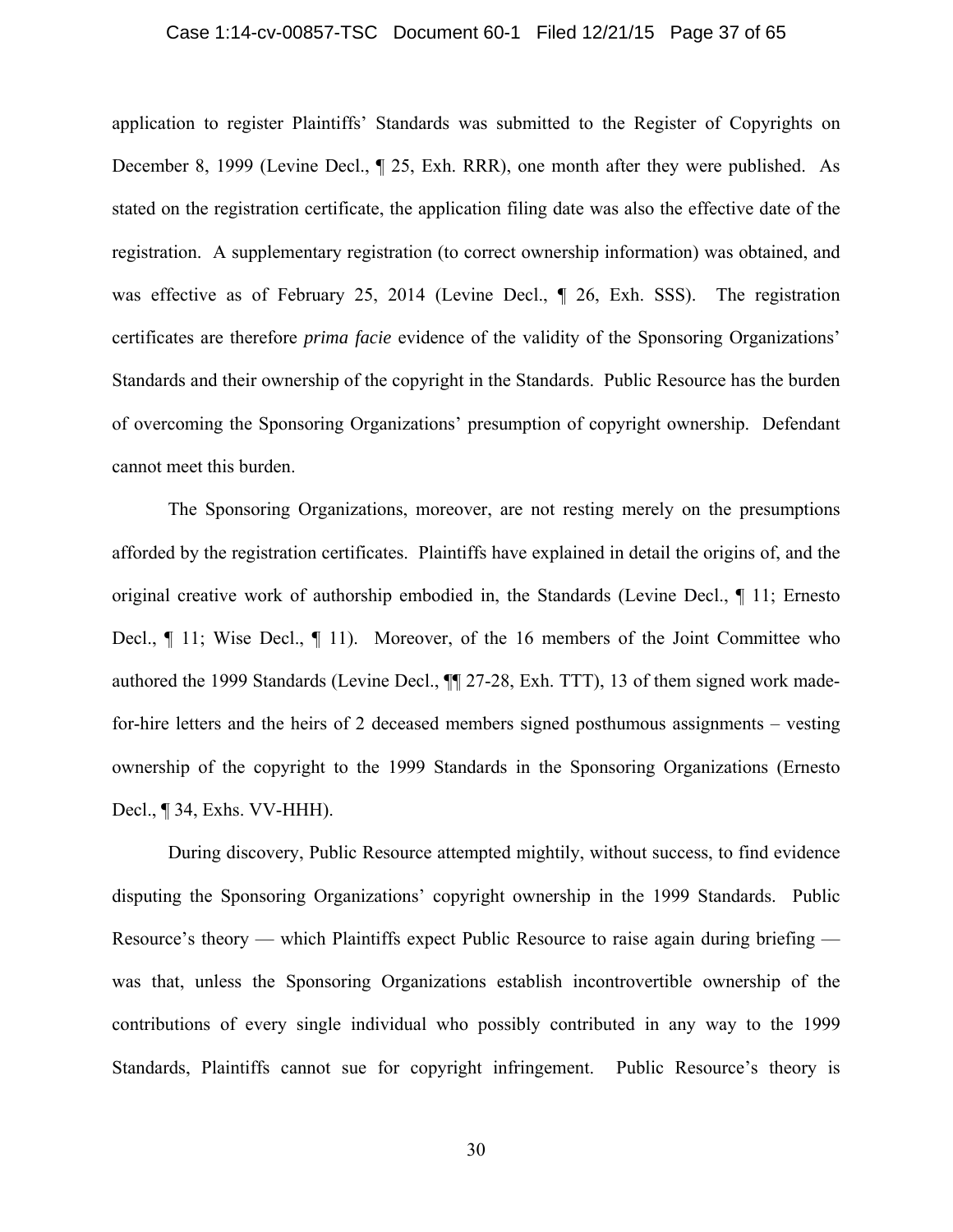## Case 1:14-cv-00857-TSC Document 60-1 Filed 12/21/15 Page 38 of 65

incorrect on the facts and the law. Plaintiffs are the copyright owners of the 1999 Standards as the organizational authors overseeing their development, *see Veeck v. Southern Bldg. Code Cong. Int'l, Inc.*, 293 F.3d 791, 794 (5th Cir. 2003) (*en banc*), and because all contributors, to the extent they could be located, signed work made-for-hire agreements, or the heirs of the deceased contributors signed assignments, transferring their copyrightable interests in the 1999 Standards to the Sponsoring Organizations.

However, the Sponsoring Organizations do not have to own the copyright in entirety of the 1999 Standards. Each Plaintiff need only have co-ownership of the copyright in the Standards in order to bring an action for infringement. *Davis v. Blige*, 505 F.3d 90, 98 (2d Cir. 2007). To rebut the presumption of ownership provided by Plaintiffs' copyright certificates, Public Resource must show that the totality of the copyright is owned by other parties – which Defendant cannot do.

Without question, the 1999 Standards are a "joint work," *i.e.*, "a work prepared by two or more authors with the intention that their contributions be merged into inseparable or interdependent parts of a unitary whole." 17 U.S.C. § 101. "The essence of joint authorship is a joint laboring in furtherance of a preconcerted common design." 1 Melville B. Nimmer & David Nimmer, *Nimmer on Copyright* § 6.03 (Matthew Bender & Co. 2015. The authors of a single work can be joint authors even if their contributions are unequal. *Id*. at § 6.07; *Maxwood Music Ltd. v. Malakian*, 713 F.Supp.2d 327, 344 (S.D.N.Y. 2010). The 1999 Standards are thus a joint work, having been drafted, revised, and edited for the common purpose of creating an integrated, unified work.

Each of the co-authors of a joint work owns the copyright in the complete work and, in the absence of any assignment of those rights, can exercise any of the rights of ownership,

31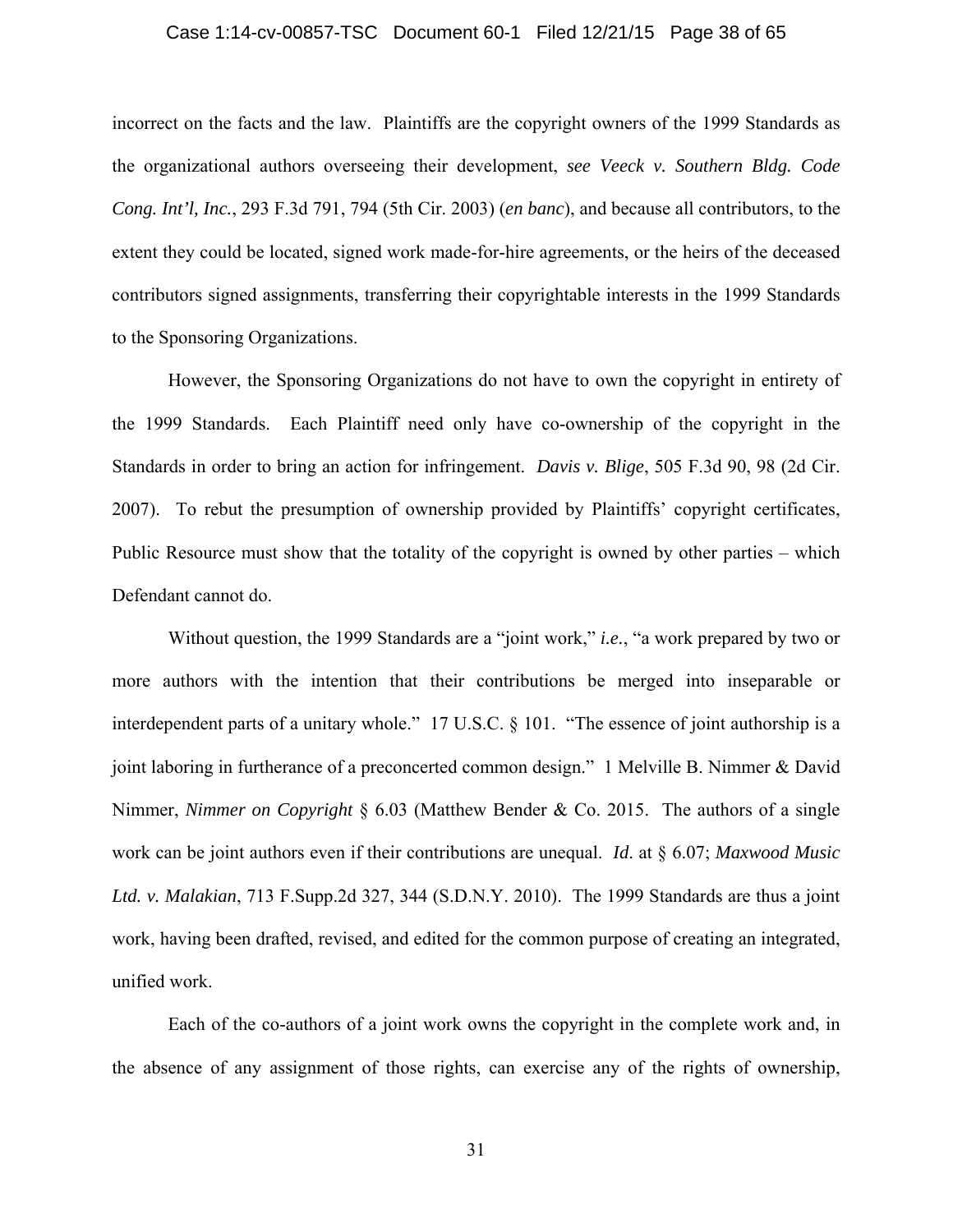#### Case 1:14-cv-00857-TSC Document 60-1 Filed 12/21/15 Page 39 of 65

including bringing a suit for copyright infringement. Those rights can be, and in this case have been, transferred to others – the Sponsoring Organizations. *Davis*, 505 F.3d at 98 (likening coownership of copyright to tenancy in common); *Brownmark Films, LLC v. Comedy Partners*, 800 F. Supp. 2d 991, 997 (E.D. Wis. 2011) (assignee not required to have been assigned copyright by all co-owners of a copyright to have standing to sue for infringement). Here, the Sponsoring Organizations own all or substantially all of the copyright in the 1999 Standards.

In order to prove the second *Feist* prong (copying), the Sponsoring Organizations must show that "(1) [Public Resource] … copied the [1999 Standards] … as a factual matter and (2) that 'the copying of copyrighted material was so extensive that it rendered the offending and copyrighted works substantially similar.'" *DSMC*, 479 F. Supp. 2d at 82 (quoting *Lotus*, 49 F.3d at 813). Copyright Act Section 106, 17 U.S.C. § 106, in relevant part, provides:

Subject to sections 107 through 122, the owner of copyright under this title has the exclusive rights to do and to authorize any of the following:

**(1)** to reproduce the copyrighted work in copies …; **(2)** to prepare derivative works based upon the copyrighted work; **(3)** to distribute copies … of the copyrighted work to the public by sale or other transfer of ownership, or by rental, lease, or lending …; **(5)** in the case of literary … works … to display the copyrighted work publicly; …

Public Resource clearly "copied" the Sponsoring Organizations' Standards. In this context, "copying" means exercising any of the exclusive rights that 17 U.S.C. § 106 vests in the Sponsoring Organizations as the copyright owners. *See Call of the Wild Movie, LLC v. Does*, 770 F. Supp. 2d 332, 351 (D.D.C. 2011). Public Resource consequently violated several of the Sponsoring Organizations' exclusive rights.

Public Resource violated Plaintiffs' exclusive reproduction rights under 17 U.S.C. § 106(1) when it scanned the 1999 Standards into PDF digital format. *See Authors Guild, Inc. v.*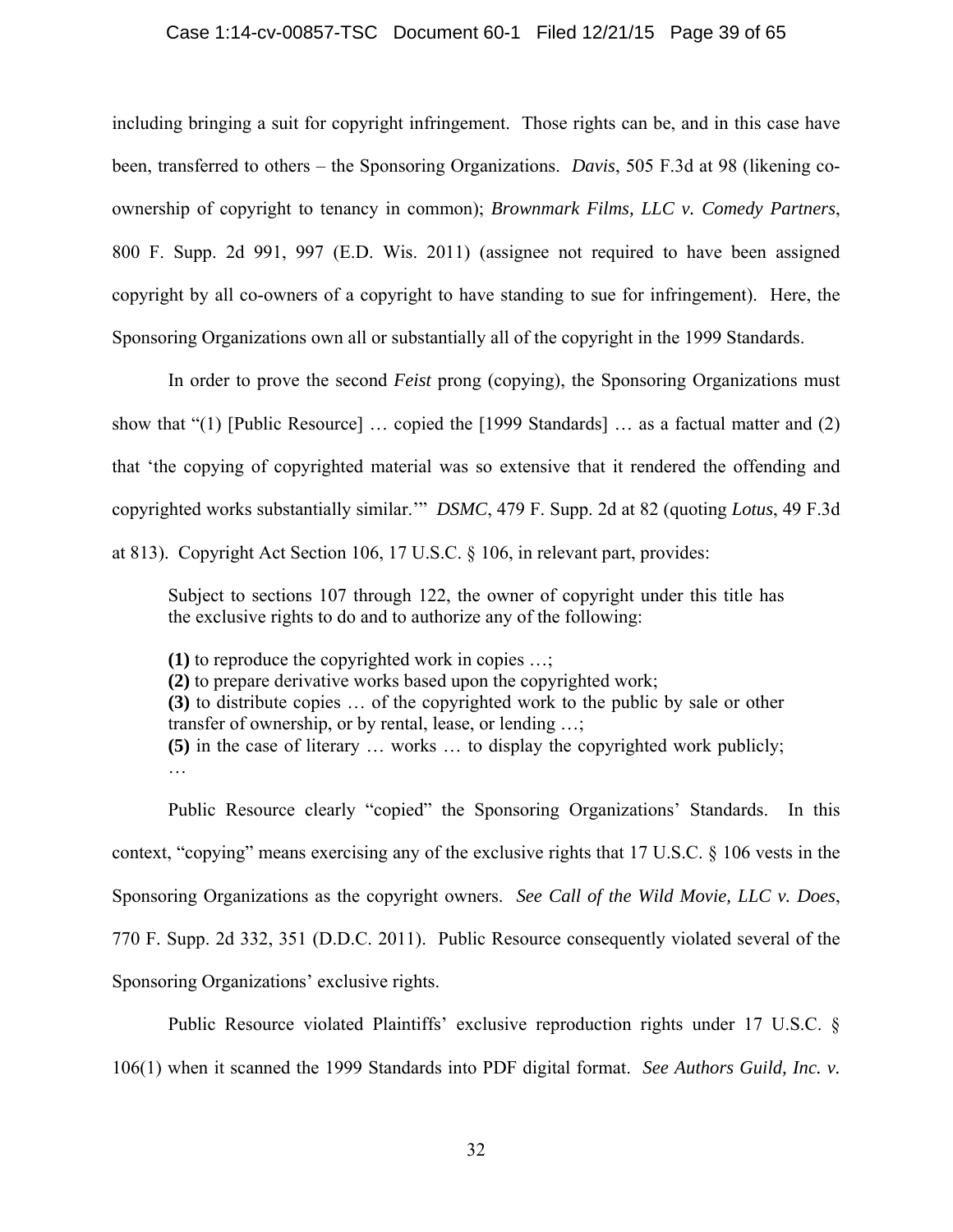*Google, Inc.*, 954 F. Supp. 2d 282, 289 (S.D.N.Y. 2013) (digitally reproducing paper books constitutes reproducing under § 106(1)]), *aff'd sub nom.*, 804 F.3d 202, (2d Cir. 2015).

Public Resource's uploading process to its website and to the Internet Archive website also recast the Sponsoring Organizations' Standards into different forms, thus violating Plaintiffs' exclusive rights under 17 U.S.C. § 106(2) to create derivative works. *See* 17 U.S.C. § 101 ("derivative work" includes any form in which a work "may be recast, transformed, or adapted").

Public Resource additionally violated the Sponsoring Organizations' exclusive rights to distribute copies of and to display their Standards under 17 U.S.C. §§ 106(3) and (5), when Defendant uploaded the Sponsoring Organizations' Standards to its website and to the Internet Archive website for the public to access, print or download at will — which they have done thousands of times. *See A&M Records, Inc. v. Napster, Inc.*, 239 F.3d 1004, 1014 (9th Cir. 2001) (uploading digital files for others to copy violates distribution right); *Authors Guild v. Google*, 954 F.Supp.2d at 289 (making digital copies of books available for download constitutes distribution under § 106(3) and displaying portions of the books to the public constitutes display under  $§ 106(5)$ ).

Public Resource copied and posted the Sponsoring Organizations' 1999 Standards *in their entirety* to Defendant's website and to the Internet Archive website (Hudis Decl.,  $\P$ <sub>,</sub> Exhs. ), without the permission or authorization of any of the Plaintiffs (Levine Decl.,  $\parallel$  29; Ernesto Decl., ¶ 35; Wise Decl., ¶ 26). The offending material posted to Public Resource's website and to the Internet Archive website was not just substantially similar to the Sponsoring Organizations' copyrighted Standards, the works are *identical*. Public Resource has thus violated Plaintiffs' rights belonging exclusively to them under 17 U.S.C. § 106 – and, therefore,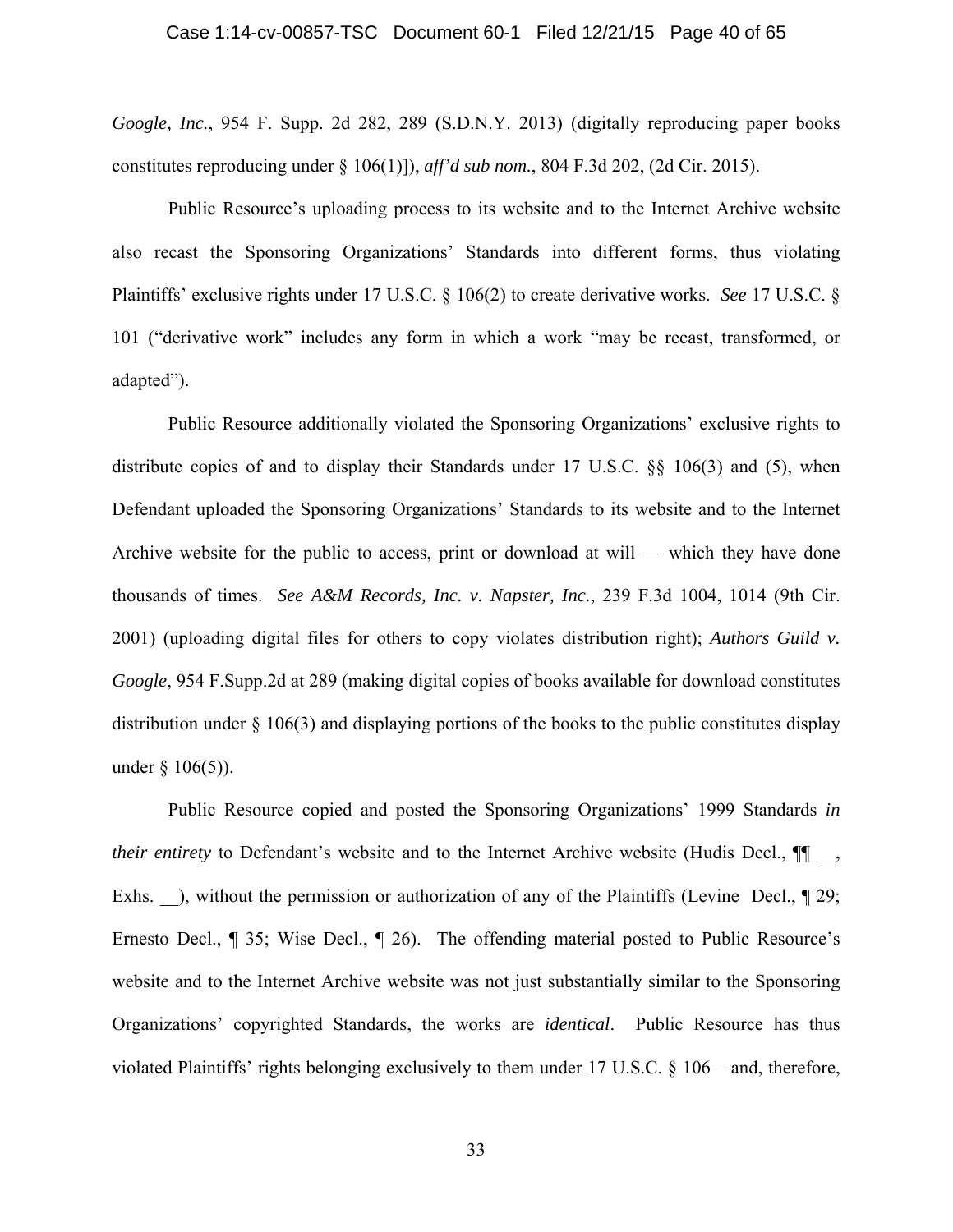has engaged in copyright infringement. 17 U.S.C. § 501(a).

## 2. Contributory Infringement

"One infringes contributorily by intentionally inducing or encouraging direct infringement." *MGM Studios Inc. v. Grokster, Ltd.*, 545 U.S. 913, 930 (2005). "To establish a claim of contributory copyright infringement, [the Sponsoring Organizations] … must allege '(1) direct infringement by ... third part lies]; (2) knowledge by [Public Resource] ... that third parties were directly infringing; and (3) substantial participation by [Public Resource] … in the infringing activities.'" *Rundquist v. Vapiano SE*, 798 F. Supp. 2d 102, 126 (D.D.C. 2011) (quoting *Newborn v. Yahoo!, Inc.*, 391 F. Supp. 2d 181, 186 (D.D.C. 2005)).

To satisfy the second, "knowledge," prong of their contributory copyright infringement claim, the Sponsoring Organizations may show either that Public Resource was notified of specific infringing uses of the 1999 Standards and has failed to act to prevent future infringing uses, or that Public Resource willfully blinded itself to such infringing uses. *Newborn v. Yahoo!, Inc.*, 391 F. Supp.2d at 186. To satisfy the third, "substantial participation," prong of their contributory copyright infringement claim, the Sponsoring Organizations "must show 'a relationship between ... [Public Resource's actions] and the alleged infringing activity ...'" *Id*.

*Direct Third-Party Infringement*: Although based on incomplete reporting because of the destruction of some of Public Resource's records (Hudis Decl., ¶ 2, Exh. A, pp. 272-74, 328- 336), during the near two year period that 'Plaintiffs' 1999 Standards were posted on Public Resource's https://law.resource.org website, they were accessed *at least* 4,164 times (Hudis Decl., ¶ 21, Exh. T, Int. Ans. 2 and Amended Ans. 5 (labeled 6)). During that same period, the 1999 Standards were accessed on the Internet Archive https://archive.org website 1,290 times (Hudis Decl., ¶ 29, Exh. BB, pp. 124-132, ¶ 37, Exh. II). At a minimum, this is evidence of thousands of examples of direct infringement of the Sponsoring Organizations' 1999 Standards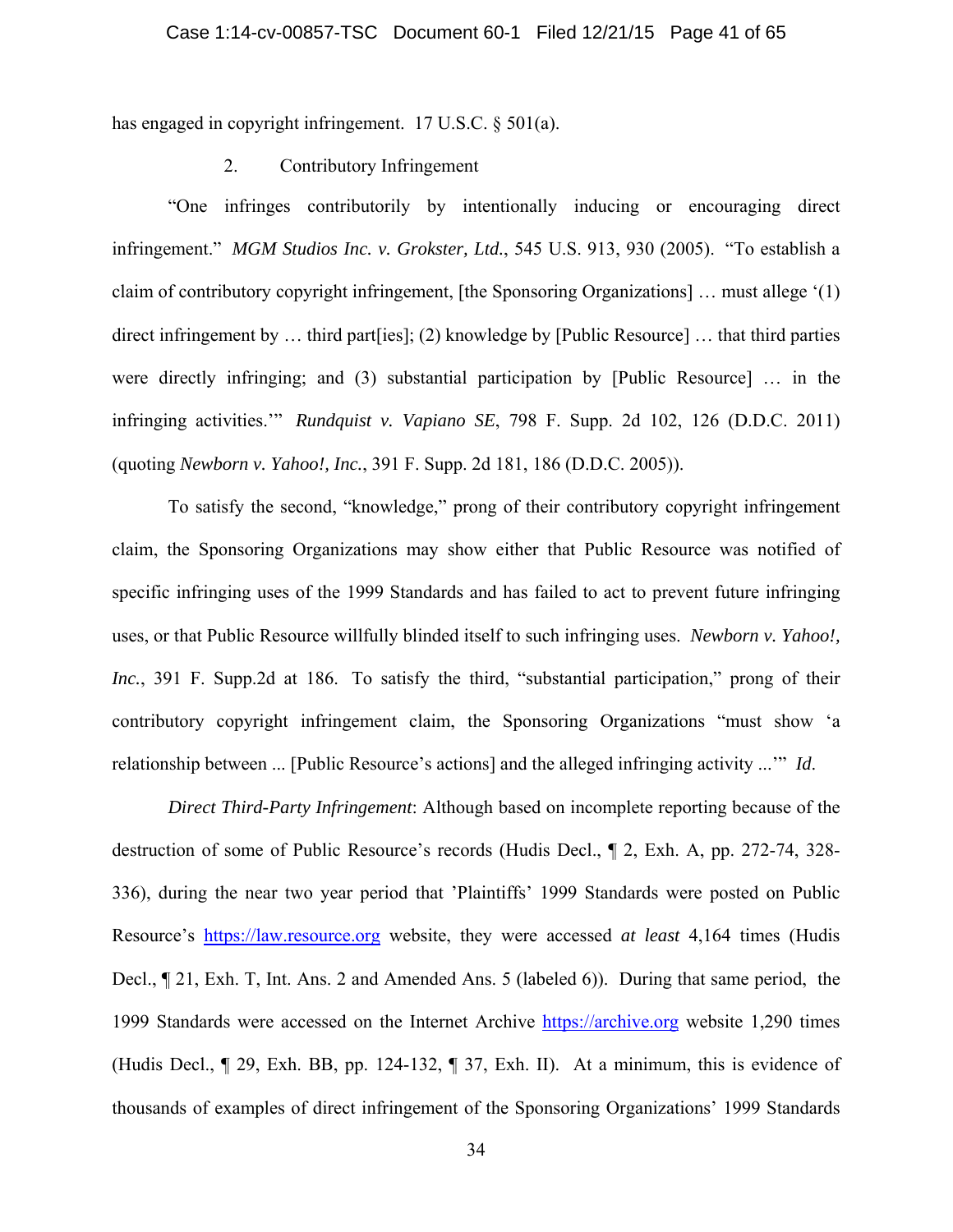## Case 1:14-cv-00857-TSC Document 60-1 Filed 12/21/15 Page 42 of 65

by Internet users. Plaintiffs have been made aware that at least some of those users who obtained the 1999 Standards for free from Public Resource did so to avoid paying the modest sale price for authorized print copies (Camara Decl, ¶ 21, Exh. MMM; Wise Decl., ¶¶ 27-28, Exh. LLL).

*Defendant's Knowledge*: Public Resource clearly knew that Internet users were accessing the unauthorized PDF copy of Plaintiffs' 1999 Standards published on its website. Even after the Sponsoring Organizations complained about the infringement, Public Resource refused to remove the offending publication from the Internet until this lawsuit was brought and the Sponsoring Organizations threatened to move for a preliminary injunction (Levine Decl., ¶ 31, Exh. UUU; Hudis Decl., ¶ 2, Exh. A, pp. 310-19, 322-28, ¶ 38, Exh. JJ, ¶ 39, Exh. KK, ¶ 40, Exh. LL, ¶ 41, Exh. MM).

*Defendant's Willful Blindness*: The Internet Archive site placed no restrictions on an Internet user's ability to download or print the Sponsoring Organizations' 1999 Standards; and Public Resource placed no such restrictions on its website (Hudis Decl., ¶ 2, Exh. A, pp. 347-48, ¶ 27, Exh. Z, pp. 327-28). There also were no sign-up procedures to enter Public Resource's https://law.resource.org website, nor was there any Digital Rights Management (or "DRM") plan to protect against wide-spread copying of the files accessed from Public Resource's site (Hudis Decl., ¶ 27, Exh. Z, pp. 324-27, 167-173). Thus, even if Public Resource had no direct knowledge of the third-party infringement (which it did), Defendant made itself willfully blind to the infringing activity occurring on its website without taking any steps to prevent it.

*Substantial Participation*: In front of the unauthorized copy of the 1999 Standards that Public Resource published to its website and to the Internet Archive website, Public Resource placed a cover sheet, or "Certificate," falsely implying that the Internet publication of the Sponsoring Organizations' Standards was somehow authorized or sanctioned by U.S. law (Hudis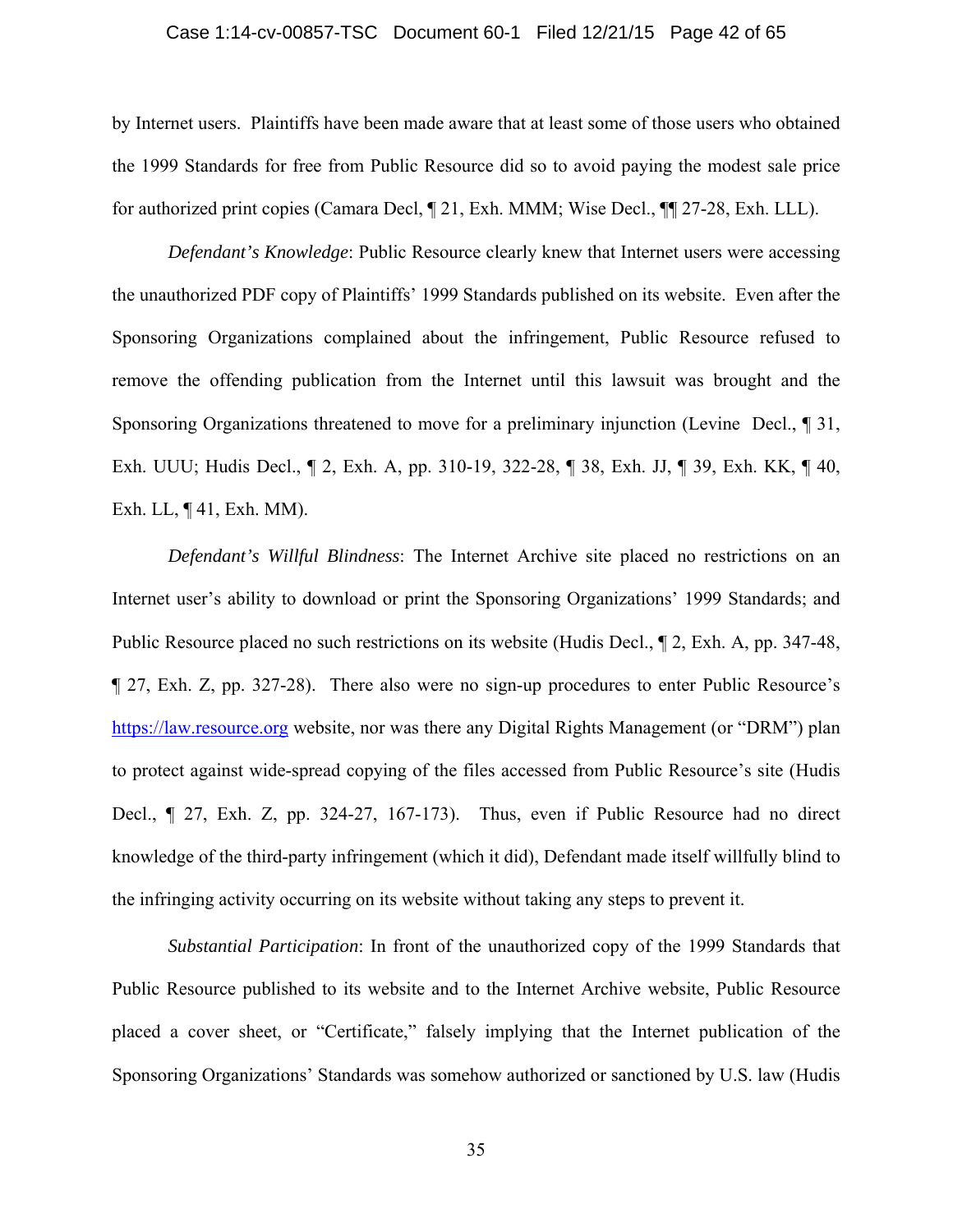## Case 1:14-cv-00857-TSC Document 60-1 Filed 12/21/15 Page 43 of 65

Decl., ¶ 2, Exh. A, pp. 257-259, 261-264, ¶ 21, Exh. T, Int. Anss. 3-4, ¶ 26, Exh. Y). The unauthorized copy of Plaintiffs' 1999 Standards that Public Resource and Malamud published to the Internet Archive website is in the exact same format, using the same cover sheet or "Certificate" employed by Public Resource in the posting of the Sponsoring Organizations' 1999 Standards to Defendant's own website. The surrounding text associated with Malamud's posting to the Internet Archive website included the insertion of "Creative Commons License: CC0 1.0 Universal," indicating that *no rights are being asserted* over the item (Hudis Decl., ¶ 2, Exh. A, pp. 275-284, ¶ 29, Exh. BB, pp. 57-63, ¶ 30, Exh. CC (¶ 2 therein), ¶ 34, Exh. GG).

"Evidence of ʻactive steps ... taken to encourage direct infringement,' (citation omitted) such as advertising an infringing use or instructing how to engage in an infringing use, show an affirmative intent that the product be used to infringe, and a showing that infringement was encouraged overcomes the law's reluctance to find liability when a defendant merely sells a commercial product suitable for some lawful use (citations omitted) …." *MGM Studios v. Grokster*, 545 U.S. at 936.

Public Resource has therefore engaged in contributory copyright infringement, encouraging and resulting in direct infringement by Internet users on a fairly extensive scale. "When a widely shared service or product is used to commit infringement, it may be impossible to enforce rights in the protected work effectively against all direct infringers, the only practical alternative being to go against the distributor [here, Public Resource] of the copying device for secondary liability [here, the unauthorized copies of the 1999 Standards posted online] on a theory of contributory ... infringement." *MGM Studios v. Grokster*, 545 U.S. at 929-30.

## 3. Defendant's Infringing Activities Are Unjustified

In no respect does Public Resource claim it needs access to the Sponsoring

36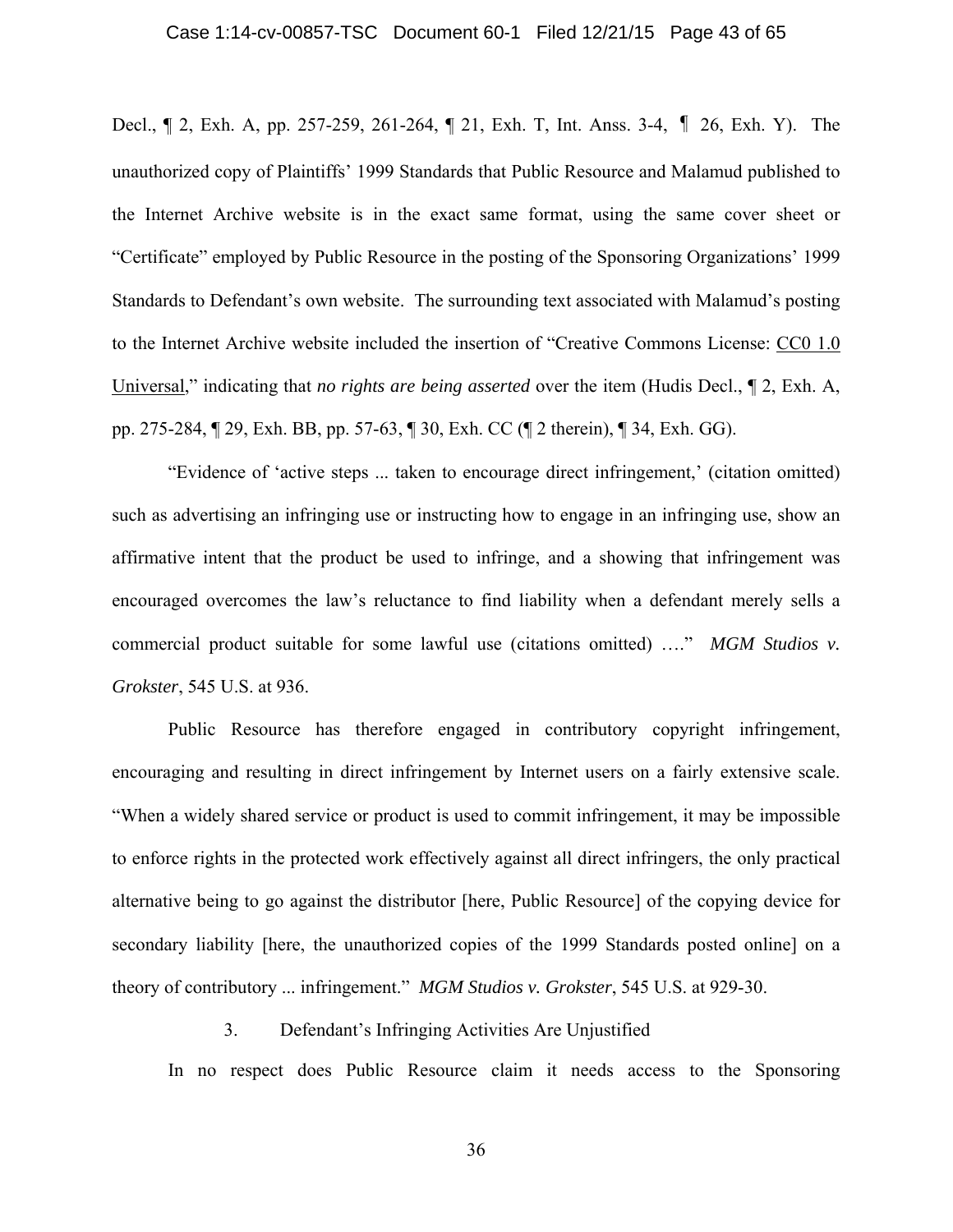## Case 1:14-cv-00857-TSC Document 60-1 Filed 12/21/15 Page 44 of 65

Organizations' Standards in order to comply with any government regulations referencing them. Rather, Public Resource urges it has the right to post copies of Plaintiffs' Standards on its website, and on the Internet Archive website, so that others can copy, print, or distribute them for free.

In Public Resource's letter refusing to remove Plaintiffs' Standards from its online postings (Hudis Decl., ¶ 39, Exh. KK), Defendant relies on *Wheaton v. Peters*, 33 U.S. 591 (1834), *Banks v. Manchester*, 128 U.S. 244 (1888) and *Veeck v. Southern Building Code Congress International, Inc.*, 293 F.3d 791 (5th Cir. 2002) to justify its actions. None of these decisions supports Public Resource's position.

*Wheaton v. Peters* concerned alleged copyright infringement of the so-called "Wheaton's Reports," a connected and complete series of decisions in cases decided by the Supreme Court. *Wheaton*, 33 U.S. at 667-68. At the conclusion of its opinion, the Court stated that "no reporter" has or can have any copyright in the written opinions delivered by this court; and that the judges thereof cannot confer on any reporter any such right." *Id*. at 668.

In *Banks v. Manchester*, the plaintiffs entered into an exclusive contract with the State of Ohio to publish the decisions of the Ohio Supreme Court. The defendant re-printed certain Ohio Supreme Court opinions from the plaintiffs' volume of decisions, causing the plaintiffs to bring suit for an injunction. *Banks*, 128 U.S. at 245-49. The Supreme Court affirmed the trial court's ruling for the defendant, because "[j]udges … have no pecuniary interest or proprietorship, as against the public at large, in the fruits of their judicial labors. This extends to whatever work they perform in their capacity as judges, and as well to … the opinions and decisions themselves.

… What a court or a judge thereof cannot confer on a reporter as the basis of a copyright in him, they cannot confer on any other person or on the state." *Id*. at 253-254.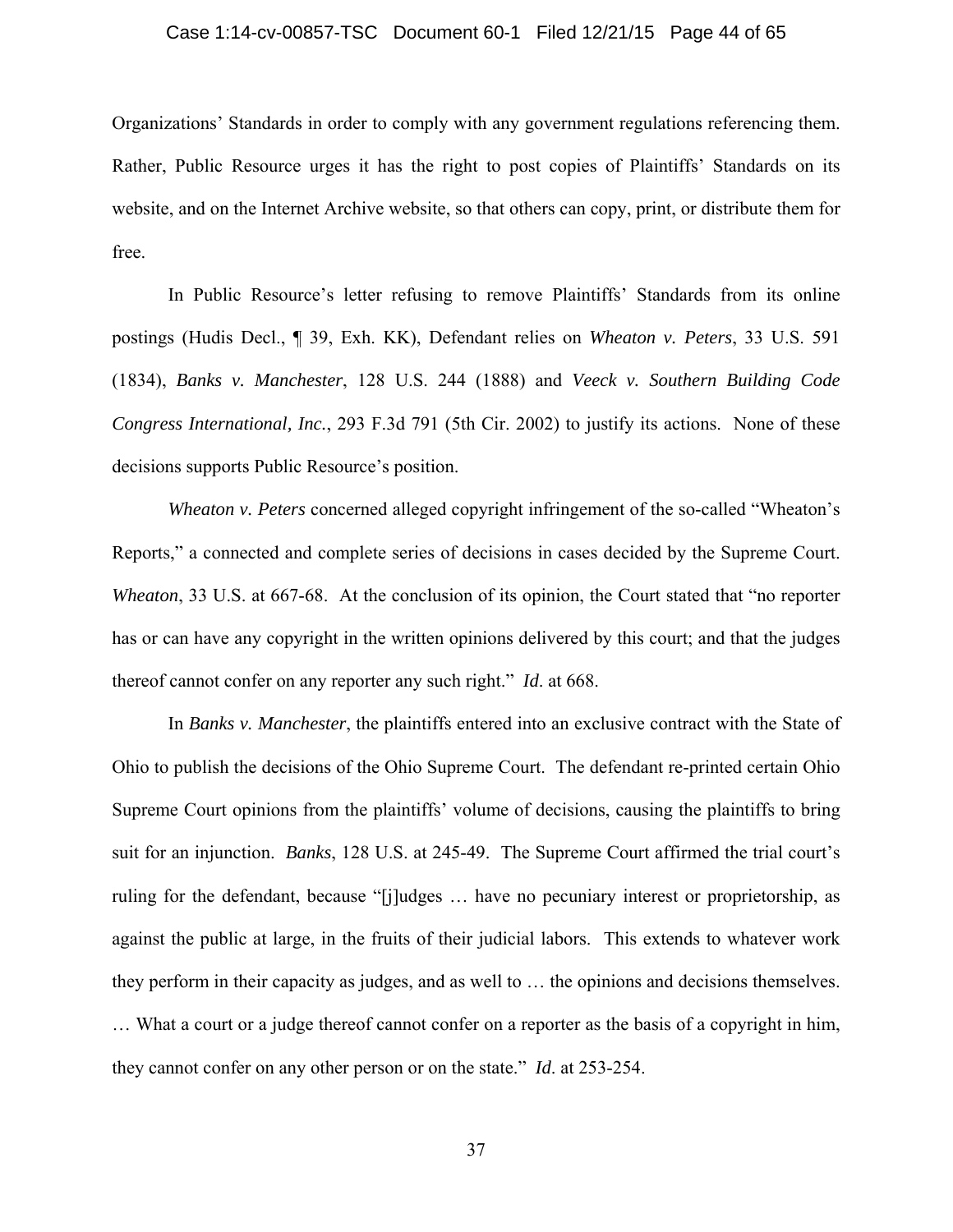#### Case 1:14-cv-00857-TSC Document 60-1 Filed 12/21/15 Page 45 of 65

Neither *Wheaton* nor *Banks* applies here because the Sponsoring Organizations' work presently at issue is a set of voluntary standards, not the judicial opinions of any court.

*Veeck* concerned a website operator who published local building codes to his site, without the permission of Southern Building Code Congress International, Inc. ("SBCCI"). It was SBCCI that wrote the text of the codes which were adopted by local Texas municipalities. *Veeck*, 293 F.3d at 793. In response to SBCCI's demand that Veeck, the website operator, cease and desist from this practice, he filed a declaratory judgment action seeking a ruling that his activities were non-infringing. SBCCI counterclaimed, *inter alia*, for copyright infringement. *Id*. at 794.

Citing *Banks*, the *Veeck* court held that "'the law,' whether articulated in judicial opinions or legislative acts or ordinances, is in the public domain and thus not amenable to copyright[,]" and therefore "[a]s governing law, … the building codes of [the local municipalities] … cannot be copyrighted." *Id.* at 796. The reasoning of the Fifth Circuit Court of Appeals was that "in continuing to write and publish model building codes, SBCCI is creating copyrightable works of authorship. When those codes are enacted into law, however, they become to that extent 'the law' of the governmental entities and may be reproduced or distributed as 'the law' of those jurisdictions." *Id.* at 802.

The *Veeck* court, however, was careful to limit the reach of its decision:

[W]e have no hesitation in confirming [the] … predisposition against the copyrightability of model codes to the extent they have been adopted as law. But *the limits of this holding must be explained*. Several national standards-writing organizations joined SBCCI as amici out of fear that their copyrights may be vitiated simply by the common practice of governmental entities' incorporating their standards in laws and regulations. This case does not involve references to extrinsic standards. Instead, it concerns the wholesale adoption of a model code promoted by its author, SBCCI, precisely for use as legislation. *Caselaw that derives from official incorporation of extrinsic standards is distinguishable in*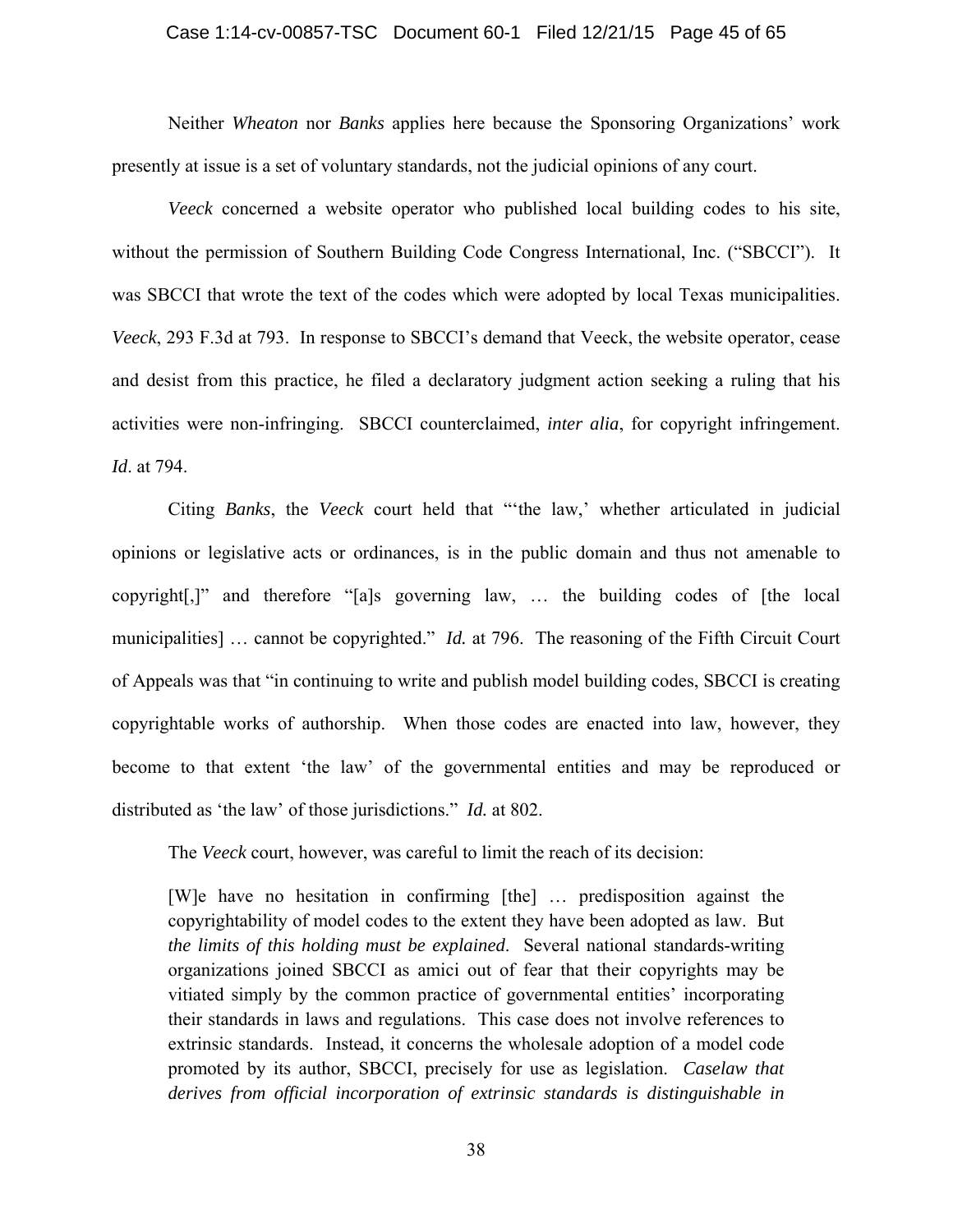## *reasoning and result*.

## *Id.* at 803-04 (emphasis added).

Thus, whatever wisdom on enacted codes can be gleaned from the holding in *Veeck*, it is a holding with which Plaintiffs do not agree. Moreover, no decision issued from the Supreme Court or the D.C. Circuit Court of Appeals has so held.

In any event, the holding in *Veeck* does not apply to this case. Thus, the "extrinsic standards" cases distinguished by the *Veeck* court should be examined as they are much closer to the present facts before this Court.

In *CCC Info. Services v. Maclean Hunter Market Reports, Inc.*, 44 F.3d 61 (2d Cir. 1994), a New York statute required insurance companies to use the "Red Book," a privately prepared and copyrighted list of projected automobile values, as one of several standards in calculating the payments upon the total loss of a vehicle. *CCC Info. Servs.*, 44 F.3d at 63-64. CCC Information Services systematically loaded portions of the Red Book onto its computer network and distributed the information to its customers. One of CCC's theories was that the Red Book had entered the public domain. *Id*. at 64.

Addressing the public domain issue, the Second Circuit Court of Appeals stated that "[w]e are not prepared to hold that a state's reference to a copyrighted work as a legal standard for valuation results in loss of the copyright." *Id*. at 74. The Second Circuit feared that a ruling in favor of the defendant, CCC Information Systems, would call into question the copyrightability of school books once they were assigned as part of a mandatory school curriculum. *Id*.

*Practice Management Info. Corp. v. American Medical Ass'n*, 121 F.3d 516 (9th Cir. 1997), *amended*, 133 F.3d 1140 (9th Cir. 1998) involved the American Medical Association's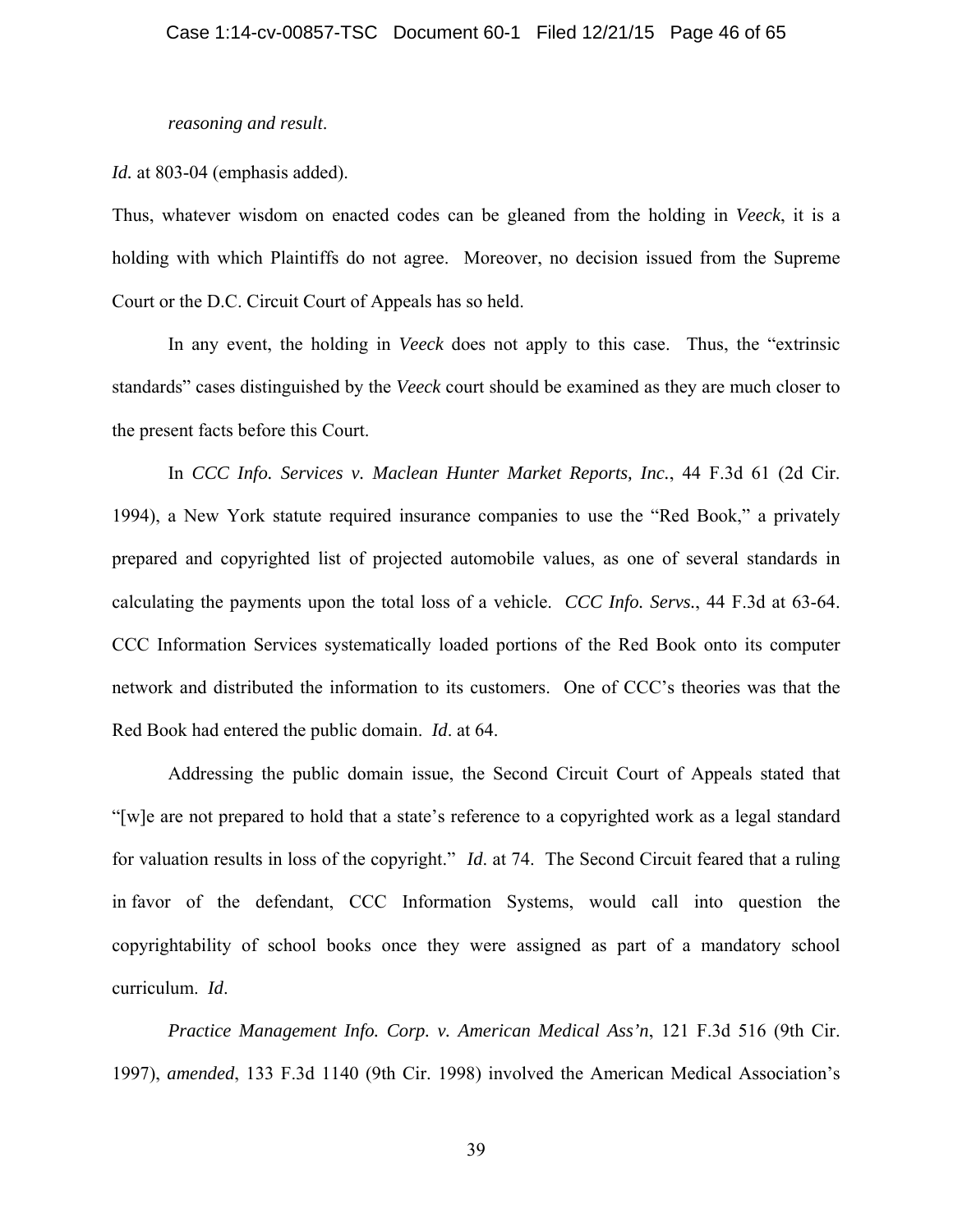#### Case 1:14-cv-00857-TSC Document 60-1 Filed 12/21/15 Page 47 of 65

("AMA's") copyrighted coding system for reporting physicians' services and medical procedures. The Federal Health Care Financing Administration ("HCFA") agreed with AMA to use the AMA's coding system for identifying physicians' services on Medicare and Medicaid reimbursement forms. AMA granted a "non-exclusive, royalty-free, and irrevocable" license to HCFA to reproduce or distribute AMA's codes. *Practice Mgmt.*, 121 F.3d at 517.

The Ninth Circuit held that HCFA's decision to adopt regulations requiring physicians to use a version of the AMA code on Medicaid claim forms did not place the code in the public domain under *Banks*. *Practice Mgmt.*, 121 F.3d at 518-519. The Ninth Circuit feared that reaching the opposite conclusion would have "expose[d] copyrights on a wide range of privately authored model codes, standards, and reference works to invalidation." *Id*. at 519. The Ninth Circuit suggested that federal court rules regarding citations could invalidate the copyrightability of the Blue Book. *Id*. at n.5.

The parallels of *CCC* and *Practice Management* to the present case are obvious. The Sponsoring Organizations produce the Standards as a public service to provide a comprehensive description and explanation of the rationale for best testing practices with accompanying commentary. Plaintiffs should not have to fear that, if a federal or state agency makes reference to the Standards in promulgating regulations, their copyright in the Standards will be lost to copyists of the likes of Public Resource.

Moreover, a contrary holding – *i.e.*, that a federal or state agency's reference to voluntary standards in promulgating regulations causes the standards to lose their copyright – would be antithetical to Copyright Act Section 201(e), 17 U.S.C. § 201(e), which states:

(e) INVOLUNTARY TRANSFER. — When an individual author's ownership of a copyright, or of any of the exclusive rights under a copyright, has not previously been transferred voluntarily by that individual author, *no action by any governmental body or other official or organization purporting to seize,*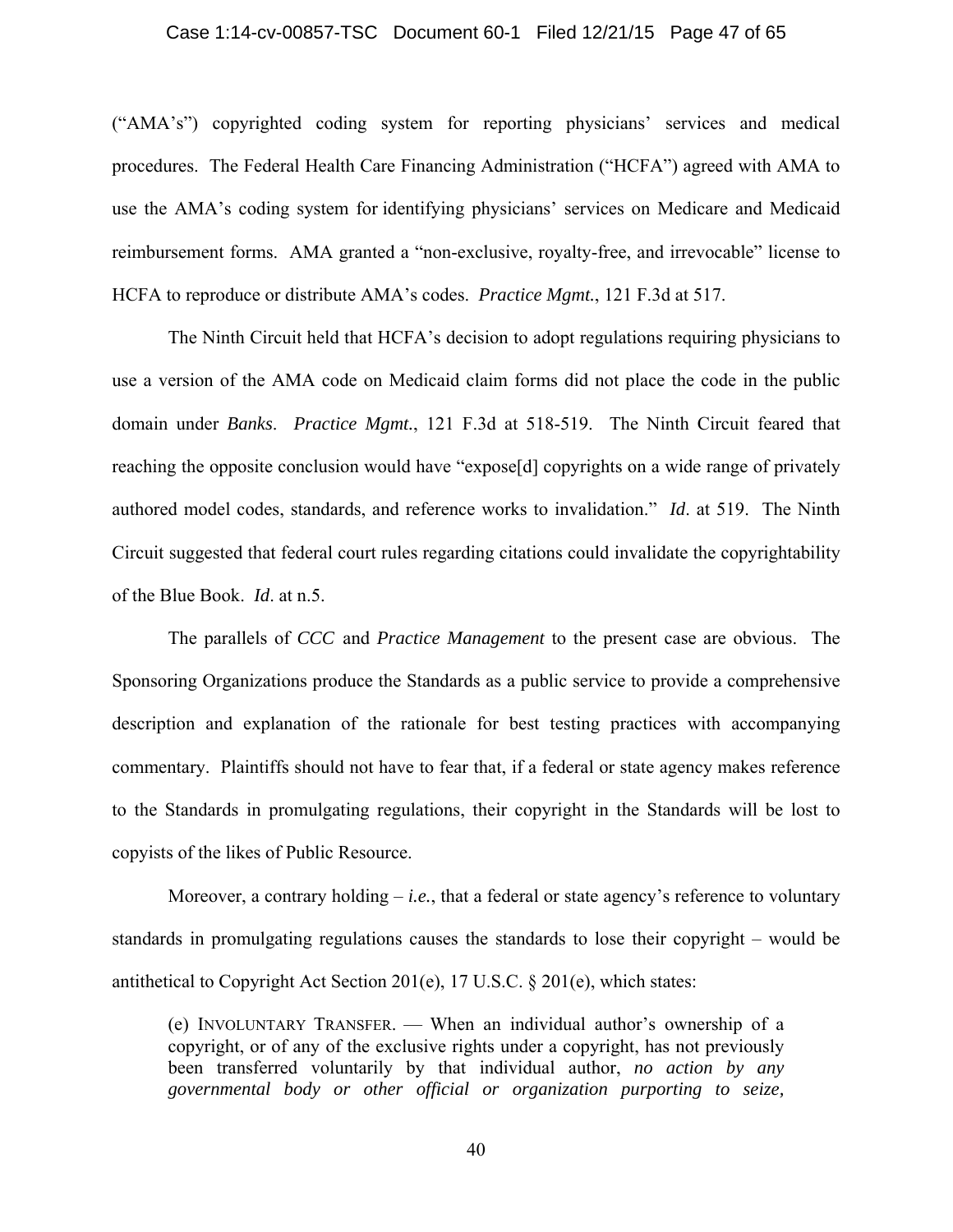*expropriate, transfer, or exercise rights of ownership with respect to the copyright, or any of the exclusive rights under a copyright, shall be given effect under this title*, except as provided under title  $11<sup>2</sup>$  (Emphasis Added).

Thus, in Copyright Act Section 201(e), Congress has stated generally that no action by

governmental body can divest an owner of its copyright. The Executive Branch, through the

Office of Management and Budget ("OMB"), more specifically and directly has spoken to the

protection of copyright when so-called "Voluntary Consensus Standards" are referred to in

federal government agency regulations:

 $\overline{\phantom{a}}$ 

## **MEMORANDUM FOR HEADS OF EXECUTIVE DEPARTMENTS AND AGENCIES**

**SUBJECT:** Federal Participation in the Development and Use of Voluntary Consensus Standards and in Conformity Assessment Activities

Revised OMB CircularA-119 establishes policies on Federal use and development of voluntary consensus standards and on conformity assessment activities. …

## \* \* \*

## **POLICY**

## 6. **What Is The Policy For Federal Use Of Standards?**

All federal agencies must use voluntary consensus standards in lieu of government-unique standards in their procurement and regulatory activities, except where inconsistent with law or otherwise impractical. …

## \* \* \*

## j. **How should my agency reference voluntary consensus standards?**

Your agency should reference voluntary consensus standards, along with sources of availability, in appropriate publications, regulatory orders, and related internal documents. In regulations, the reference must include the date of issuance. For all other uses, your agency must determine the most appropriate form of reference, which may exclude the date of issuance as long as users are elsewhere directed to

 $^{2}$  In 1978, Section 201(e) was amended by deleting the period at the end and adding ", except as provided under title 11." United States Code Title 11 is entitled "Bankruptcy." This clause was added to make it explicit that the prohibition on involuntary transfers did not apply to bankruptcy. Act of November 6, 1978, Pub. L. 95-598, tit. III, § 313, 92 Stat. 2549, 2676.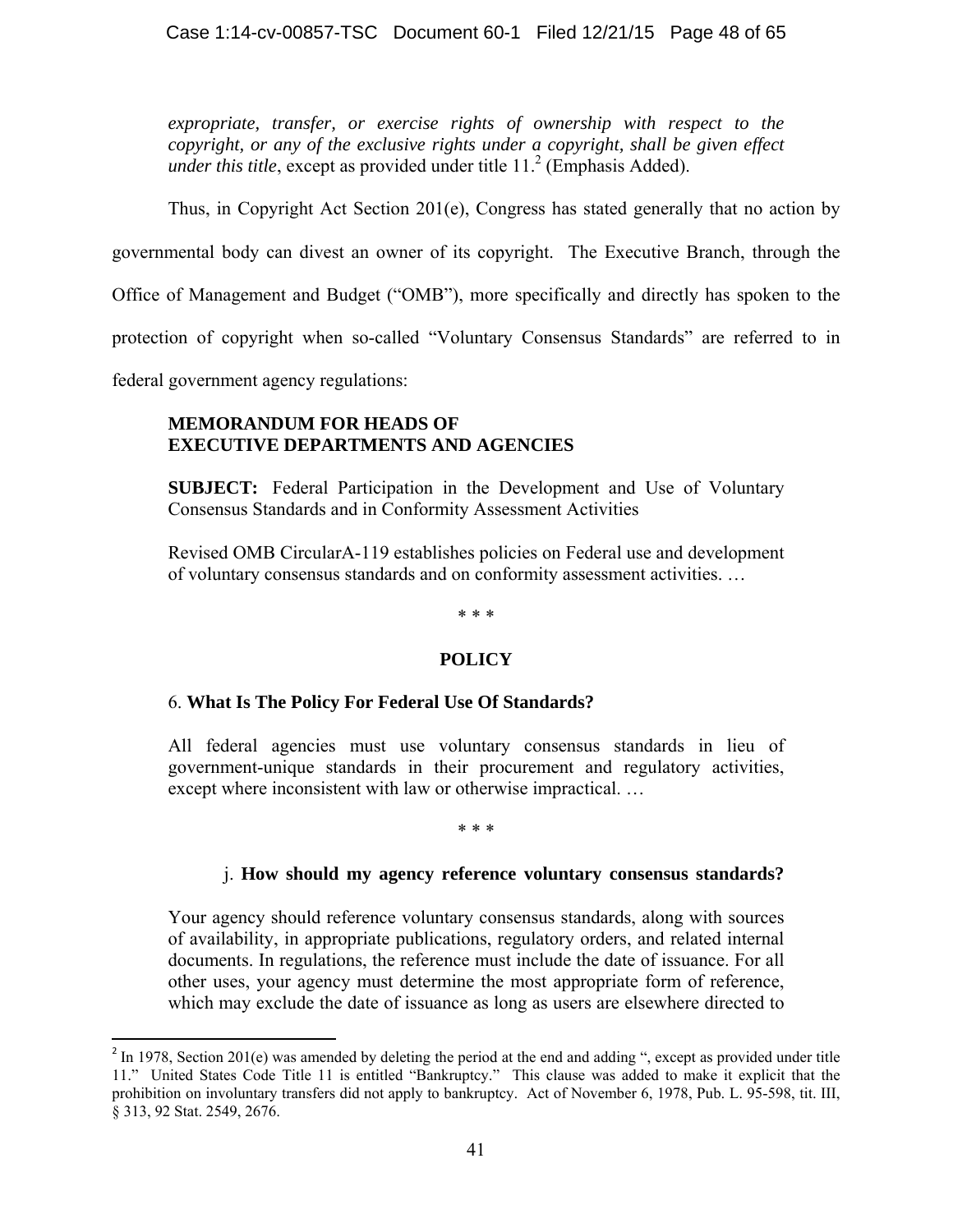the latest issue. *If a voluntary standard is used and published in an agency document, your agency must observe and protect the rights of the copyright holder and any other similar obligations*.

*Circular No. A-119 Revised*, OFFICE OF MANAGEMENT AND BUDGET (Revised Feb. 10, 1998), http://www.whitehouse.gov/omb/circulars\_a119 (emphasis added).

 OMB Circular No. A-119 Revised was promulgated as a set of guidelines for the use of privately developed voluntary consensus standards, pursuant to the authority provided in the National Technology Transfer and Advancement Act of 1995 ("NTTAA"), Pub. L. No. 104-113 § 12(d), 110 Stat. 775, codified at 15 U.S.C. § 272, which declares that "all Federal agencies and departments shall use technical standards that are developed or adopted by voluntary consensus bodies, using such technical standards as a means to carry out policy objectives or activities." *Id.*  Thus, it is also the Congressionally authorized policy of the Executive Branch that, if voluntary standards are used and published in an agency document (such as Federal Regulations), the agency must observe and protect the rights of the copyright owner which created and published those standards.

Consequently, neither case law, the Copyright Act, nor agency regulation(s) justify Public Resource's wholesale copying of Plaintiffs' Standards and publishing the Standards on Public Resource's website. Public Resource's activities constitute copyright infringement, and have contributed to others' infringement. Defendant's activities should be enjoined.

Were this Court to rule that voluntary standards lose copyright protection upon incorporation by reference into a statute or government regulation, such a ruling would create serious tensions with other areas of law and within the Copyright Act itself. For example, if the incorporation by reference of a standard obliterates the owners' copyright in that standard, the government entity incorporating the standard will have taken Plaintiffs' property without just

42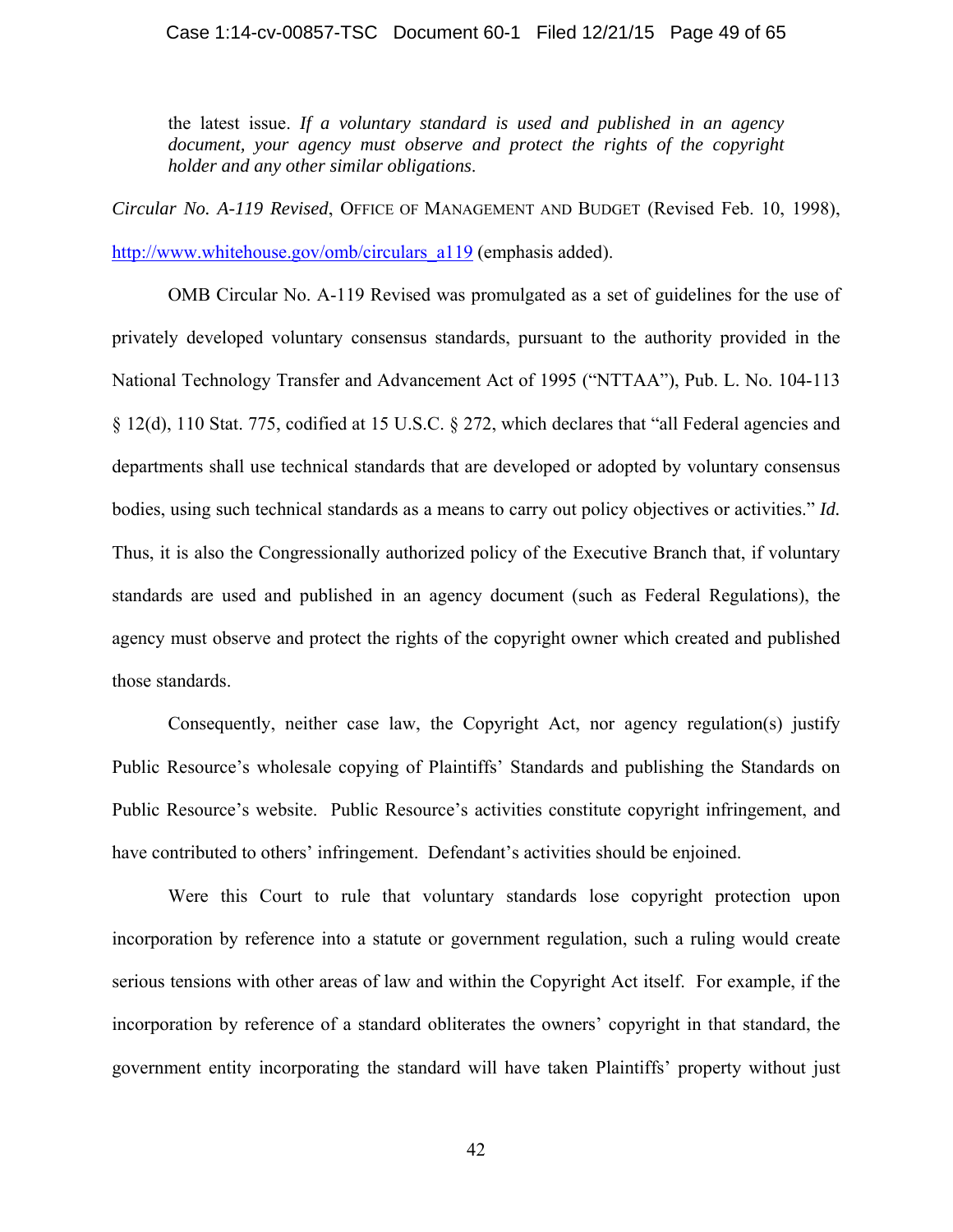compensation. *CCC*, 44 F.3d at 74 ("[A] rule that the adoption of such a reference by a state legislature or administrative body deprived the copyright owner of its property would raise very substantial problems under the Takings Clause of the Constitution."); *Practice Management*, 121 F.3d at 520 (citing *CCC* for same concern). This would subject governmental entity to substantial takings liability. This is not a desirable result.

Under the doctrine of constitutional avoidance, "constitutionally doubtful constructions should be avoided where fairly possible," *Miller v. French*, 530 U.S. 327, 336 (2000) (quotation marks and citation omitted). This Court should not interpret the Copyright Act as creating the constitutional problems that are implicit in Public Resource's argument. *See, e.g., Fox v. Washington,* 236 U.S. 273, 277 (1915) ("So far as statutes fairly may be construed in such a way as to avoid doubtful constitutional questions they should be so construed.").

4. Defendant's Infringing Activities Are Not Fair Use

Any analysis of Public Resource's copyright infringement liability would be incomplete without a discussion of Defendant's faux justification for its actions – fair use (Answer  $\&$ Counterclaim, Court Dkt. 12, ¶¶ 19, 112-115, 126, 128, 129 and 4th Affirmative Defense). Copyright Act Section 107, 17 U.S.C. § 107, in relevant part, provides:

Notwithstanding the provisions of section[] 106 …, the fair use of a copyrighted work, including such use by reproduction in copies … or by any other means specified by that section, for purposes such as criticism, comment, news reporting, teaching (including multiple copies for classroom use), scholarship, or research, is not an infringement of copyright. In determining whether the use made of a work in any particular case is a fair use the factors to be considered shall include—

**(1)** the purpose and character of the use, including whether such use is of a commercial nature or is for nonprofit educational purposes;

**(2)** the nature of the copyrighted work;

**(3)** the amount and substantiality of the portion used in relation to the copyrighted work as a whole; and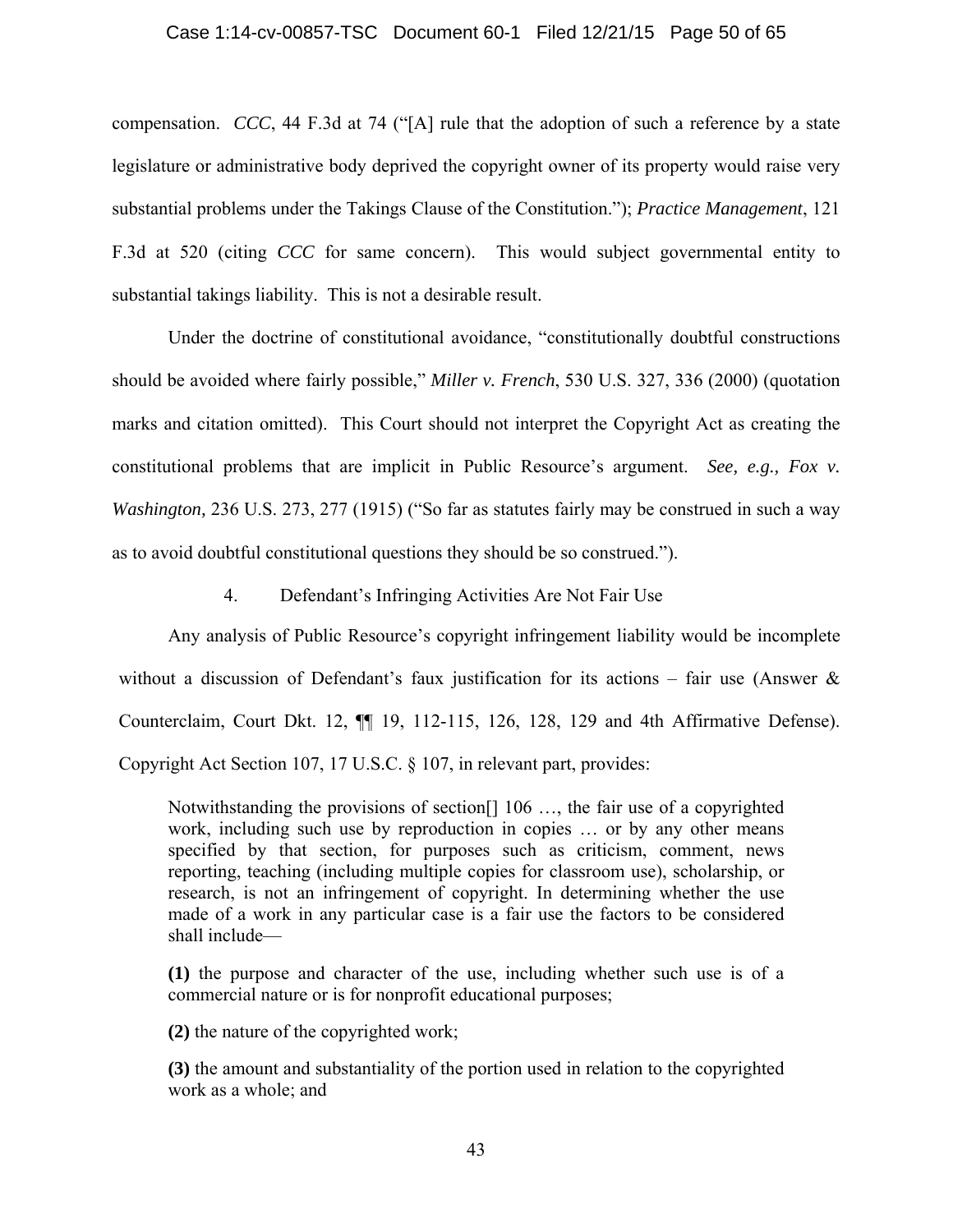**(4)** the effect of the use upon the potential market for or value of the copyrighted work.

 When Defendant's infringing activities are considered against the backdrop of the factors of Copyright Action Section 107, Public Resource cannot avail itself of the fair use defense. Although it is a copyright-parody case, *Campbell v. Acuff-Rose Music, Inc.*, 510 U.S. 569 (1994) is the Supreme Court's seminal decision concerning the statutory fair use defense. The *Campbell* decision teaches that fair use must be considered on a case-by-case basis, that the statutory factors are illustrative, not limitative, and cannot be considered in isolation, and that all factors must be explored and weighed together. *Campbell*, 510 U.S. at 577-78.

*Campbell*, 510 U.S. at 590, and its precedential predecessor, *Harper & Row, Publishers, Inc. v. Nation Enterprises*, 471 U.S. 539, 561 (1985), also teach that fair use is an affirmative defense. As such, Public Resource, as "the party claiming that its secondary use of the original copyrighted work [the 1999 Standards] constitutes a fair use … carries the burden of proof as to all issues in the dispute." *Am. Geophysical Union v. Texaco Inc*.*,* 60 F.3d 913, 918 (2d Cir. 1994).

## a. The Purpose and Character of Public Resource's Use Cuts Against a Finding of Fair Use.

To begin, characterizing Public Resource's type of use of the 1999 Standards does little to answer the first factor of the fair use inquiry. "[T]he mere fact that a use is educational and not for profit does not insulate it from a finding of infringement, any more than the commercial character of a use bars a finding of fairness." *Campbell*, 510 U.S. at 584. Rather, the purpose of the inquiry is to determine whether Public Resource's use "'supersede[s] the objects' of the original creation ('supplanting' the original [1999 Standards]), or instead adds something new, with a further purpose or different character, altering the first with new expression, meaning, or message …." *Id.*, 510 U.S. at 579 (*quoting Folsom v. Marsh*, 9 F. Cas. 342, 348 (No. 4,901)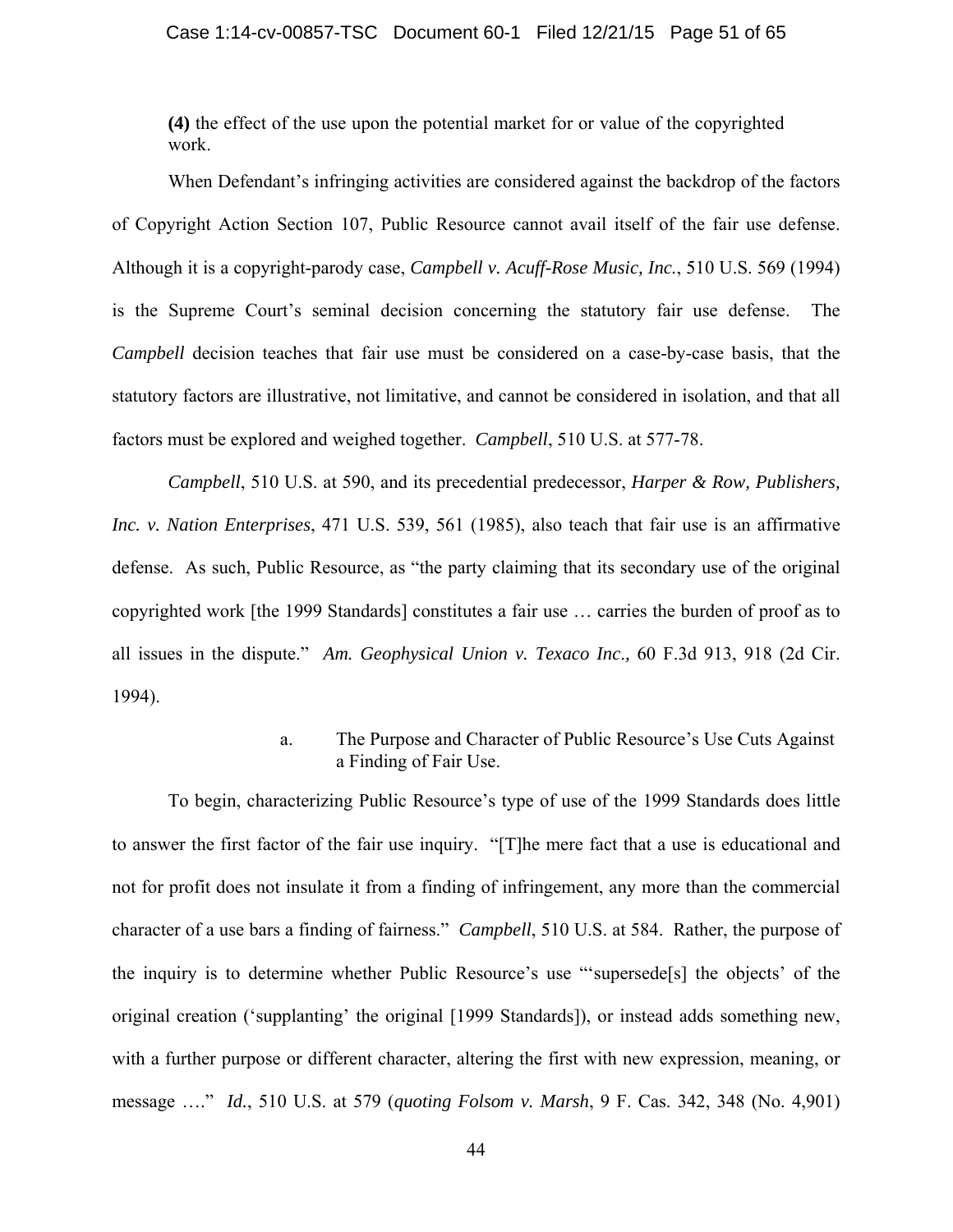(CCD Mass. 1841)).

In answering this inquiry, the Supreme Court in *Campbell*, 510 U.S. at 579, borrowed from the analysis posed by Second Circuit Judge Pierre Leval in his law review article entitled Leval, P.N., *Toward A Fair Use Standard*, 103 Harv. L. Rev. 1105 (1990) ("Leval"), in which he states:

[T]he question of justification turns primarily on whether, and to what extent, the challenged use is *transformative*. The use must be productive and must employ the quoted matter *in a different manner or for a different purpose from the original*. *A quotation of copyrighted material that merely repackages or republishes the original is unlikely to pass the test*; … it would merely "supersede the objects"' of the original. If, on the other hand, the secondary use adds value to the original—if the quoted matter is used as raw material, transformed in the creation of new information, new aesthetics, new insights and understandings this is the very type of activity that the fair use doctrine intends to protect for the enrichment of society.

Leval, 103 Harv. L. Rev. at 1111 (emphasis added).

In the context of this litigation, merely converting printed text to digital format and publishing it online, whatever the professed noble purpose, is not transformative. *See Author's Guild, Inc. v. HathiTrust*, 755 F.3d 87, 101 (2d Cir. 2014) ("[T]he district court concluded that the use of digital copies to facilitate access for print-disabled persons is a transformative use (citation omitted). This is a misapprehension; providing expanded access to the print disabled is not 'transformative.'"); *See also, Seltzer v. Green Day, Inc.,* 725 F.3d 1170, 1177 (9th Cir. 2013) ("In the typical 'non-transformative' case, the use is one which makes no alteration to the *expressive content or message* of the original work.") (emphasis in original). Rather, publishing an unprotected PDF-file of the 1999 Standards to the Internet, for free access, downloading and printing by any and all Internet users, supersedes and supplants the market for authorized copies of the Standards, sold at modest prices.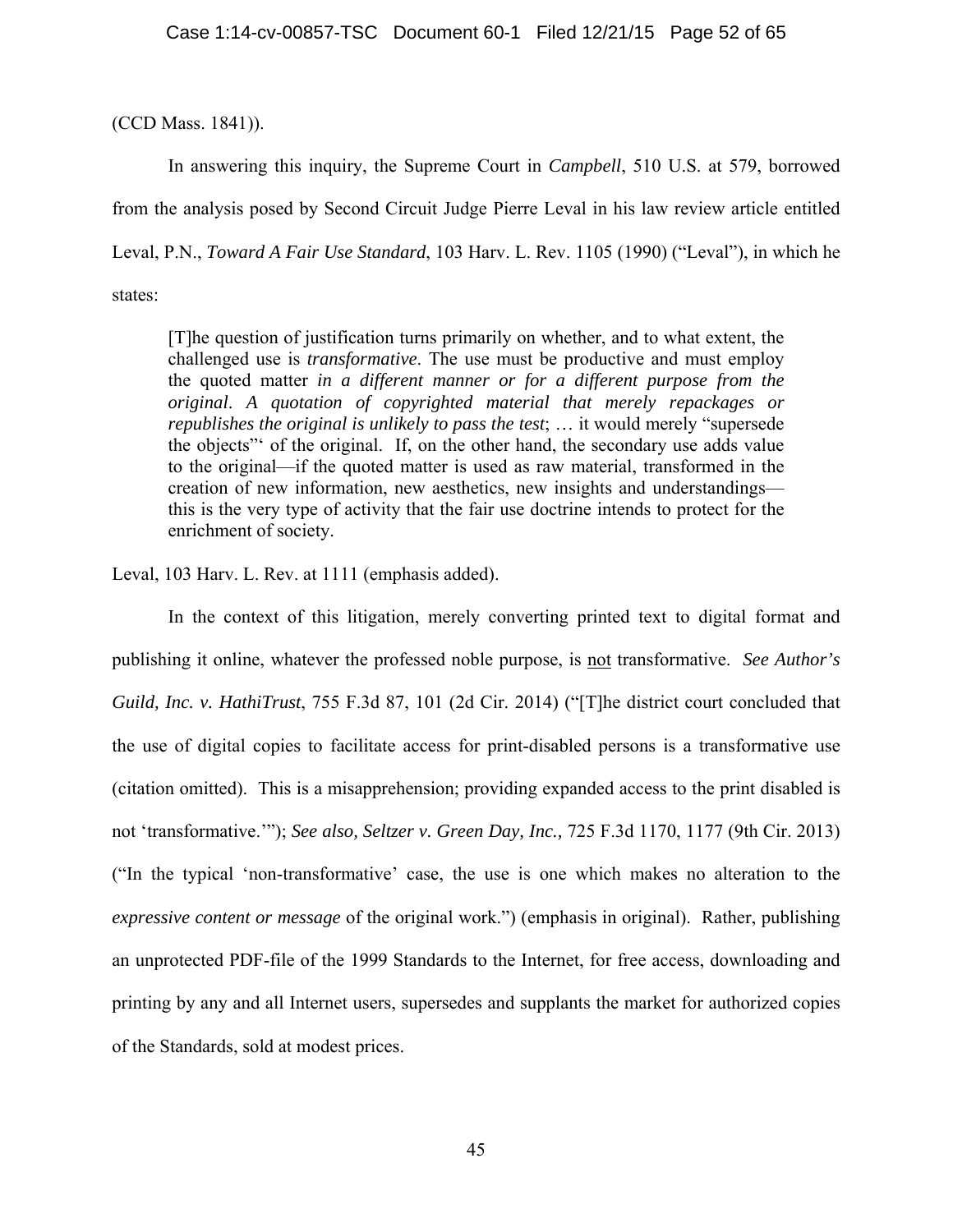## Case 1:14-cv-00857-TSC Document 60-1 Filed 12/21/15 Page 53 of 65

## b. The Nature of the 1999 Standards is a Neutral Fair Use Factor.

The Sponsoring Organizations' 1999 Standards is nearly 200 pages and took more than five years to complete (Levine Decl., ¶ 11; Ernesto Decl., ¶ 11; Camara Decl., ¶ 11), resulting from work put in by a volunteer Joint Committee to generate a set of best practices on educational and psychological testing that are respected and relied upon by leaders in their fields (Camara Decl., ¶ 11; Wise Decl., ¶ 11).

The second fair use factor suggests a greater need to disseminate factual works than works of fiction or fantasy. *Harper & Row*, 471 U.S. at 563. While the Standards are not fiction or fantasy, they certainly cannot be considered a mere recitation of facts. Rather, the Standards comprise the collective expert opinions of psychometric, testing and assessment experts on the preparation, administration, and use of tests. Characterizing the Standards as comprising core expressive content (which they do) or as an assemblage of facts (which they are not) in any event "is not much help … in separating the fair use sheep from the infringing goats" in this case. *Campbell*, 510 U.S. at 586; *see also*, *Authors Guild v. Google, Inc.*, 2015 WL 6079426, \*12 (2d Cir., Oct. 16, 2015) ("courts have hardly ever found that the second factor in isolation played a large role in explaining a fair use decision."). At best, this fair use factor is neutral.

## c. Public Resource Misappropriated the Sponsoring Organizations' Entire Work.

When the Court considers "the amount and substantiality of the portion [of the 1999 Standards that Public Resource] used in relation to the … work as a whole", Copyright Act Section 107(3), 17 U.S.C. § 107(3), it bears repeating that Public Resource posted PDF copies of the *entire* 1999 Standards to its website (Answer & Counterclaim, Court Dkt. 12, ¶¶ 7, 55; Hudis Decl., ¶ 2, Exh. A, pp. 233-34, 271-72, ¶ 21, Exh. T, Int. Ans. No. 2) and the Internet Archive website (Hudis Decl., ¶ 29, Exh. BB, pp. 59-112, ¶ 30, Exh. CC (¶¶ 3-18 therein), ¶ 21, Exh. EE,

46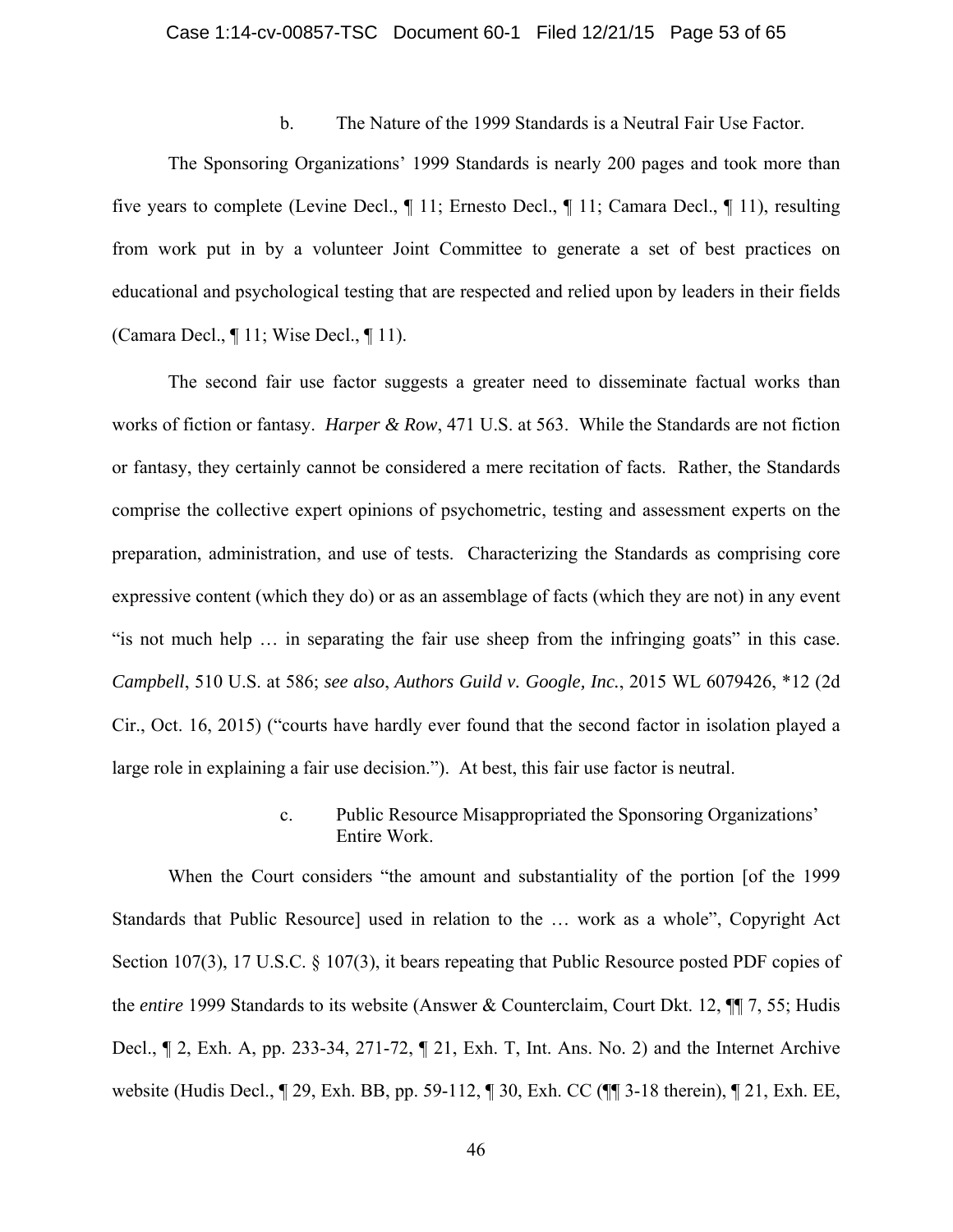## Case 1:14-cv-00857-TSC Document 60-1 Filed 12/21/15 Page 54 of 65

¶ 33, Exh. FF). Public Resource did not OCR-process these PDF files. Consequently, they were worthless for purposes of word-searching, online identification, or text-to-speech utilization for the blind and visually impaired (Hudis Decl., ¶ 27, Exh. Z, pp. 309-10, ¶ 28, Exh. AA, p. (and sub-Exh. B thereto)).

As the Supreme Court stated in *Campbell*, 510 U.S. at 587-88:

[W]hether "a substantial portion of the infringing work was copied verbatim" from the copyrighted work is a relevant question, (citation omitted), for it may reveal a dearth of transformative character or purpose under the first factor, or a greater likelihood of market harm under the fourth; *a work composed primarily of an original, particularly its heart, with little added or changed, is more likely to be a merely superseding use, fulfilling demand for the original*. (Emphasis Added).

 On the other hand, complete unchanged copying has been found justified as fair use "when the copying was reasonably appropriate to achieve the copier's transformative purpose and was done in such a manner *that it did not offer a competing substitute for the original*." *Authors Guild v. Google,* 2015 WL 6079426 at \*12 (emphasis added). Here, there was no transformative purpose to Public Resource's infringement; and its wholesale copying was done in such a manner that it offered a free competing substitute for authorized purchased copies of the 1999 Standards. Factual analysis of the third fair use factor undermines Public Resource's justification for relying on the fair use defense in this case.

> d. Public Resource Drastically Affected the Market for and Value of the 1999 Standards. If Allowed to Continue, Public Resource's Activities Will Decimate the Market for and Value of Future Standards Published by the Sponsoring Organizations.

The fourth fair use factor, ""the effect of the use upon the potential market for or value of the copyrighted work," Copyright Act Section 107(4), 17 U.S.C. § 107(4), "is undoubtedly the single most important element of fair use." *Harper & Row*, 471 U.S. at 566. "More important, to negate fair use one need only show that if the challenged use 'should become widespread, it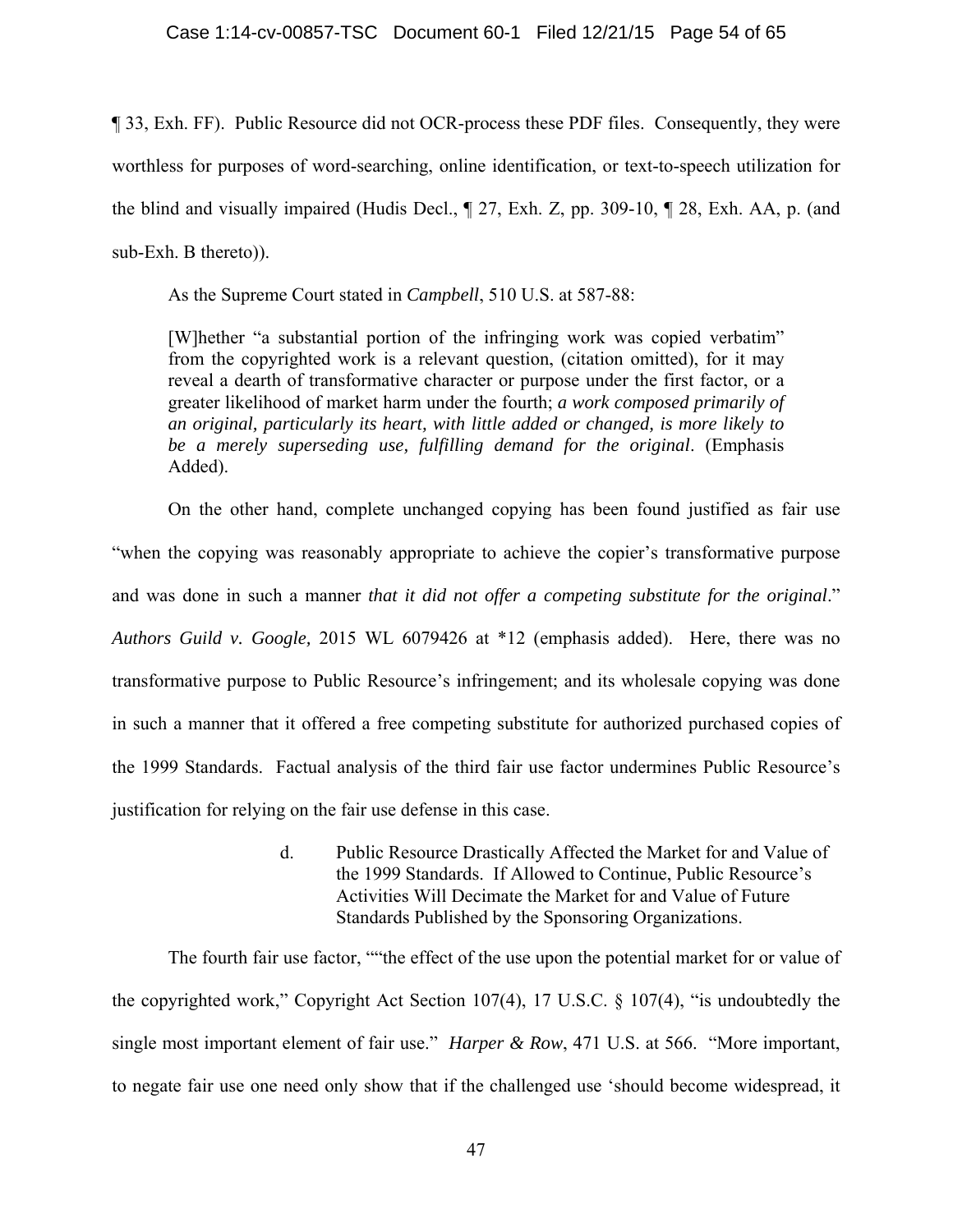## Case 1:14-cv-00857-TSC Document 60-1 Filed 12/21/15 Page 55 of 65

would adversely affect the *potential* market for the copyrighted work.' (citations omitted). If the defendant's work adversely affects the value of any of the rights in the copyrighted work … the use is not fair." *Id.* at 568.

This factor, "requires courts to consider not only the extent of market harm caused by the particular actions of the alleged infringer, but also []whether unrestricted and widespread conduct of the sort engaged in by the defendant … would result in a substantially adverse impact on the potential market[] for the original." *Campbell*, 510 U.S. at 590 (citations omitted).

Public Resource's infringement has already adversely affected the market for authorized copies of the 1999 Standards. During the near 2-year period that Public Resource posted unauthorized PDF copies of the 1999 Standards to its website and the Internet Archive website, these files were accessed thousands of times (Hudis Decl., ¶ 21, Exh. T, Int. Ans. 2 and Amended Ans. 5 (labeled 6), ¶ 29, Exh. BB, pp. 124-132, ¶ 37, Exh. II). During that same 2 year period, the Sponsoring Organizations experienced a 34% drop in sales revenue (Levine Decl.,  $\P$  18, 33, Exh. OOO). If Public Resource's unrestricted and widespread conduct was allowed to continue with respect to the Sponsoring 'Organizations' 2014 Standards – which it intends to do if successful in this litigation (Hudis Decl., ¶ 2, Exh. A, pp. 308-09) – this would result in a devastating adverse impact on the potential market for the purchase of authorized copies. (Geisinger Decl., ¶ 27). *See, e.g., BMG Music v. Gonzalez*, 430 F.3d 888 (7th Cir. 2005) ("Music downloaded for free from the Internet is a close substitute for purchased music; many people are bound to keep the downloaded files without buying originals.").

In *Worldwide Church of God v. Philadelphia Church of God, Inc.,* 227 F.3d 1110, 1112- 13 (9th Cir. 2000), *cert. denied*, 532 U.S. 958 (2001), Plaintiff ("WCG"), a religious non-profit, owned the copyright in the book *Mystery of the Ages* ("MOA"), written by its late Pastor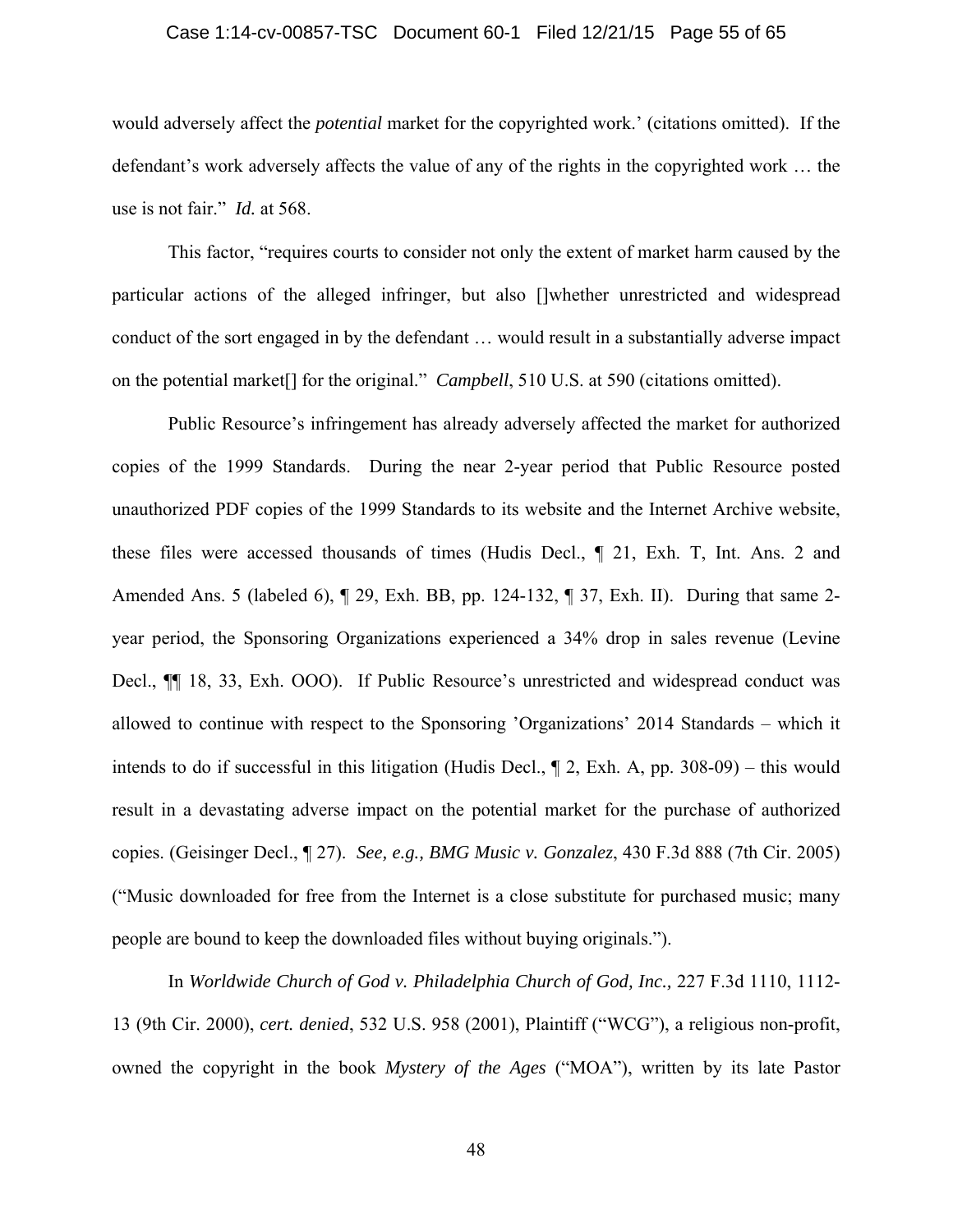General. Subsequent to the Pastor General's death, WCG retired further printing and distribution of the MOA, as being outdated when compared to the modern teachings of the WCG. Defendant ("PCG"), also a religious non-profit and a competitor, nevertheless made numerous copies of the entirety of the MOA, which it distributed to PCG members and to the public.

Finding that the fair use defense was not availing to defendant PCG, even in the absence of particular pecuniary harm, the Ninth Circuit Court of Appeals stated:

This case presents a novel application of the fair use doctrine where the copyright owner is a not-for-profit organization. As might be expected, published case law deals with works marketed for profit. However, it cannot be inferred from that fact that the absence of a conventional market for a work, the copyright to which is held by a nonprofit, effectively deprives the holder of copyright protection. *If evidence of actual or potential monetary loss were required, copyrights held by nonprofits would be essentially worthless. Religious, educational and other public interest institutions would suffer if their publications invested with an institution's reputation and goodwill could be freely appropriated by anyone.* The statute by its terms is not limited to market effect but includes also "the effect of the use on the *value* of the copyrighted work." 17 U.S.C. § 107(4) (emphasis added). … The fact remains that PCG has unfairly appropriated *MOA* in its entirety for the very purposes for which WCG created *MOA.* 

*Worldwide Church of God,* 227 F.3d at 1119-20 (emphasis added).

Here, the Sponsoring Organizations have suffered financial losses from Public Resource's actions, and will suffer further losses should Public Resource's infringement continue with respect to not only the 1999 Standards but, as Defendant intends, the 2014 Standards as well.

*Worldwide Church of God* stands in contrast to recent cases decided by the Second Circuit Court of Appeals finding in favor of the fair use defense, because the defendant in each case took considerable steps to forestall market harm to the copyright owners. In *Authors Guild v. HathiTrust*, 755 F.3d at 90-92, several research universities allowed Google to scan the books in their collections so as to create a digital repository of them, and founded the HathiTrust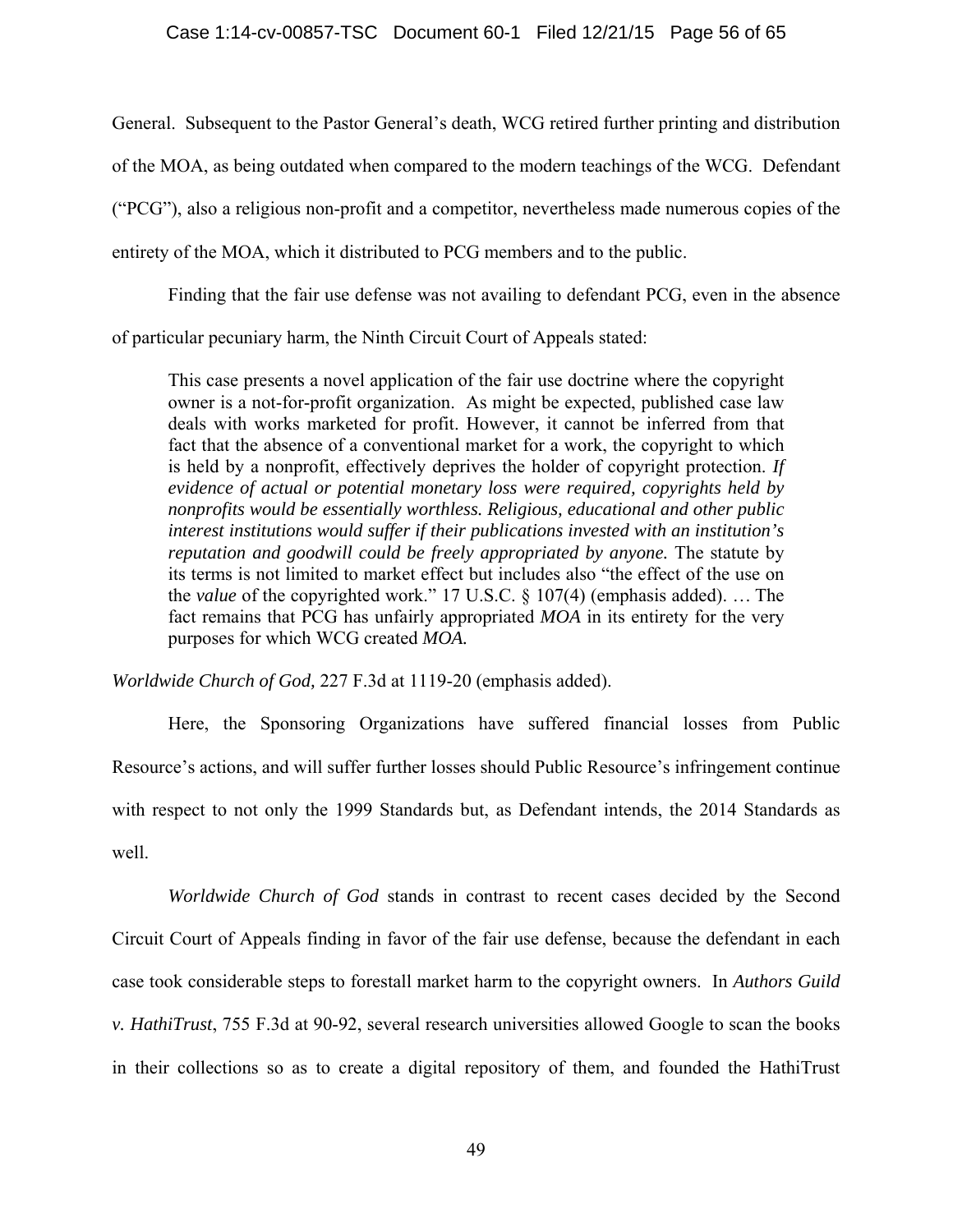#### Case 1:14-cv-00857-TSC Document 60-1 Filed 12/21/15 Page 57 of 65

Digital Library (or "HDL") to operate the repository. Collegiate members of the HDL made the millions of books in their collections available for inclusion in the repository for three purposes: 1) allowing the general public to search for particular terms across all digital copies in the repository, but unless the copyright holder authorized broader use the search results showed only the page numbers on which the search term was found within the work and the number of times the term appears on each page - without displaying any text; 2) allowing member libraries to provide access to patrons having expert-certified print disabilities of the full text of copyrighted works in the repository; and 3) preserving the copyrighted books in digital form, so that HDL members could create replacement copies of the books, if members already owned original copies that were lost, destroyed, or stolen, and replacement copies were unobtainable.

Finding these practices to be fair use over the objections of the Authors Guild and its members, the Second Circuit Court of Appeals noted, *inter alia*, "the extensive security measures the [HDL had] undertaken to safeguard against the risk of a data breach [and thus widespread infringement by the public]", including: rigorous physical security controls, highly restricted web and network access, and a mass download prevention system called a "choke." *Authors Guild v. HathiTrust*, 755 F.3d at 100.

 In *Authors Guild v. Google*, Google made digital copies of tens of millions of books submitted to it for that purpose by major libraries. *Authors Guild*, 2015 WL 6079426 at \*1. Once the books were scanned, Google established a publicly available search function. Internet users could use this function to search the digitized books without charge to determine whether a book contained a specified word or term; and also see "snippets" of text containing the searchedfor terms. *Id.* Additionally, Google allowed the participating libraries to download and retain digital copies of the books they submitted, under agreements which committed the libraries not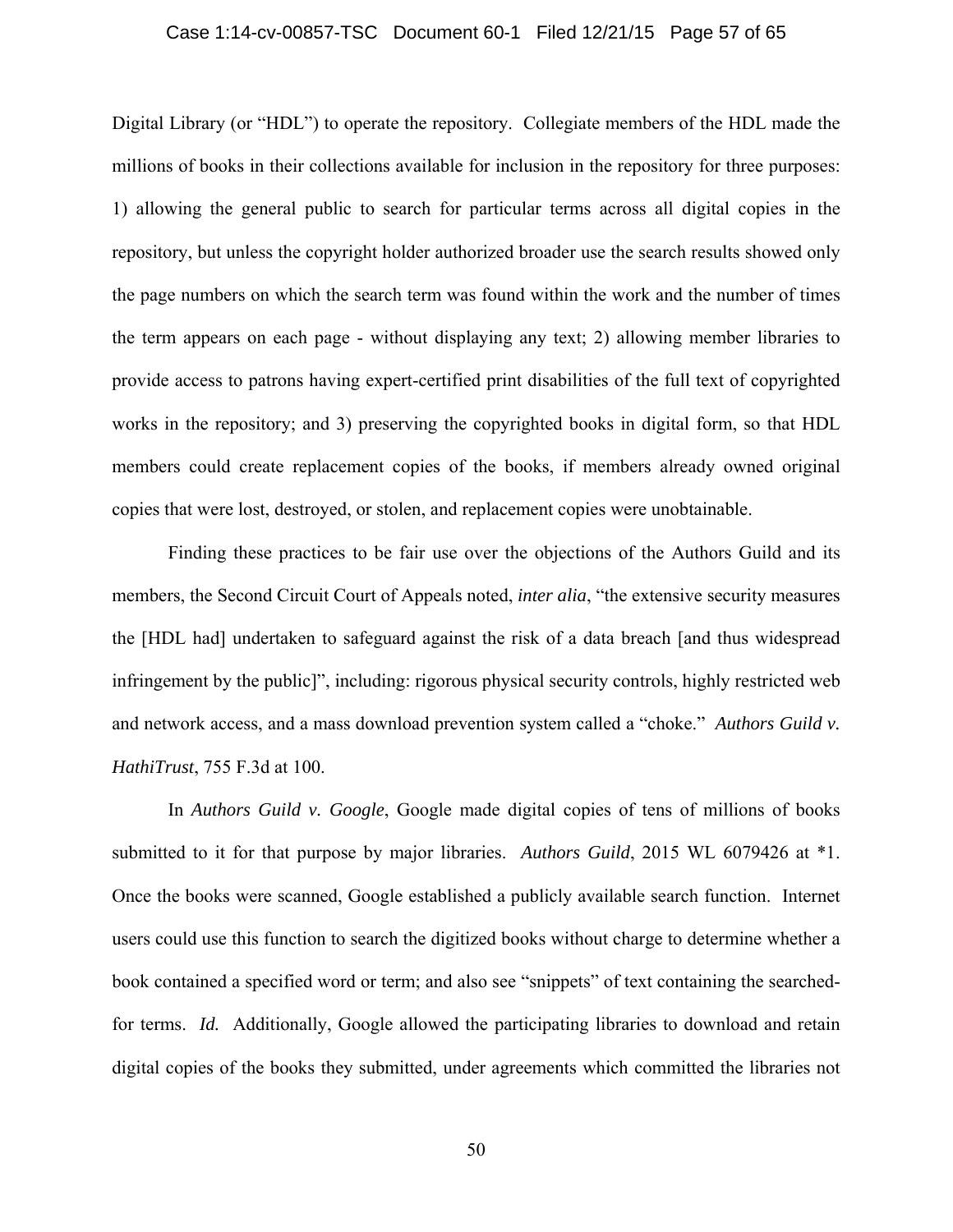to use their digital copies in violation of copyright laws. *Id.*

Finding these practices to be fair use over the objections of the Authors Guild and its members, the Second Circuit once again noted, *inter alia*, "Google['s] safeguards from public view [of] the digitized copies it makes[,] allow[ing] access only to the extent of permitting the public to search for the very limited information accessible through the search function and snippet view"; and its "stor[age of the scanned material] on computers walled off from public Internet access<sup>[1]</sup>, protected by the same impressive security measures used ... to guard its own confidential information." *Authors Guild v. Google*, 2015 WL 6079426 at \*17 - \*18.

Public Resource has not established any security measures against mass printing or downloading by Internet users as were found in the *Authors Guild v. HathiTrust* and *Authors Guild v. Google* cases (Hudis Decl., ¶ 2, Exh. A, pp. 347-48, ¶ 27, Exh. Z, pp. 167-173, 324-28).

> e. Balancing the Factors, Public Resource's Infringement Cannot be Excused as Fair Use.

Public Resource's use, and threatened future use, of the 1999 Standards, and intended future use of the 2014 Standards, served and will serve as a market substitutes for these works. The nature of the 1999 Standards is a neutral fair use factor. Public Resource misappropriated the entirety of the 1999 Standards, and did so in a way that radically affected the market for and value of the 1999 Standards. If Public Resource's activities continue, they will lay waste to the market for and value of future Standards of the Sponsoring Organizations. Public Resource's fair use defense should not be upheld.

## 5. Public Resource's Other Defenses are Without Merit

Public Resource's Answer and Counterclaim also asserts the affirmative defenses of unclean hands, copyright misuse, waiver and estoppel. Public Resource has no supportable basis for asserting these throw-away defenses, which on their face do not meet the pleading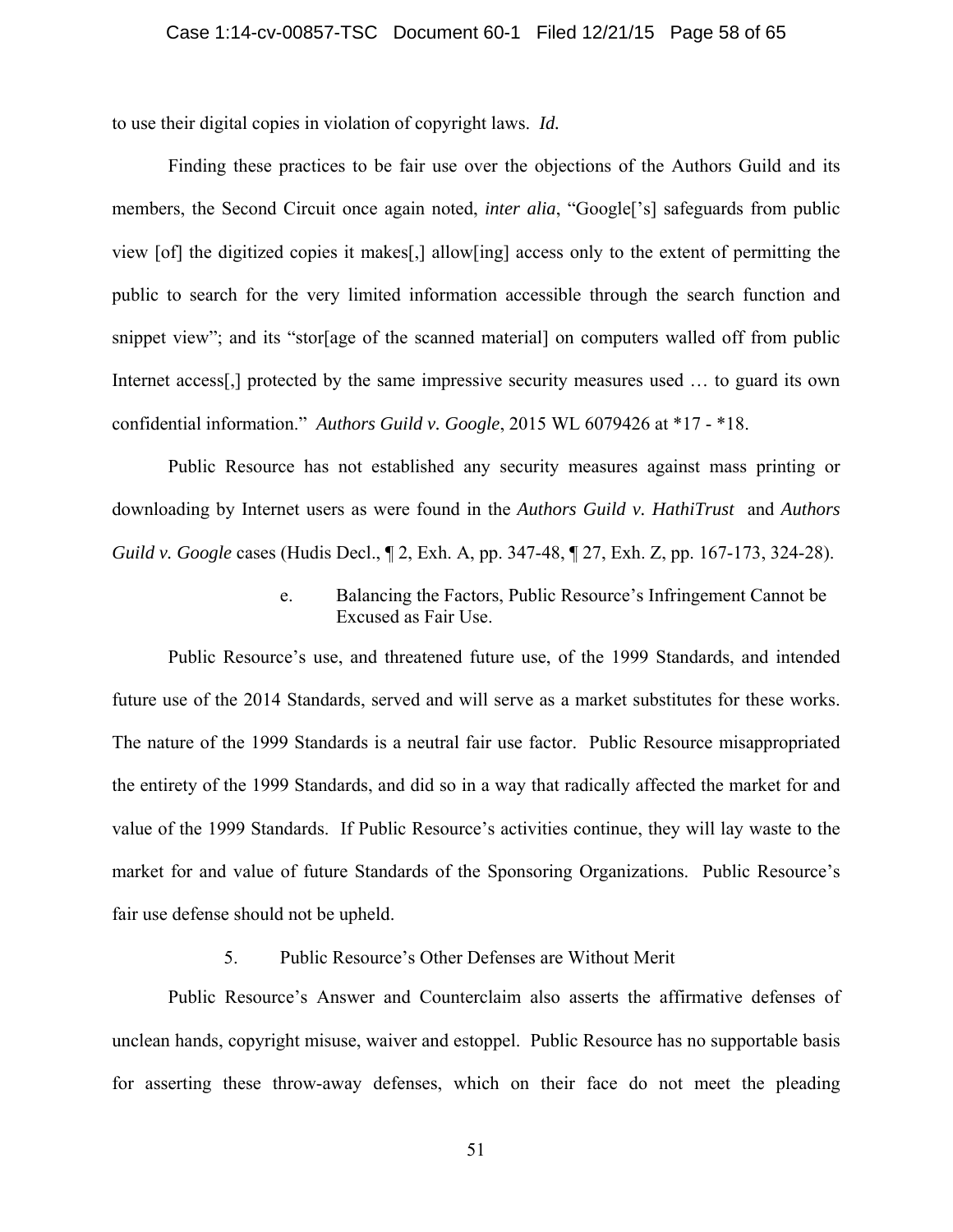#### Case 1:14-cv-00857-TSC Document 60-1 Filed 12/21/15 Page 59 of 65

requirements of *Iqbal/Twombly. See Bell Atl. Corp. v. Twombly*, 550 U.S. 544, 555 (2007) ("[A] plaintiff's obligation to provide the grounds of his entitle[ment] to relief requires more than labels and conclusions, and a formulaic recitation of the elements of a cause of action will not do.") (internal citations and quotation marks omitted). *See also Ashcroft v. Iqbal*, 556 U.S. 662, 678 (2009) ("A pleading that offers labels and conclusions or a formulaic recitation of the elements of a cause of action will not do. Nor does a complaint suffice if it tenders naked assertion[s] devoid of further factual enhancement.") (internal citations and quotation marks omitted). Moreover, these defenses are ill-suited to the facts of this case.

*Unclean Hands* applies when a plaintiff commits a wrongful act having a strong factual nexus to the defendant's infringing conduct. *Nat'l Cable Television Ass'n, Inc. v. Broad. Music, Inc.*, 772 F. Supp. 614, 652 (D.D.C. 1991); *Mitchell Bros. Film Grp. v. Cinema Adult Theater*, 604 F.2d 852, 863 (5th Cir. 1979). Examples include when "plaintiff misused the process of the courts by falsifying a court order, by falsifying evidence, or by misrepresenting the scope of his copyright to the court and opposing party." 4 *Nimmer on Copyright*, § 13.09[B] (2015). There is no evidence of such conduct occurring here.

*Copyright Misuse* applies when a plaintiff uses its copyright "to secure an exclusive right or limited monopoly not granted by the Copyright office and which is contrary to public policy to grant." *AAMC v. Princeton Review, Inc.*, 332 F. Supp. 2d 11, 17 (D.D.C. 2004). Misuse typically arises due to some form of anticompetitive conduct, and "failure to show [a] violation of the antitrust laws makes it more difficult for the court to find copyright misuse." *Id.* at 19 (quotation marks omitted); *see also Nat'l Cable Television*, 772 F. Supp. at 652. There is no evidence that the Sponsoring Organizations engaged in the type of anticompetitive conduct necessary to support this defense.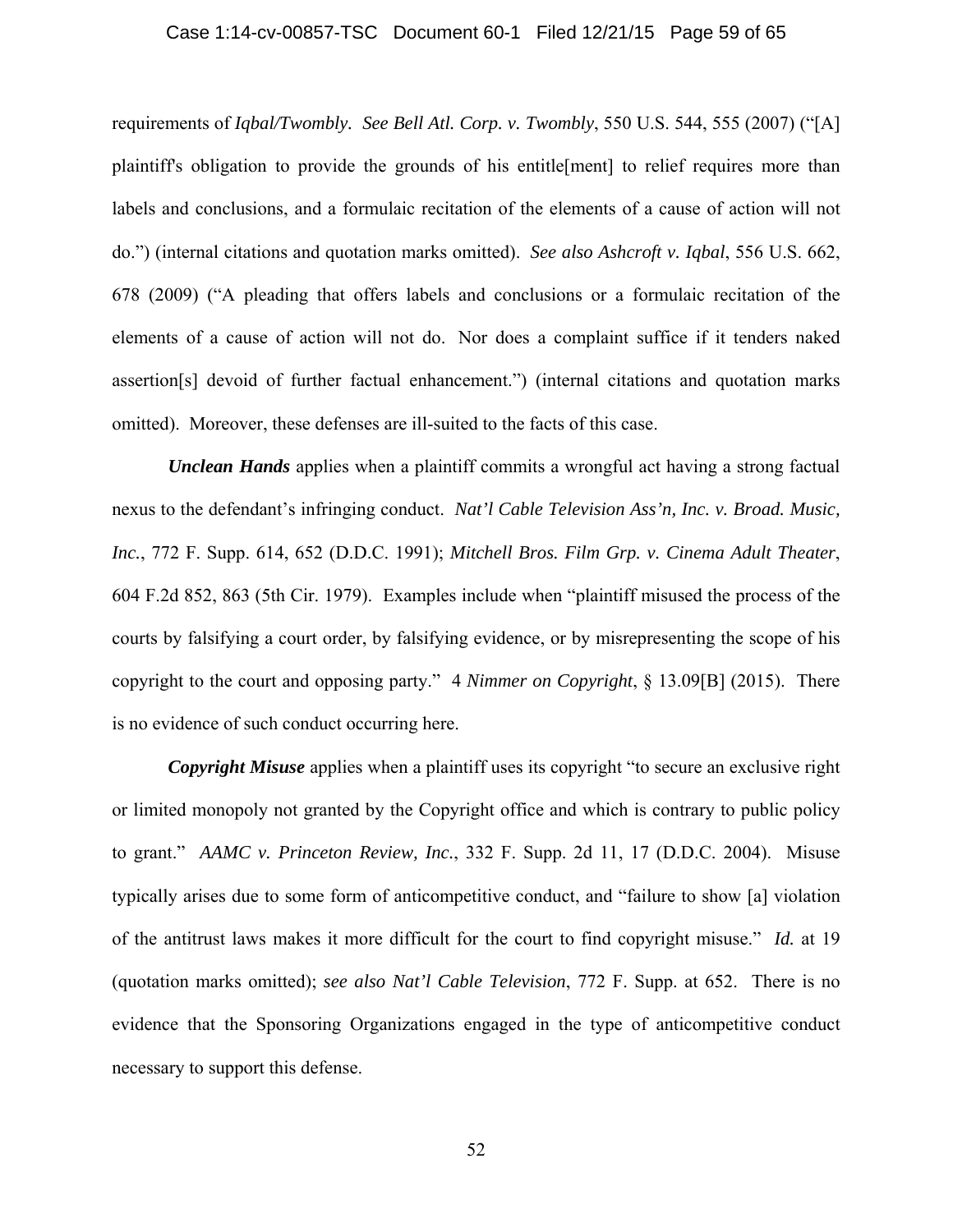## Case 1:14-cv-00857-TSC Document 60-1 Filed 12/21/15 Page 60 of 65

*Waiver and Estoppel* apply when a plaintiff expressly waives its rights or intentionally acts in a manner leading a defendant to believe its conduct is acceptable or will not be acted upon by plaintiff. *Tech 7 Sys., Inc. v. Vacation Acquisition, LLC*, 594 F. Supp. 2d 76, 85-86 (D.D.C. 2009); *Slate v. Am. Broad. Cos.*, 941 F. Supp. 2d 27, 40-41 (D.D.C. 2013). There is no evidence that Plaintiffs engaged in such conduct.

These defenses should be summarily dismissed.

# II. PLAINTIFFS MEET THE STANDARDS FOR THE ISSUANCE OF A PERMANENT INJUNCTION AGAINST DEFENDANT'S FURTHER INFRINGING ACTIVITIES

Upon a finding of unjustified copyright infringement by Public Resource, the Court should issue a permanent injunction.

A. Standards for the Issuance of a Permanent Injunction

To obtain permanent injunctive relief, "[a] plaintiff must demonstrate: (1) that it has suffered an irreparable injury; (2) that remedies available at law, such as monetary damages, are inadequate to compensate for that injury; (3) that, considering the balance of hardships between the plaintiff and defendant, a remedy in equity is warranted; and (4) that the public interest would not be disserved by a permanent injunction." *eBay Inc. v. MercExchange, L.L.C.* 547 U.S. 388, 391 (2006).

B. Plaintiffs Have Suffered Irreparable Injury; and the Remedies Available at Law, such as Monetary Damages, are Inadequate to Compensate for that Injury

 In applying the *eBay* test, the Court should properly look to the future threat of injury. *Loving v. Internal Revenue Service*, 917 F.Supp.2d 67, 80-81 (D.D.C. 2013), *citing Monsanto Co. v. Geertson Seed Farms*, 561 U.S. 139, 162 (2010). Plaintiffs will likely suffer three distinct irreparable harms if a permanent injunction is not issued; harms that cannot be rectified by monetary damages at the end of this case.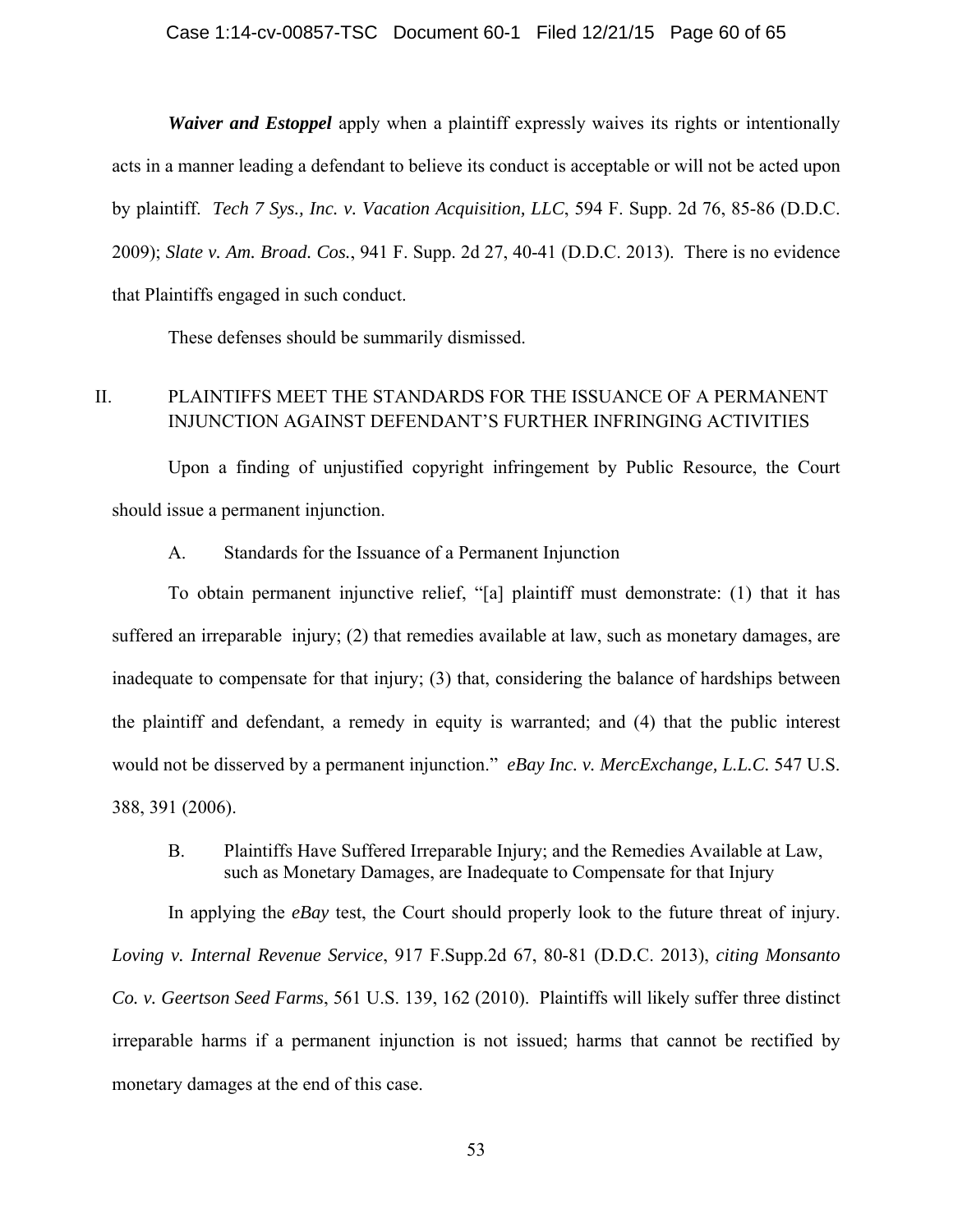## 1. Loss of Control Over Content

 From the time that Public Resource made the Sponsoring Organizations' Standards available on its website and the Internet Archive site, Plaintiffs had no ability to prevent further misappropriations of their copyrighted work or to ensure the quality of others' reproductions of the Standards. *See Fox TV Stations, Inc. v. FilmOn X LLC*, 966 F. Supp. 2d 30, 49-50 (D.D.C. 2013), *stay and reconsideration denied*, No. 13-758, 2013 U.S. Dist. LEXIS 130257 (D.D.C Sept. 12, 2013) (considering "loss of control over content and threat of viral infringement" as a factor showing that irreparable harm was likely without an injunction). This Court repeatedly has recognized that the threat of continuing infringement justifies the grant of an injunction. *Breaking the Chain Found. v. Capital Educ. Support, Inc.*, 589 F. Supp. 2d 25, 30 (D.D.C. 2008) (citing *Walt Disney Co. v. Powell*, 897 F.2d 565, 567 (D.C. Cir. 1990)); *Hanley-Wood LLC v. Hanley Wood LLC*, 783 F. Supp. 2d 147, 151 (D.D.C. 2011).

## 2. Loss of Business Opportunities

The Sponsoring Organizations underwrite the costs of developing future versions of the Standards by relying on the proceeds from the sales of earlier versions of their Standards (Levine Decl., ¶ 21). This allows Plaintiffs to develop up-to-date, high quality Standards that would otherwise not be developed due to the time and effort that goes into producing them (Levine Decl., ¶ 21; Ernesto Decl., ¶ 31; Wise Decl., ¶ 24).

By Public Resource making an unauthorized copy of the Standards available for free on its website and the Internet Archive site, Defendant caused the Sponsoring Organizations to lose incalculable business opportunities and revenue that support Plaintiffs' development and updating of these Standards. Public Resource's infringement cannot be adequately cured by monetary damages, as there is no way to determine how many sales opportunities were lost and will be lost due to the infringement. *See Celsis in Vitro, Inc. v. CellzDirect, Inc.*, 664 F.3d 922,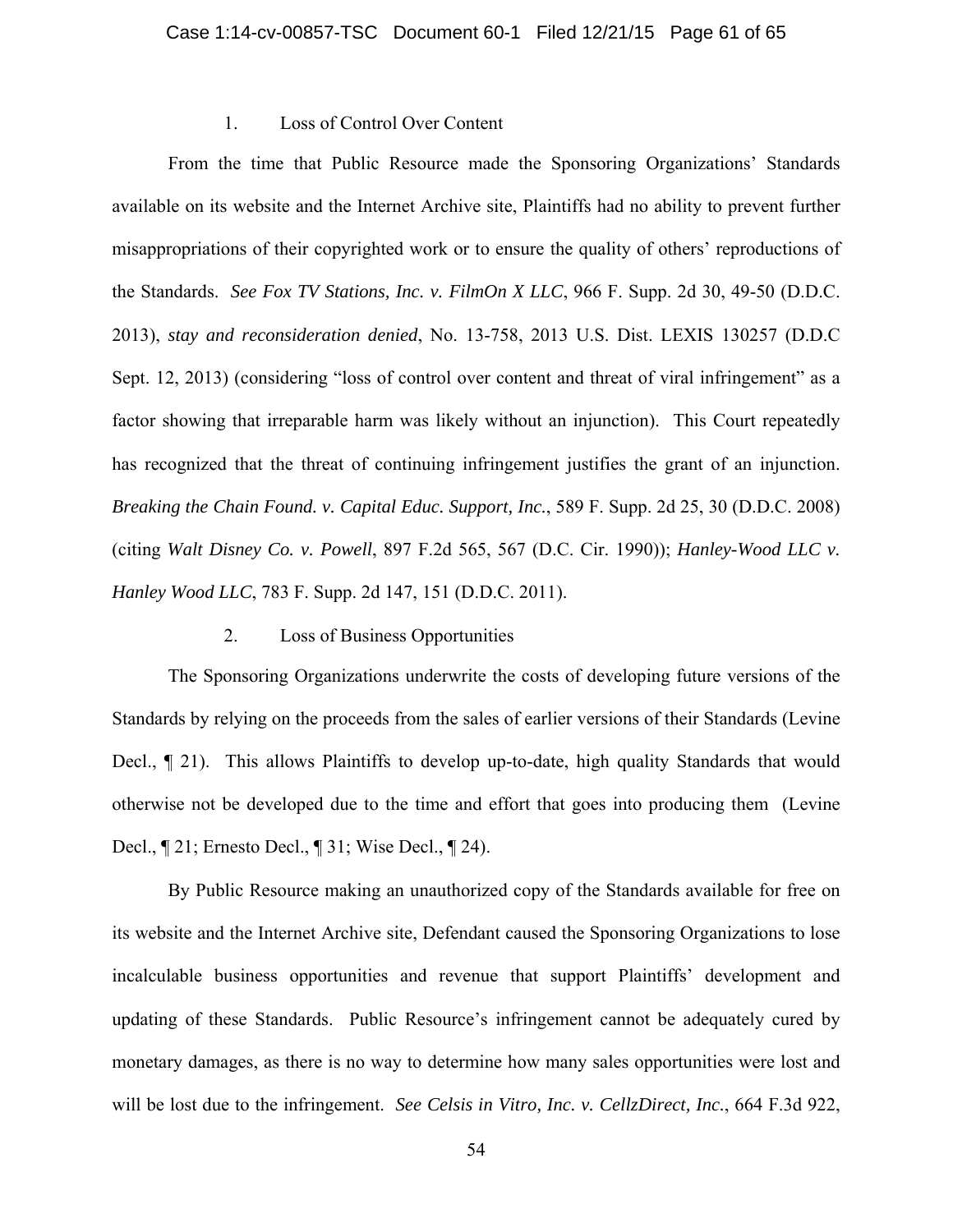## Case 1:14-cv-00857-TSC Document 60-1 Filed 12/21/15 Page 62 of 65

930 (Fed. Cir. 2012) (finding that loss of business opportunities, including an inability to measure the loss of sales due to the existence of the infringer, was a valid ground for finding irreparable harm). While *Celsis in Vitro* was a patent infringement case in which a preliminary injunction was granted, the irreparable harm caused by the loss of indeterminable business opportunities similarly applies in the present copyright infringement action.

The Sponsoring Organizations' inability to quantify how much business they have lost and will lose by potential customers having free access to the Standards on Public Resource's website and the Internet Archive site further supports Plaintiffs' contention that the harms they have suffered and will suffer are irreparable. *WPIX, Inc. v. ivi, Inc.*, 765 F. Supp. 2d 594, 620 (S.D.N.Y. 2011), *stay denied*, No. 10-7415, 2011 U.S. Dist. LEXIS 43582 (S.D.N.Y. Apr. 19, 2011), *aff'd*, 691 F.3d 275, 285 (2d Cir. 2012) (finding that plaintiffs inability to specify the harms showed that the harms were "unquantifiable, and thus irreparable"); *Register.com, Inc. v. Verio, Inc.*, 356 F.3d 393, 404 (2d Cir. 2004) ("irreparable harm may be found where damages are difficult to establish and measure.").

## 3. Adverse Affect on the Efforts Put into Creating Plaintiffs' Standards

The Standards are the culmination of over 5 years of work (Levine Decl., ¶ 11; Ernesto Decl., ¶ 11) put in by the Joint Committee to generate a set of best practices on educational and psychological testing that are respected and relied upon by leaders in their fields (Wise Decl., ¶ 11; Geisinger Decl., ¶ 18). The creation and updating of the Standards includes efforts by the Sponsoring Organizations to ensure that leaders in their fields, governmental organizations, and industry stakeholders all accept the Standards as being the guideline on educational and psychological testing (Ernesto Decl., ¶ 14).

Were it not for the Sponsoring Organizations, these Standards, or standards of this kind, would not be created (Levine Decl., ¶ 22; Ernesto Decl., ¶ 32; Wise Decl., ¶ 24; Geisinger Decl.,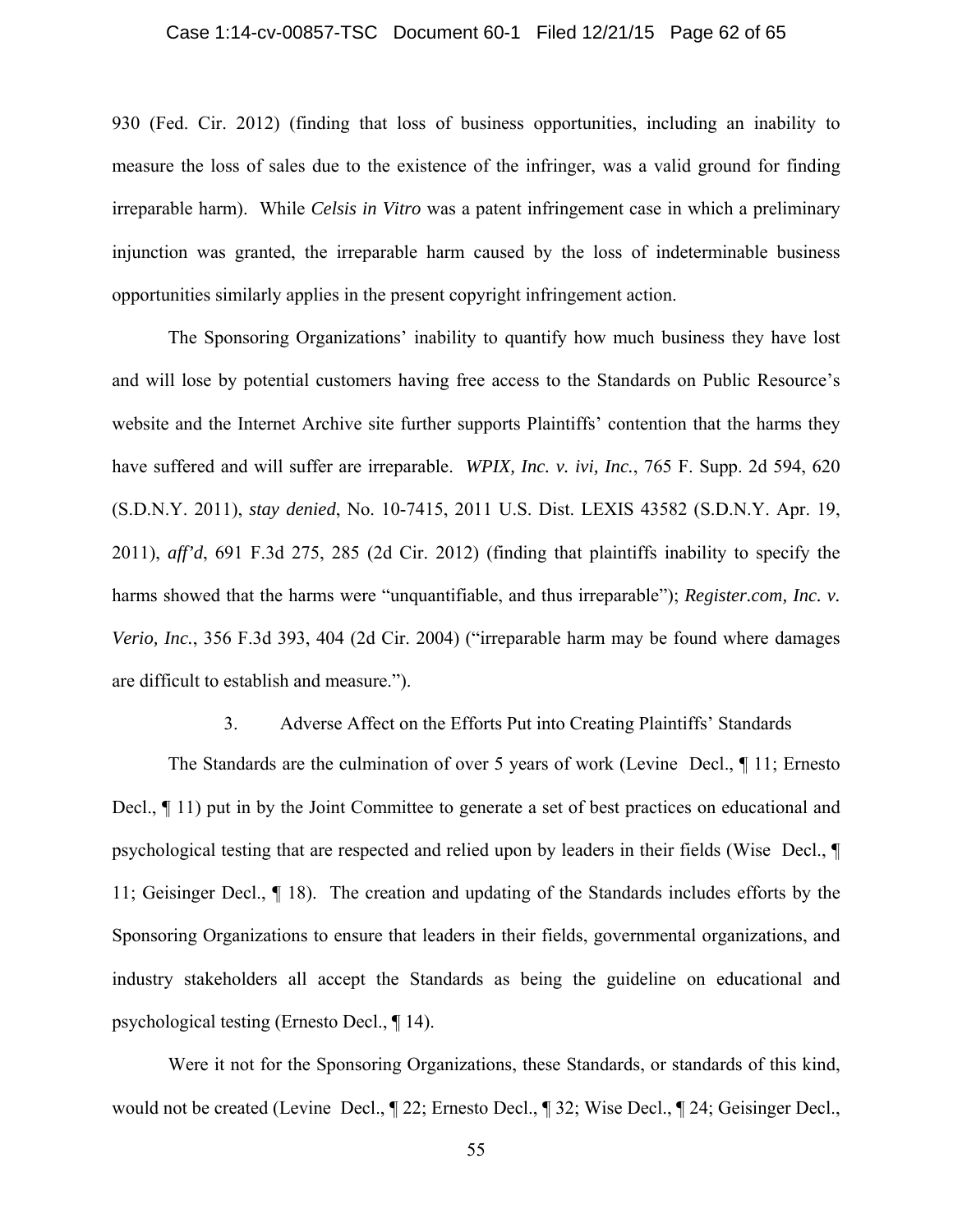## Case 1:14-cv-00857-TSC Document 60-1 Filed 12/21/15 Page 63 of 65

¶ 23). Accordingly, Public Resource's posting of unauthorized copies of Plaintiffs' Standards adversely affects the quantity and quality of efforts the Joint Committee selected by AERA, APA, and NCME put into creating and updating the Standards. This jeopardizes the ability of the Sponsoring Organizations to continue periodically updating them. *WPIX. v. ivi*, 691 F.3d at 286. Allowing Defendant's activities to continue not only affects Plaintiffs but also extends to all other Standards copyright holders. *Id*. ("Continued live retransmissions of copyrighted television programming over the Internet without consent would thus threaten to destabilize the entire industry.").

## C. The Balance of Hardships Weigh In Plaintiffs' Favor

As described immediately above, there are significant, irreparable harms that the Sponsoring Organizations face if Public Resource is permitted to continue infringing Plaintiffs' copyright in their Standards. On the other hand, Public Resource "has no cognizable interest in continuing to infringe Plaintiffs' copyrights and thus cannot complain of the harm it will suffer if ordered to cease doing so." *Fox*, 966 F. Supp. 2d at 51; *see also, WPIX*, 691 F.3d at 287 ("it is axiomatic that an infringer of copyright cannot complain about the loss of ability to offer its infringing product."). If it wishes, Public Resource has available to it plenty of other nonproprietary statutory content that Defendant could post on its website without violating the copyrights of the Sponsoring Organizations and other voluntary standards organizations – and thus will suffer no recognizable harm if a permanent injunction is entered. Thus, in this case, the balance of harms tips in the Sponsoring Organizations' favor.

D. Issuance of a Permanent Injunction is in the Public Interest

Finally, in deciding whether to issue a permanent injunction, the Court must consider the public's interest. *Fox Television Stations*, 966 F. Supp. 2d at 51 (finding public interest favored an injunction because "the public interest can only be served by upholding copyright protections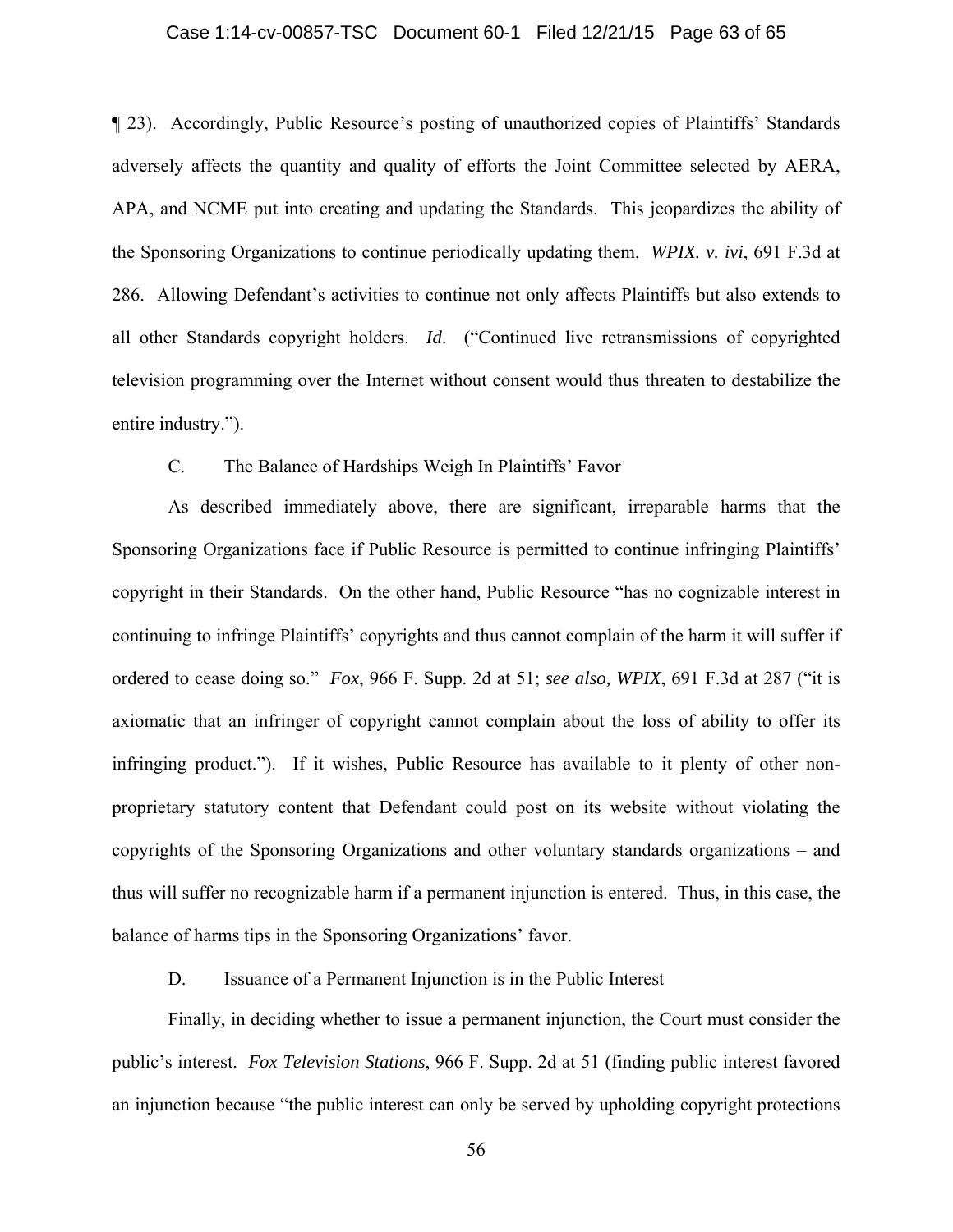#### Case 1:14-cv-00857-TSC Document 60-1 Filed 12/21/15 Page 64 of 65

and correspondingly, preventing the misappropriation of skills, creative energies, and resources which are invested in the protected work"). "The object of copyright law is to promote the store of knowledge available to the public. … [T]o the extent [the Copyright Act] accomplishes this end by providing individuals a financial incentive to contribute to the store of knowledge, the public's interest [is] accounted for by the plaintiff's interest." *Salinger v. Colting*, 607 F.3d 68 (2d Cir. 2010). While it is true that ""[t]he public [has an] interest in free expression [in] … the marketplace of ideas …., "[s]ome uses [of a plaintiff's work] … will so patently infringe another's copyright, without giving rise to an even colorable fair use defense, that the likely … value in the [defendant's] use is virtually nonexistent." *Id.* at 82-83. Such is the case here.

Allowing Public Resource and others to freely copy Plaintiffs' Standards will detract from the important store of knowledge – recommended best practices for testing design and administration – available to the public. If Plaintiffs do not have incentives, secured by copyright protection, to continue updating the Standards, they will cease to do so. *WPIX*, 691 F.3d at 287 ("Inadequate protections for copyright owners can threaten the very store of knowledge to be accessed; encouraging the production of creative work thus ultimately serves the public's interest in promoting the accessibility of such works."). It is unlikely that others will fill the void. Public Resource patently infringed upon the copyright in Plaintiffs' standards, and encouraged others to do so as well. There is no societal value in Defendant's activities, and any claim to the contrary should not be a pretext for blatant copyright infringement.

## **CONCLUSION**

The evidence of record shows without question that Public Resource infringed upon the Sponsoring Organizations' copyright in the 1999 Standards, and without Court intervention will do so again. Plaintiffs have suffered, and will continue to suffer, irreparable harm in the absence of an injunction. Money damages will not adequately compensate for this harm.